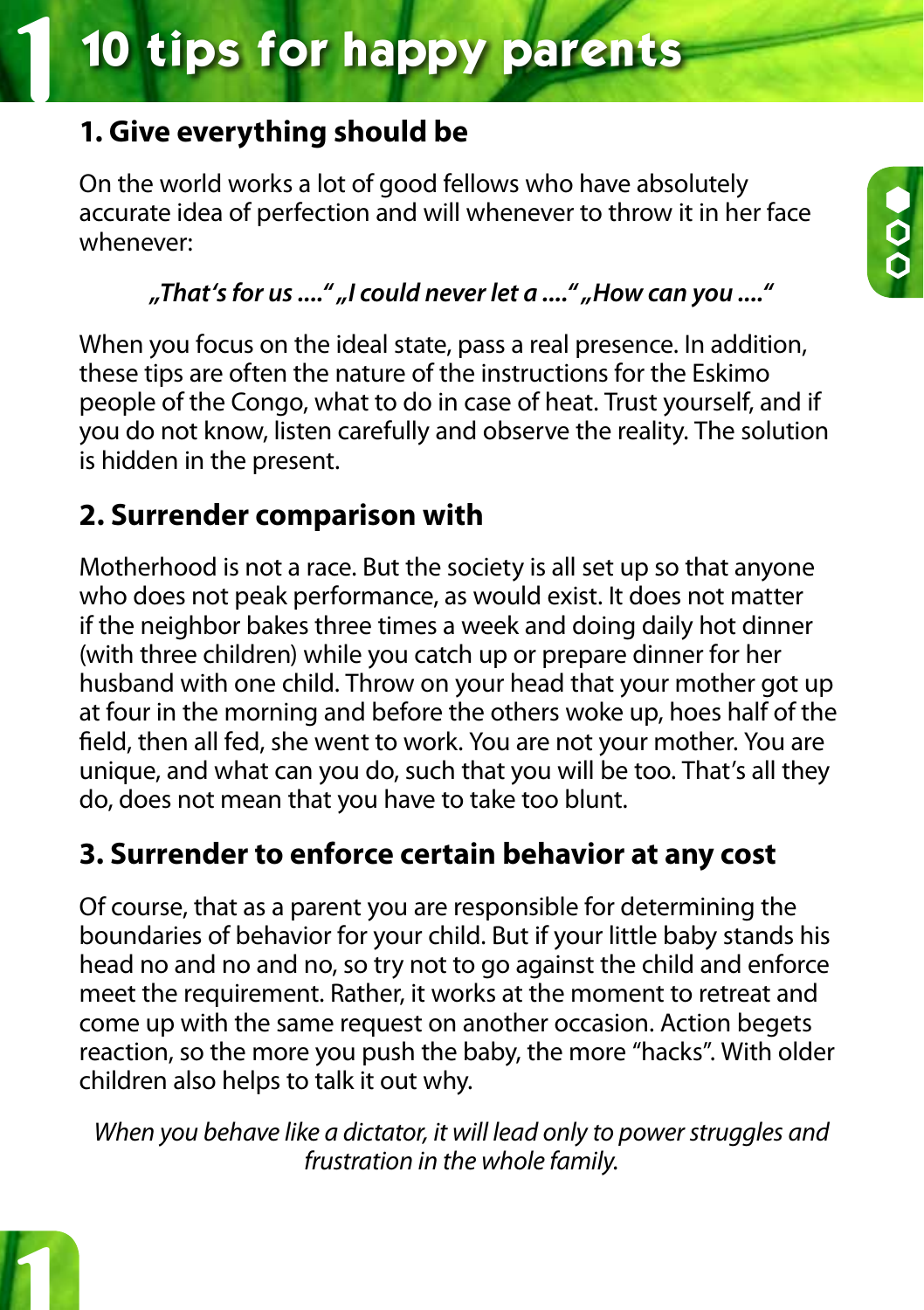# **10 tips for happy parents**

### **4. Surrender cry**

More little children easily intimidate by being severed. Unfortunately, it does not strengthen the relationship with the child and nothing good to learn it. I realized this when my oldest son started "educate" the younger what my behavior proved easiest to imitate. Just use it at any trivia yelled. So I try, really try don't hit. To teach children to resolve conflicts constructively.

### **5. Surrender to perfection**

There isn´t such thing as a perfect parent. Try to laugh to your bat habits, take them lightly. Also helps to realize the overall picture - a small error in it losing.More than ever, the parent can learn to access errors as to teachers. Error is nothing else that I've tried and I'm one experience smarter.

### **6. Surrender extensive scenario of "what if"**

Parenthood brings with it great responsibility. The next products are worried. Worse is, except worries just have a particularly women attending a special talent to handle your worries and purely hypothetical and, generally unlikely. Also, the mothers often become fortune tellers for years ahead:

"And how we're going to not go to preschool?" - Totally unnecessary fear, because now not solve it anyway, and it comes up in two years.

### **7. Surrender universal advice that always works**

It don´t exist the manual that would work for all children in all circumstances. What it took to perfect wakeful baby with your friends, your home may end up even bigger disaster. Anyway, the bug is not in your child. Just try what you can, and what works, stick to it. To make it more interesting, so what worked for three years with six years of a child is a mere waste of time and vice versa. So from time to time find new procedures for the situation you are dismissed. Perhaps their time has come.



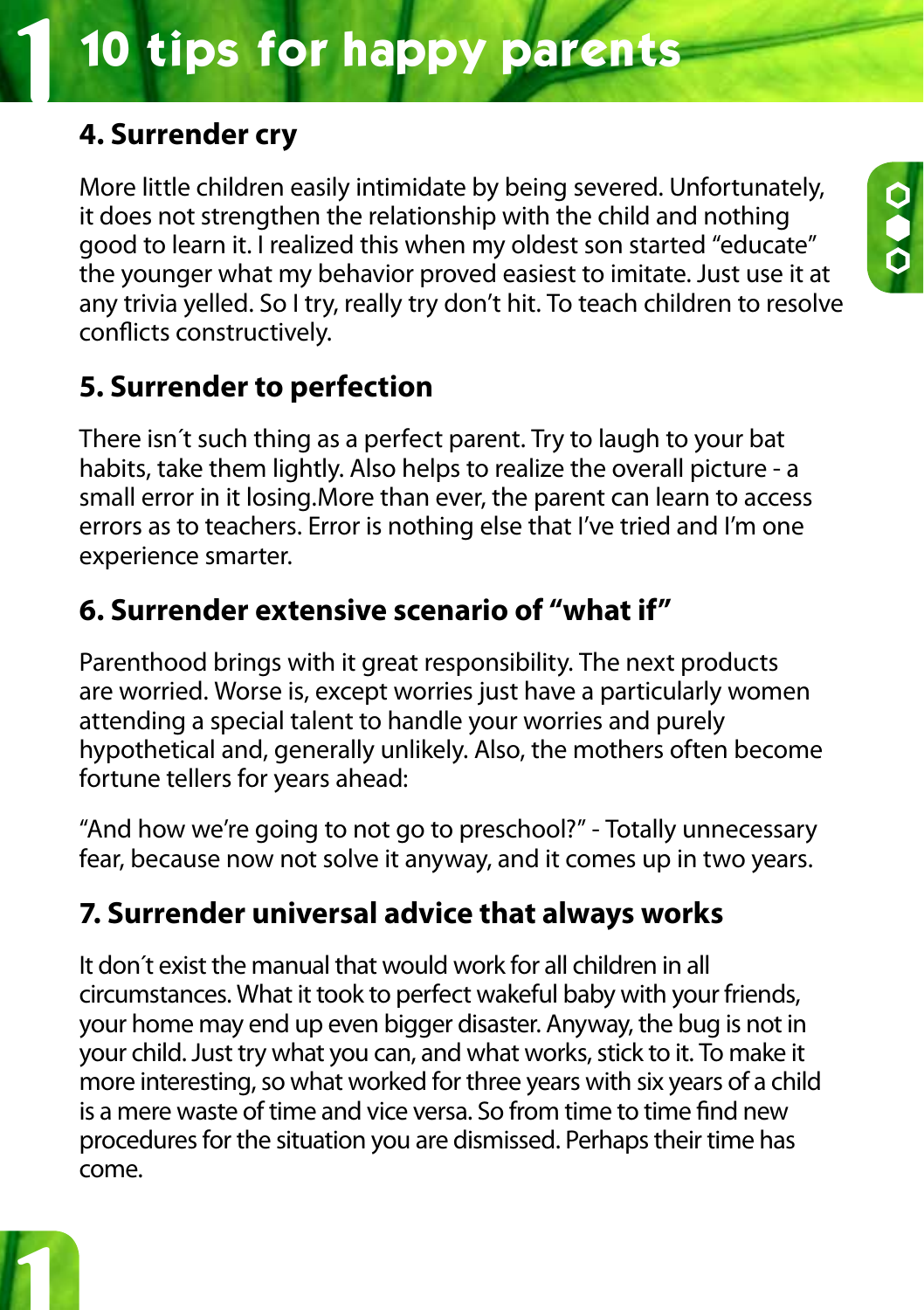### **8. Surrender fighting for food**

Children at the table terribly eager to satisfy their position in the family pack. Despite meal are capable of mothers do maid who at ten at night boil pulp a consistency and every day gives spaghetti, because a little boy eats nothing else. Do not allow your child to fully assume control of their eating. You will determine what and when to eat. You do not want, do not eat. Children will adapt. Still no child voluntarily died from the hunger ...

 $\frac{0}{2}$ 

### **9. Surrender perfect planning free time of your children**

Encourage children to have managed to find an adequate own entertainment. Offer to your child the preparing environment and it already arranges its own way. You cannot plan a child every minute and every step of its development. You are going to be crazy. Instead, children learn to take responsibility for their leisure time. It's their thing, as it fills and use. I think this will come in handy later, still in their teens.

### **10. Surrender self-sacrifice**

As a parent you all years give more than you get. Gradually you are in growing sense of frustration. It is extremely important to take account of the needs and interests. Sometimes you have to refuel.

Sometimes it happens that you feel guilty for something (I started working part-time), you automatically assume that a child is suffering (because you are), so you need to make up for it somehow. Perhaps now you know what's in the wrong sequence. The child doesn´t feel as bad as you and it doesn´t need to regret or did not compensate for excessive care.

*Thus it only indicates that you feel guilty yourself and the child starts to use. The circle starts to spin.*

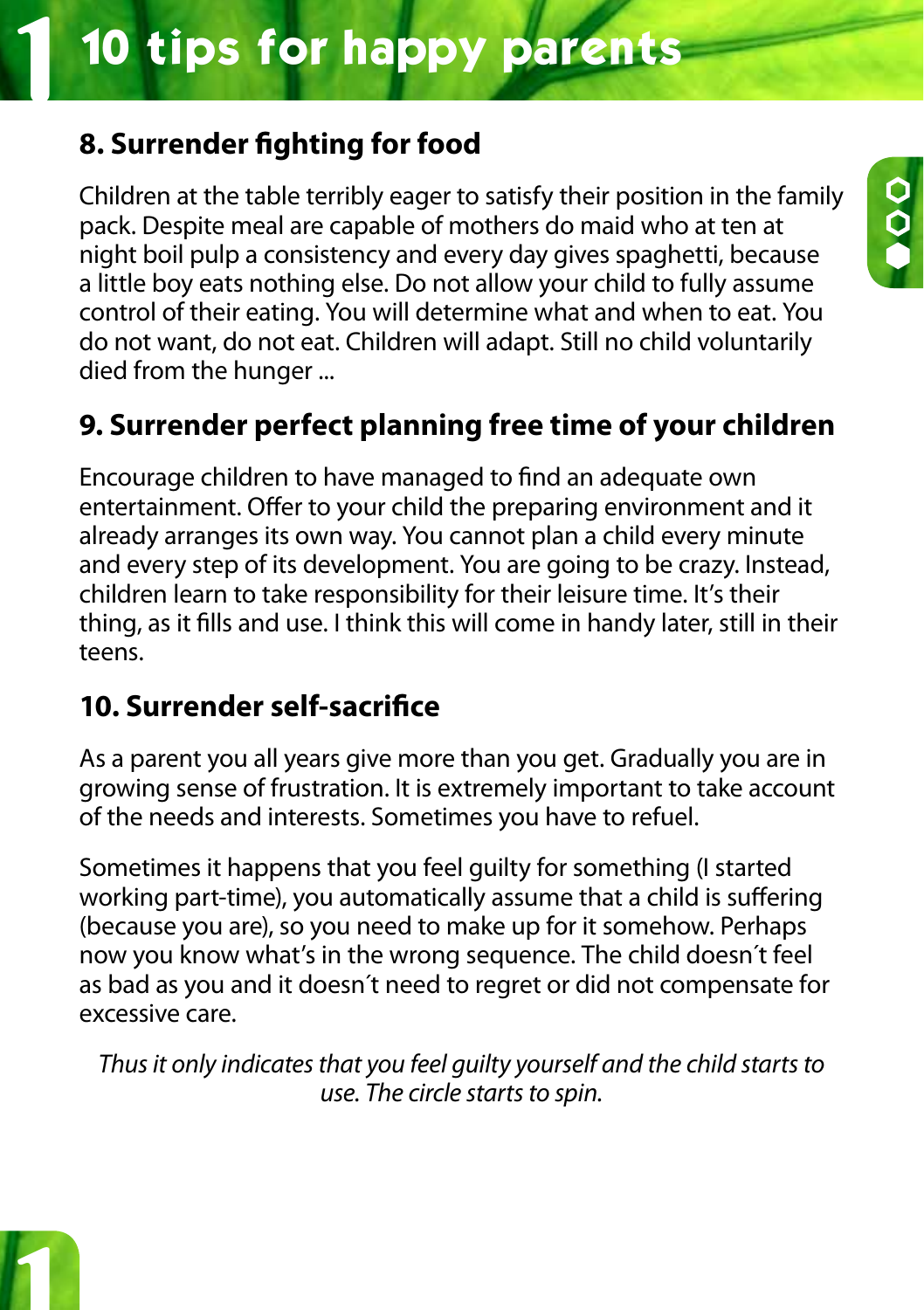Currently not assigned to any hospital, you have every right to choose which of the domestic (whether state or private) you choose. The choice of hospital you might think from the beginning of pregnancy, because you can compare multiple devices. It is good to focus on the driving distance to the hospital delivery room and equipment room puerperal women themselves (all you can by prior arrangement with the staff personally inspect).

### **It's good to find out**

The hospital has

You can look forward to quality pre- and post-natal preparation by empathic led by trained midwives, birthing complete service (purgative enema, shave the perineum, an episiotomy - these procedures should not be taken if you are a woman in labor she wants), or individual approach, which is one the mother old one midwife.

Whether you can:

- presence will close person (partner, nurse, doula, or your midwife)
- public access to the results of obstetric care (it is included in the annual report of hospital)
- respecting the cultural background of the mother (it consideration to its religious and ethnic beliefs)
- method of cooperation with a third party (in the event that a transfer from one device to another)
- freedom of movement, including owns choice of position of birth
- • rejection of routine practices and procedures (in addition to the above, it also falls intravenous infusion, violation of the integrity of the membranes, and others)
- the use of non-pharmacological methods to relieve labor pains
- help with breastfeeding and overall familiarized with baby



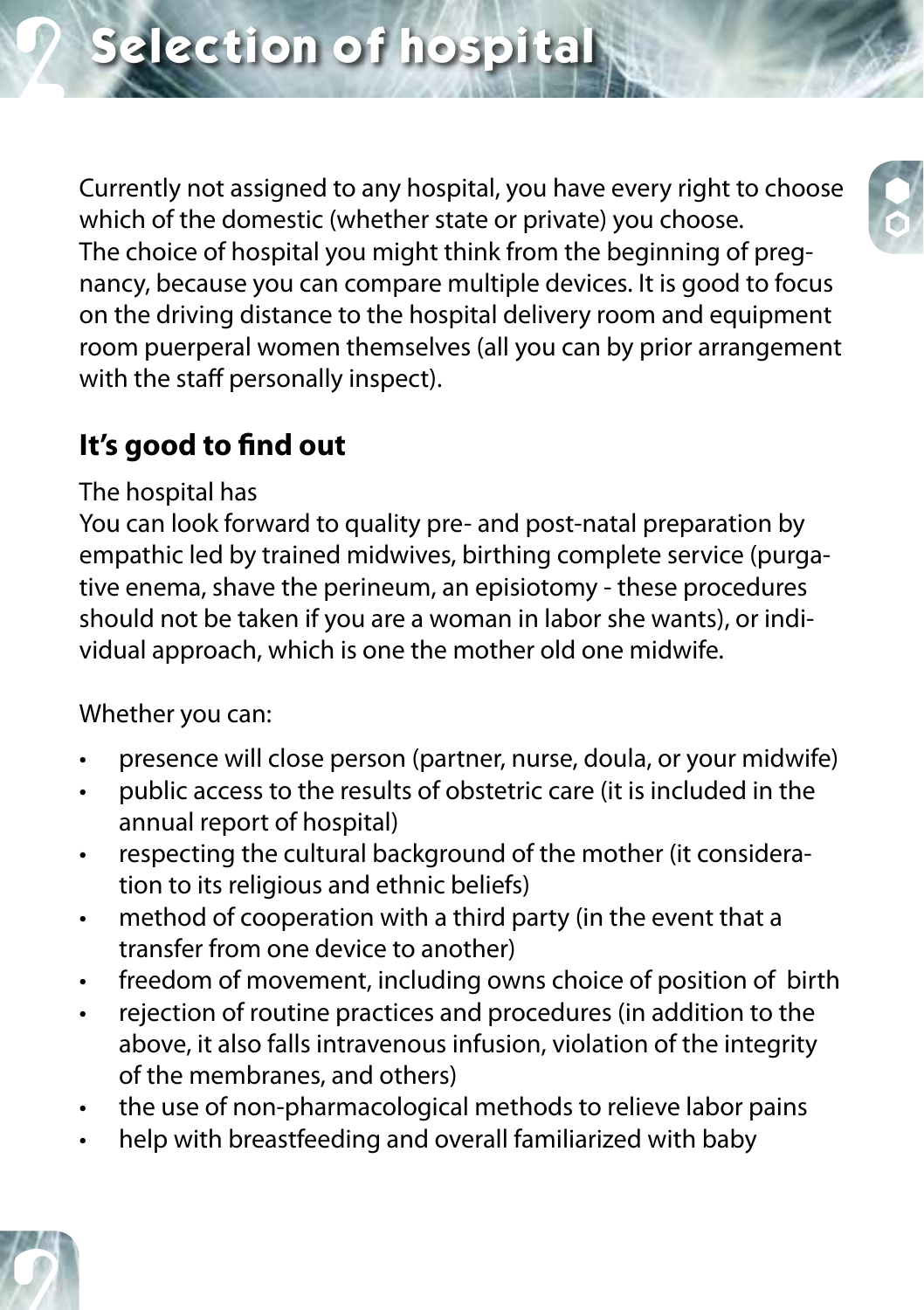### **Father at birth - support or complication?**

Father at birth can greatly help to expectant mother - but not always. If father want to be by birth, it must wish both parents. If both partners are ready for what may expect during labor, they really wish that at birth the baby were both, and set certain rules, the participation of the father at birth is memorable and positive experience for both parents.

### **Remember that:**

Father's presence at birth is not an obligation. For the father's presence during childbirth zou must pay.



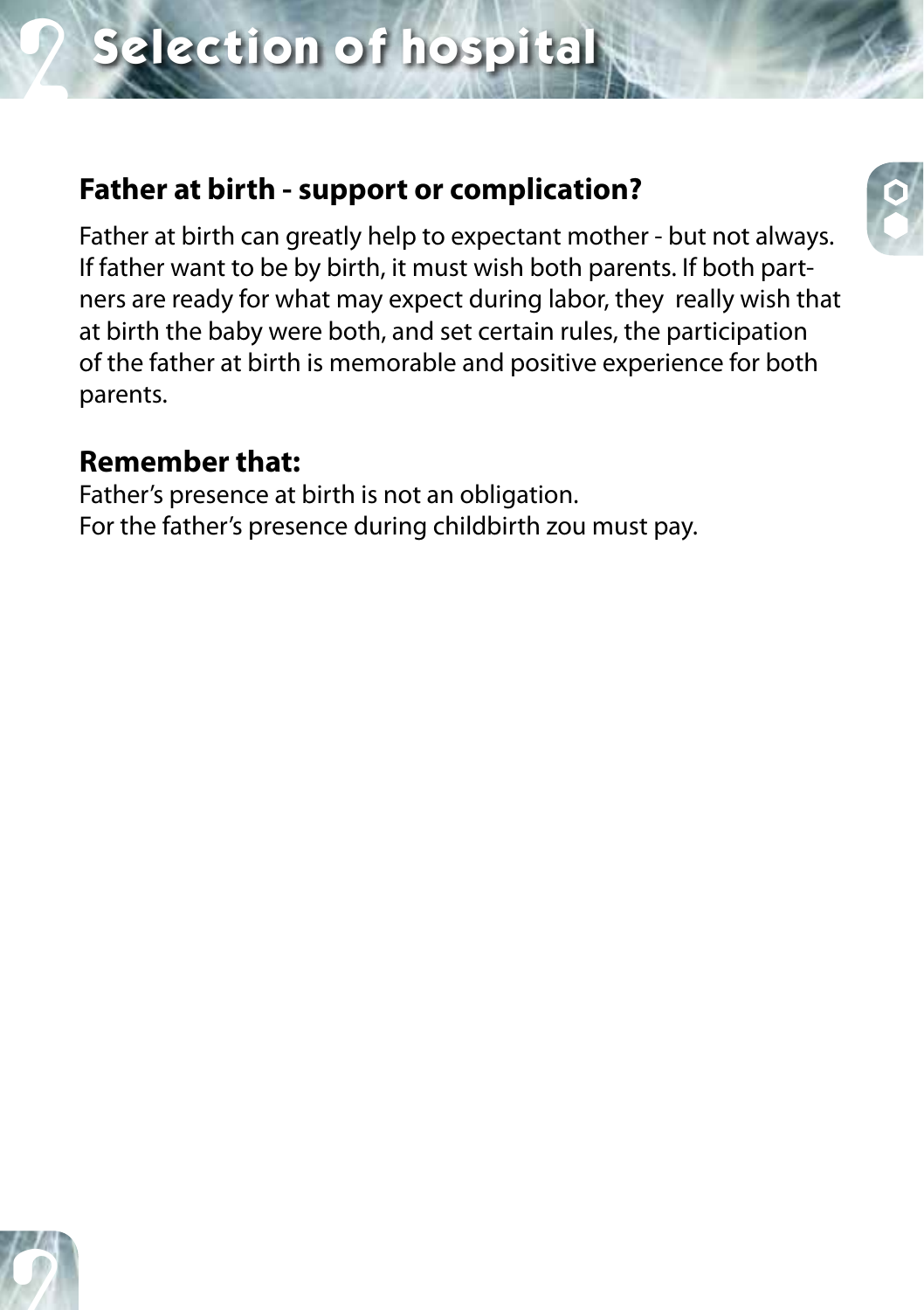# **What to bring to the hospital**

### **The list of things that will you or your baby need through those few days in the hospital.**



Mothers often take to the hospital everything they need and don´t need for baby, but they forget for themselves. To your bags don´t forget your particular hygiene needs what you're used to:

- toothbrush, toothpaste
- • comb
- • body cream
- • lipstick
- shampoo, shower gel
- • jelly for intimate hygiene
- toilet paper
- • handkerchiefs
- insets to bra
- shower slippers or shoes washable
- bathrobe
- 2 towels
- • 2 nighties and pajamas with buttons for the possibility of breastfeeding
- • 2 nursing bras
- disposable panties or briefs mesh postpartum
- warm socks some mothers are giving birth in a long and have could feet
- • Some hospitals do not have postpartum pads and disposable pads. Ask for information in the
- hospital that you have chosen for childbirth.

### **Take for your baby:**

- diapers approx. 30pcs
- cotton cloth diapers 3pcs
- • clothes 3 bodies

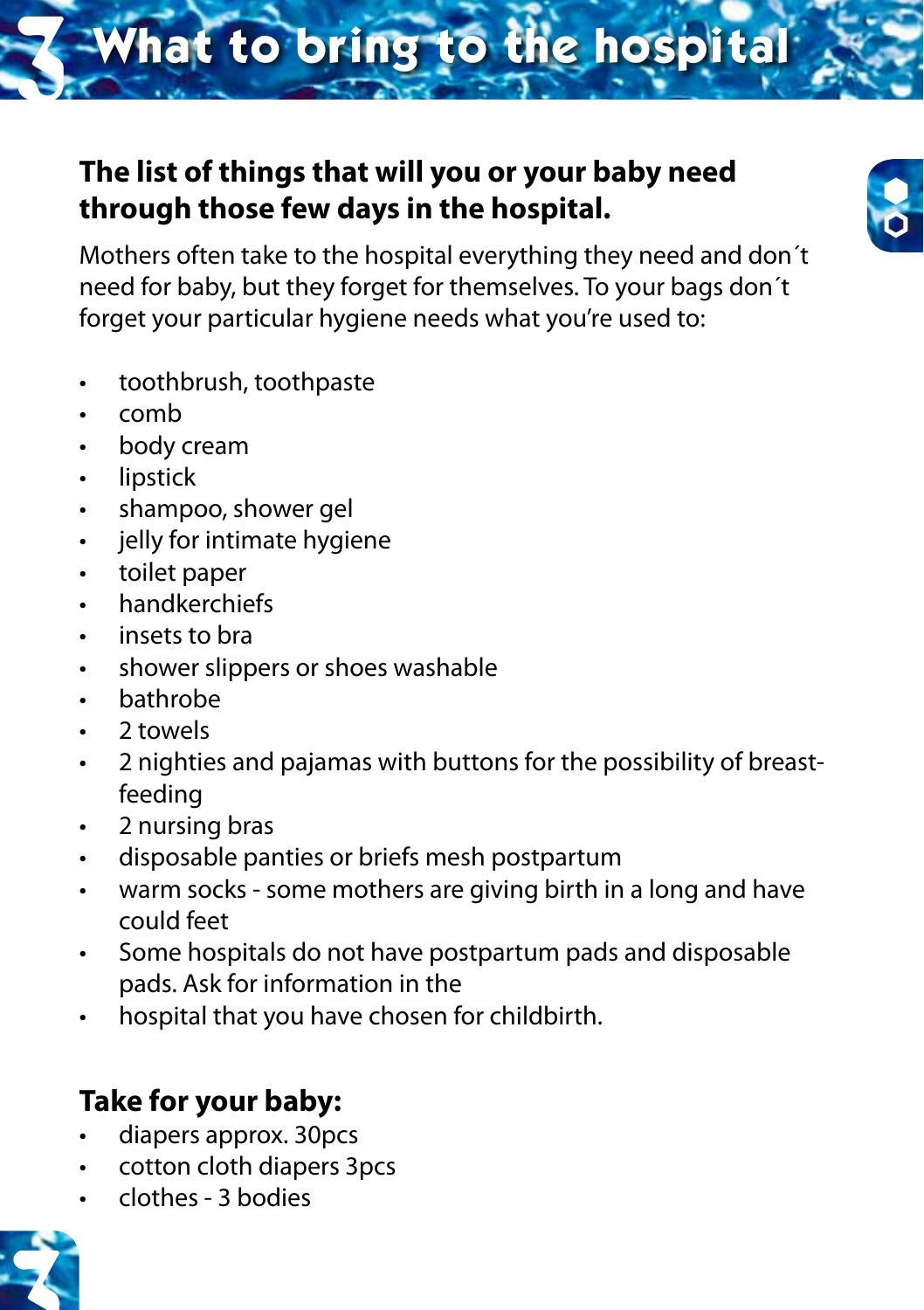**What to bring to the hospital** 

- • 2 suits
- • 2 toddlers
- 2 socks
- $\cdot$  2 caps
- • wrap
- possibly gloves
- basic cosmetics BEPANTHEN or SUDOKRÉM, wet wipes, baby oil.

### **For dad, if at birth**

- slippers
- snack
- drink
- Other cosmetics tend hospital available. Most hospitals have their clothes. In this case it isnecessary to bring only the clothes on the way to home.

### **On the way to home remember on the car seat!**

### **Documents**

To avoid unnecessarily unpleasant situations, it is necessary to advance also think about the formal side of things. With you, so be sure to take:

- • your health insurance card
- • maternity pass
- • signed form with a choice of baby name
- • for married women marriage certificate
- for single women confirmation register on the selection of a child's surname
- possibly a birth plan
- All these things you prepare to bag you keep on just ready to be loaded into the car, you do not forget it at home when you go to the hospital.



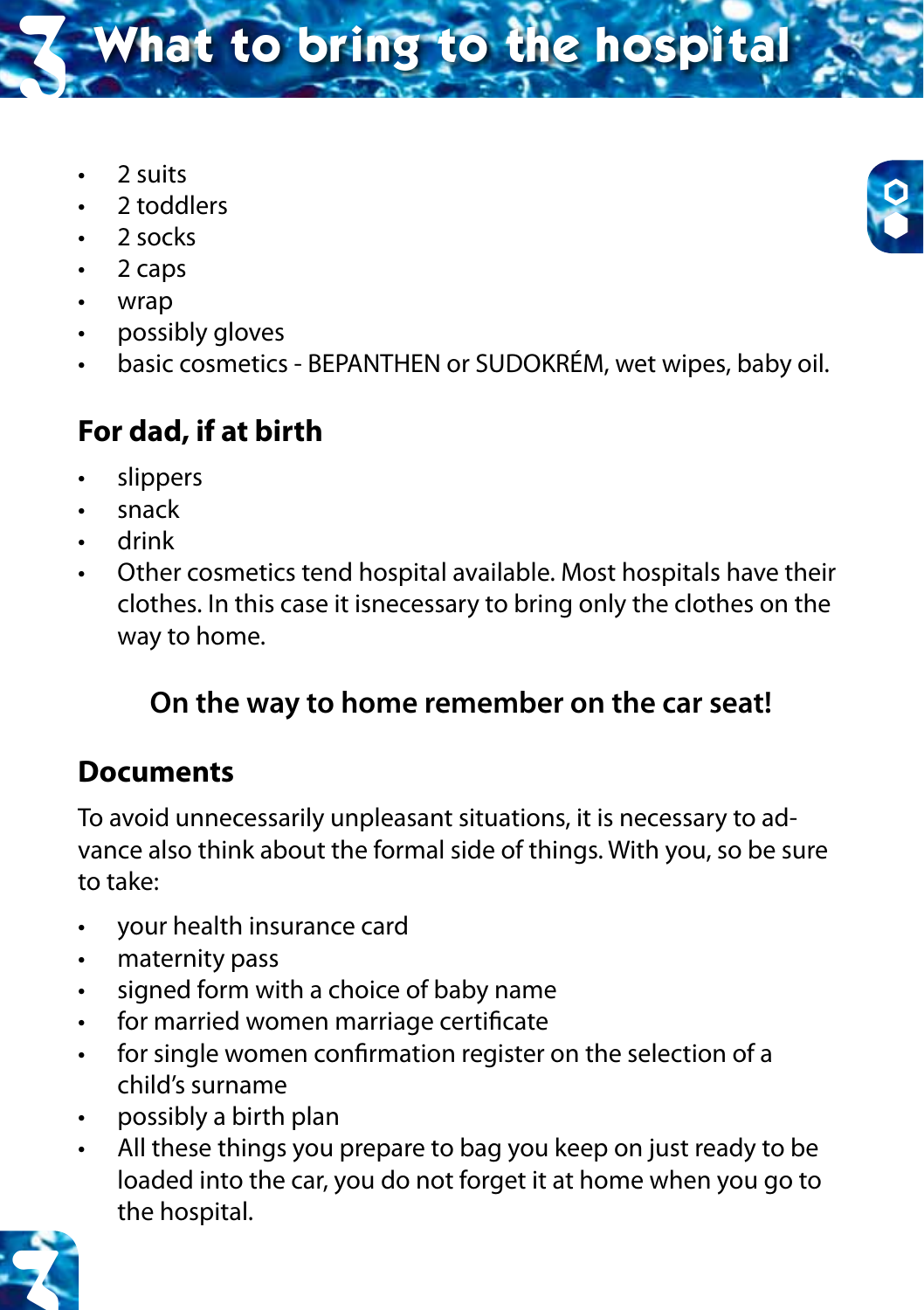Causes of nausea in pregnancy scientists still not revealed. Problems that affect three-quarters of pregnant women often start before test of pregnancy is confirmed and peak between 8th and 12th week of pregnancy. Some women, on the contrary, these problems do not even know.

### **1. Main is eating!**

When you feel sick and do you think that is not worth anything to eat, give yourself at least a little something. Gastric juice on an empty stomach irritates mucous membranes and nausea only worse.

### **2. Cuts diet**

Even if you have a taste for anything, be sure to avoid fatty and spicy dishes. Instead, try anything simple carbohydrate foods and steamed vegetables.

### **3. The first aid - biscuits**

Cookies eat even between meals so that your stomach is always something to do. Have cookies always to find on your nightstand.

### **4. Drink**

Plenty of fluids is very important to not accumulate toxins in the body. And if you vomit, drains and the more often you have to supply liquids. Some women helps a Coca-Cola. If you have a problem with the fact that you will not be thirsty, so try to eat something salty and thirst will come by itself.

### **5. Ginger**

Effects of grated rhizome, whether whit hot water, candied or in the form of lollipops, believe doctors too. But be careful! Ginger increases blood pressure, so everything in reasonable quantities.



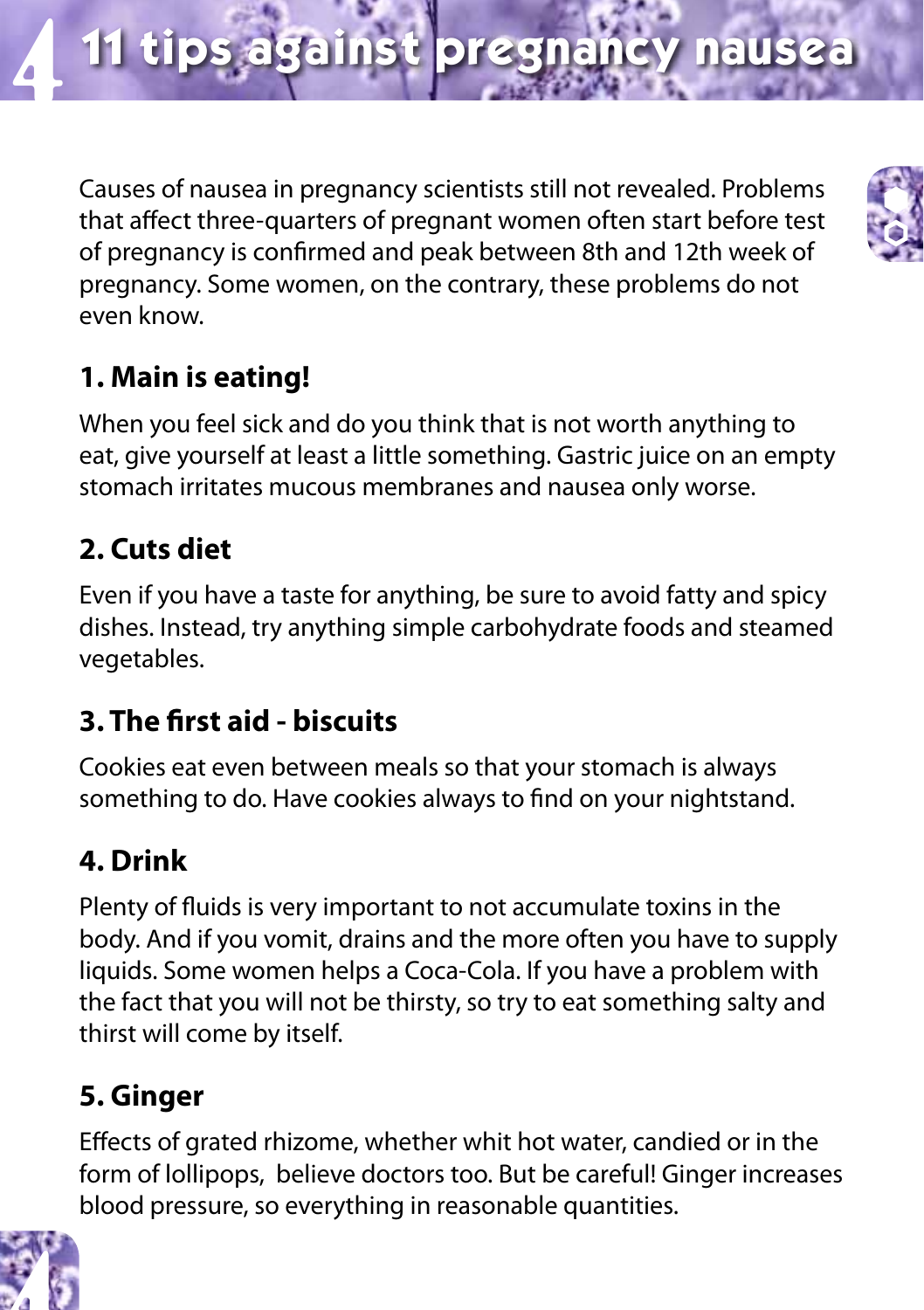## **11 tips against pregnancy nausea** 4

### **6. Open the windows**

The staying in the stuffy room not appropriate for you. Fresh air refresh to you and help you even if you feel unwell. Generally, the antinausea helps cool to cold air.

### **7. No perfumery**

The influence of estrogen will change your taste and smell. So what you smelled well before, now might not. It is also good to avoid a full public transportation or smoky restaurants.

### **8. Lemon**

A slice of fresh lemon will serve as an air filter. Likewise serve a bottle with citrus aroma-oil and sprigs of rosemary.

### **9. Lie in bed**

If nothing helps to you, so you go on holiday and stay in bed. At least, you get energize, when it cannot help different.

### **10. Alternatives**

Some women helped acupressure or acupuncture. Other women stated that they also do well to certain types of homeopathic remedies.

### **11. Vitamins**

Give more of folic acid and vitamin B6 or pyridoxine to your dishes. These vitamins can be bought in pharmacies, when they tell you what is good for you.



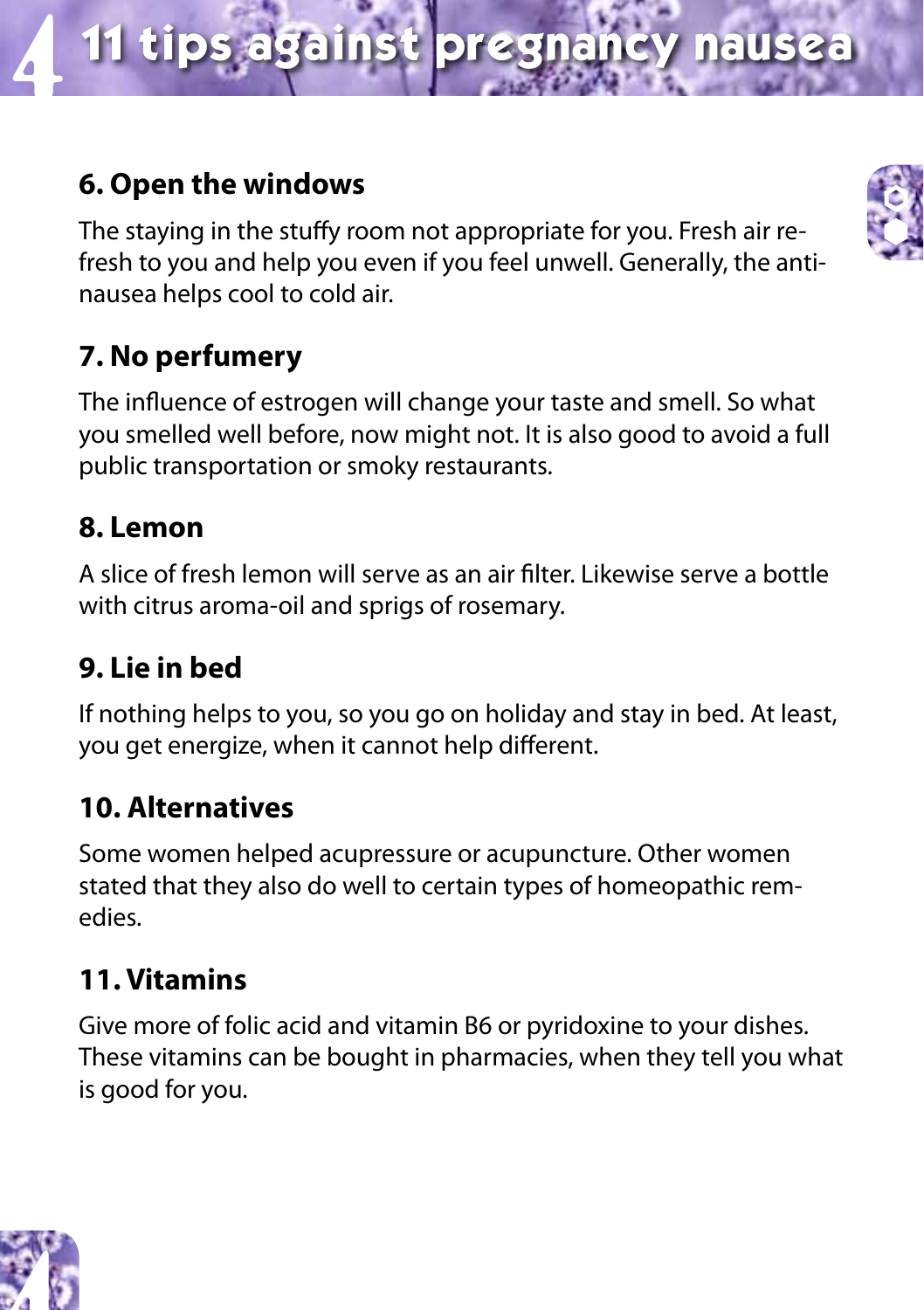# **Layette for baby**

### **Clothing:**

We recommend to you to buy a size 56. The baby grows into it during the first two weeks and even from the beginning it wouldn´t be too large. On the contrary, it will make you a better baby to dress up. Even in this size, it is not necessary to buy too much. Most babies from this size grows to 6 weeks of their age.

### **If your baby is born into warm days, keep ready in size 56 this layette:**

1 light cap

- 3 pcs of bodies with short sleeves
- 3 pcs of bodies with long sleeves
- 3 pcs overalls for sleeping
- 2 pairs of socks

2 pairs of light gloves. Some babies can be cold even in the summer months. Some babies are scratching on the face and therefore gloves prevent any cold or scratches.

1 pc of wrap

baby blanket

sleeping bag light jacket

### **If your baby is born into the winter months, add:**

2 pcs of half-playsuits 2 pcs of warm overall 2 winter caps gloves winter overall winter wraps onto the pram



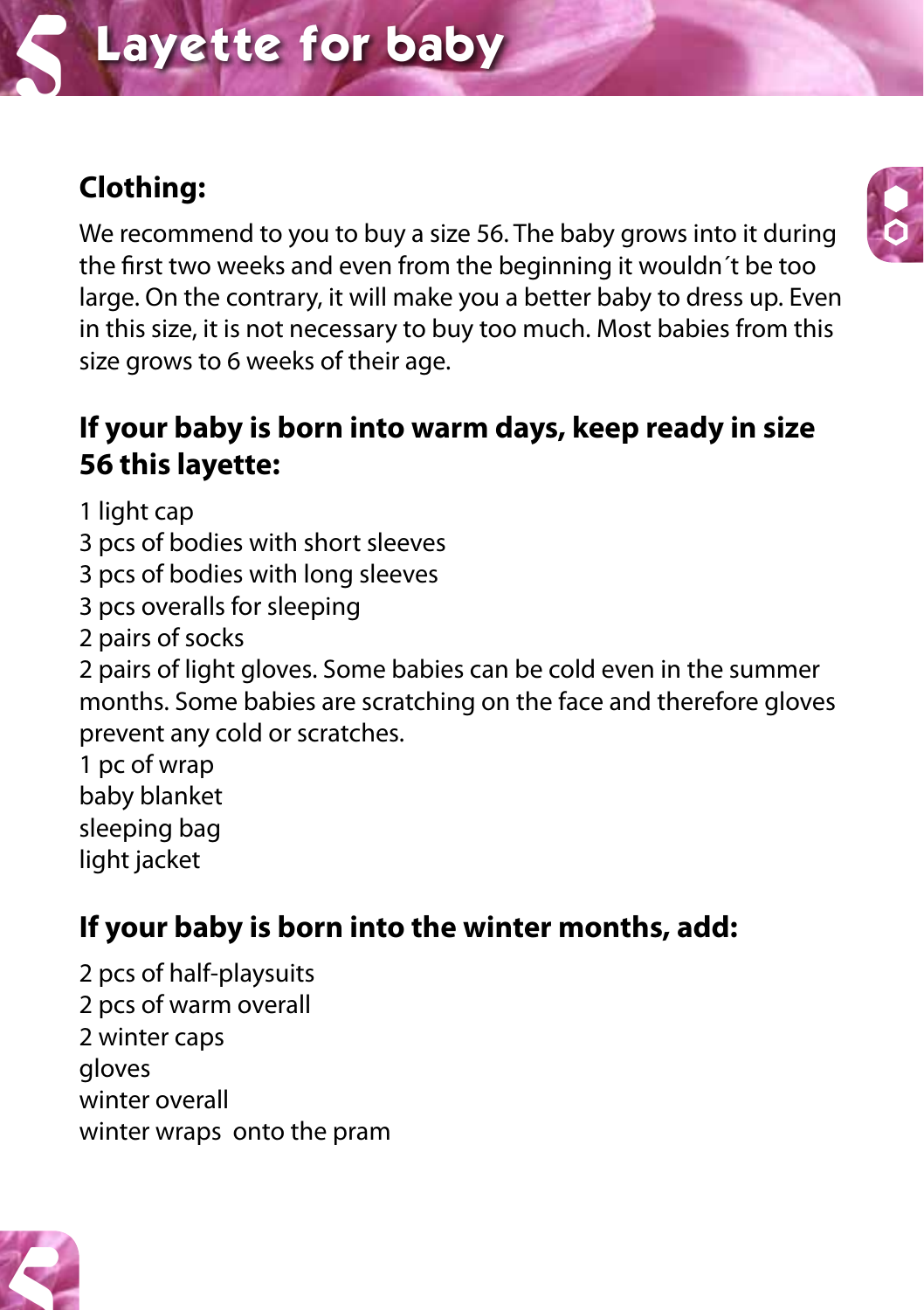# **Layette for baby**

### **Another layette:**

cot barrier around the bed 2 pcs of sheets or impermeable pad cloth diapers 10 pcs d disposable diapers 2 pcs pacifiers - we recommend latex and silicone, you have to try what pacifier will better suit to your baby + bottle teats suction mucus whether manual or connected to the vacuum cleaner 60% alcohol and sterile squares - you will use to clean the stump near the belly button Optalmoseptonex – for cleaning eyes Sunflower oil from the pharmacy Bepanthen or other cream against sore spots pram In the summer months we recommend to buy a mosquito net raincoat onto the pram

### **More in your sole discretion, needs and financial possibilities:**

breathing monitor sterilizer nanny suck off milk carousel over the crib car seat

### **Toys:**

You will definitely want to take even some toys for the baby. Remember that small babies take all the toys in their mouths. Therefore, no plush toys and even plastic toys, which are not designed for this! Beware of the size of toys to carry the swallow. Control that the toy cannot be disasembled, to avoid inhaling or swallowing small parts.



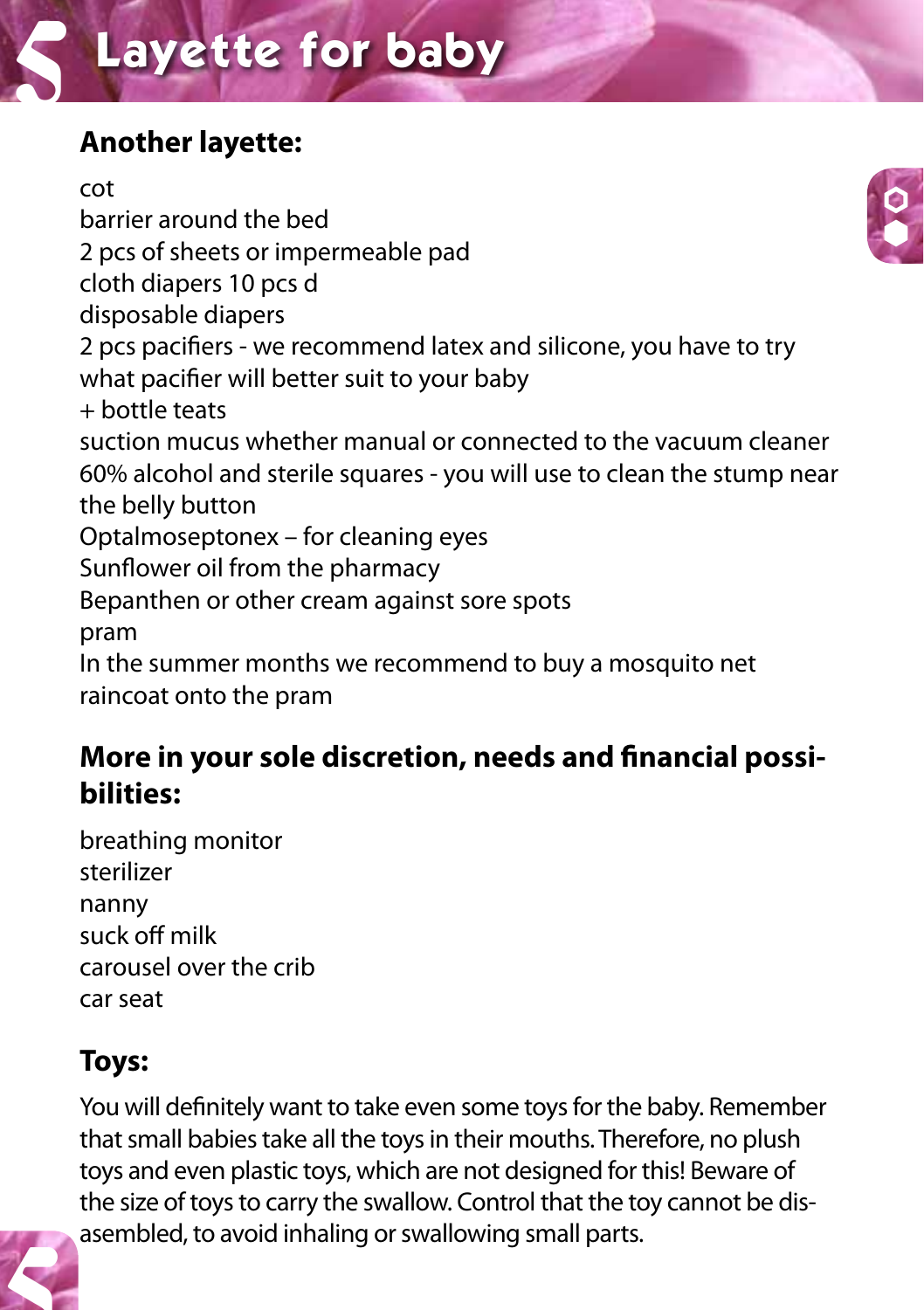Breast milk and breastfeeding is associated according to many studies the best way to feed your baby. The correct technique of breast feeding should learn you in the hospital. If not, the following tips will help you.

### **Breastfeeding technique**

How to know, that breast-feeding is good? It's easy to see how your baby looks like when sucks milk. With proper suction you hear no smacking, but only swallowing milk. Ear of your baby moves when is swallowing. It is simple but effective advice.

*Never place a breast to the child. Always place the child to the breast !!*

### **Properly suction baby always has:**

wide open mouth

6

- • cuffed upper and lower lip
- head in the level with the arm

### **Breastfeeding and menstruation**

However, your baby is still breast-feeding, day or night, you can already begin to menstruate. During this period some women will change the taste of breast milk and baby milk can temporarily refuse. In any case it is not a rule. Most babies will not even notice the arrival of menstruation.

### **Pain during breastfeeding, rhagades**

If you feel pain while breastfeeding, it is the first sign that something is wrong. Breastfeeding doesn´t hurt. Some soreness is okay only if you're starting to breastfeed, just getting used to the nipple and one could say that they are "strained". This pain is soon adjusted and after a few days or weeks completely lost. If you feel pain during breastfeeding, and not of the causes listed above, it is highly likely that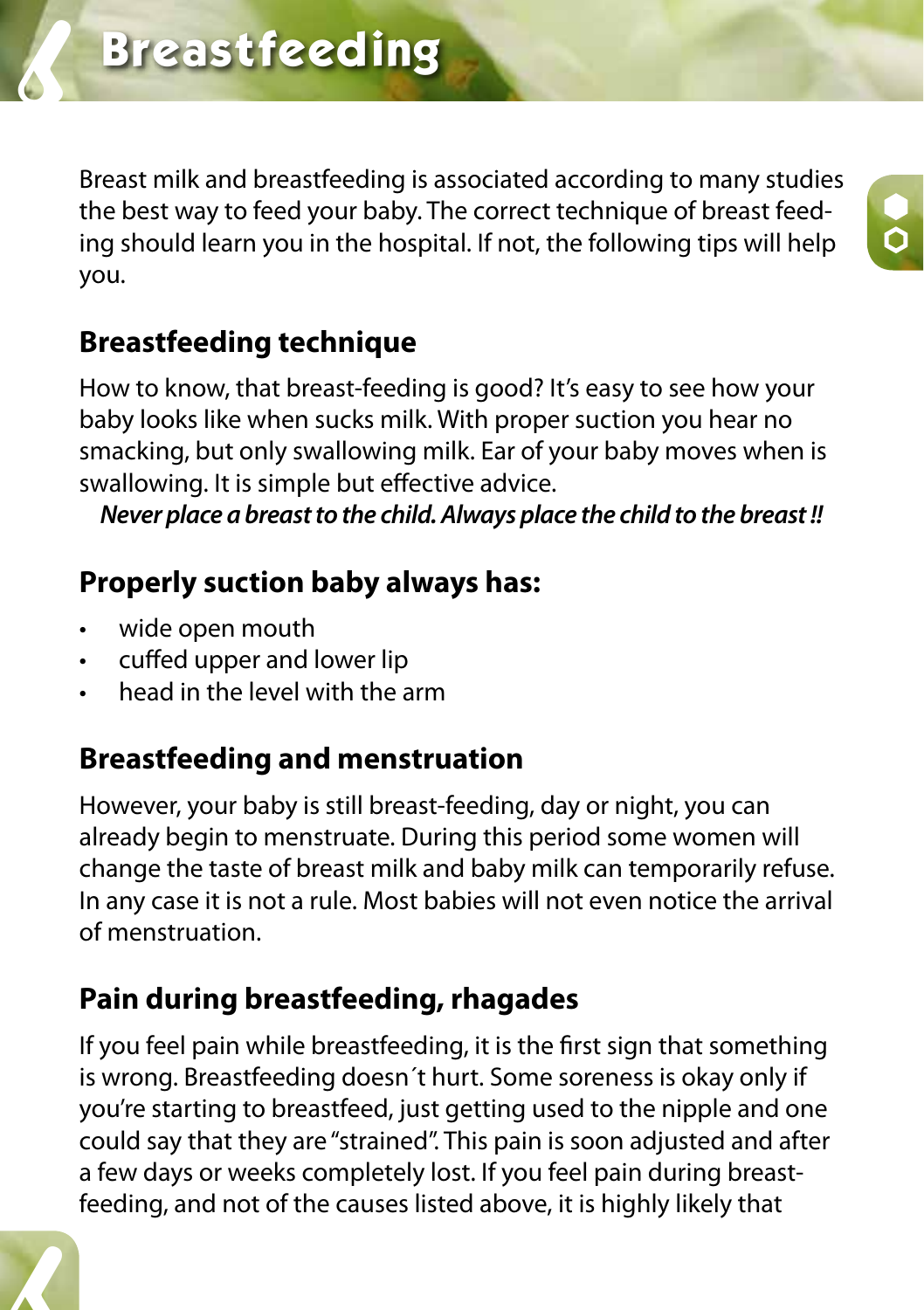your technique is not optimal breastfeeding. A child may not be properly sticks. The result is usually a so-called formation rhagades, which are small but painful skin cracks nipples.

Establishment of rhagades and pain of breastfeeding is often the reason for the decision to discontinue breastfeeding baby. Before you make this decision, give to breastfeeding one more chance and you can be sure you will not regret it.

### **How often do you breastfeed, breastfeeding at night**

Once breast milk are poured, always allow the baby to empty the entire breast so drink not only the front but the back of the milk that the baby fills up and after that also will thrive better. At first is good to breastfeed from both breasts for lactation support. Breasts change several times during breastfeeding. Later just suckle from one breast and the only alternate between breastfeeding. The child breastfeed approx 6 - 8 time per 24 hours.

Don´t worry in the postpartum period the baby wake up at night to breastfeed. Sleeping children can be readily exhausted if not get a drink and then don´t wake up alone.

For the proper formation of milk we recommend breastfeeding a baby at least once during the night between 9 p.m.- 6 a.m. to the end of the 3rd month. If the child is sleeping all night it is better some milk at night spatter.

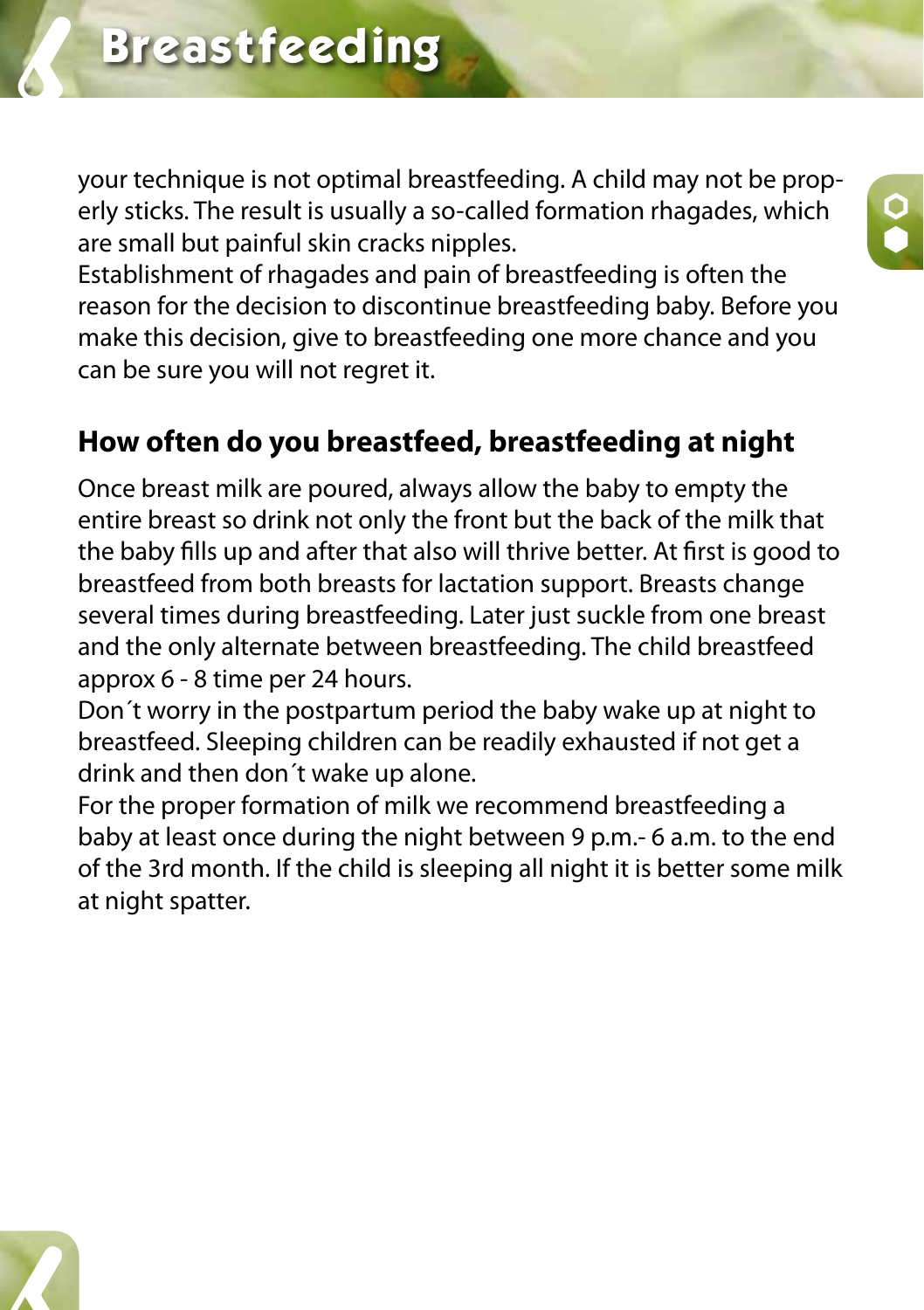Baby´s stool is really very important indicator of health and well-being of babies. It is therefore important when changing her watch and if you are not sure, contact your pediatrician instead. For newborns, health status can deteriorate very quickly and therefore it is always better to visit a doctor than something neglected.

### **First baby´s stool**

First baby stool is black. It is very sticky, protracted. Its existence indicates a correct intestinal transit. It is usually very black, several times during 24 hours. When the baby starts drink only breast milk, the color of stool consistency changes.

### **Stool fully breastfed baby**

Fully breastfed baby has a yellow stool. Stool consistency and color reminds thin scrambled eggs and mustard. From the beginning has baby stool around 7 times per day. Later the number decreases. Sometimes it can be even longer break up to 10 days. This is not constipated but a normal phenomenon.

Temporarily stool also can be greenish. It is a common phenomenon. It can occur usually during the summer months because the child drinks the milk mainly front. Front milk quenches thirst, not hunger. However, if the green stool frequently appeared and the baby don´t accede weight, consult your pediatrician.

### **Stool of child on artificial nutrition**

Non-breastfed child, feed by artificial feeding stool has a yellow to brown color. It is thicker consistency, sometimes mushy and more smells because to artificial nutrients are added vitamins and trace elements. Its frequency is a regular. Longer breaks do not occur. If so it is more about constipation and in this case it is necessary to help the baby - for example, by an appropriate child tea.



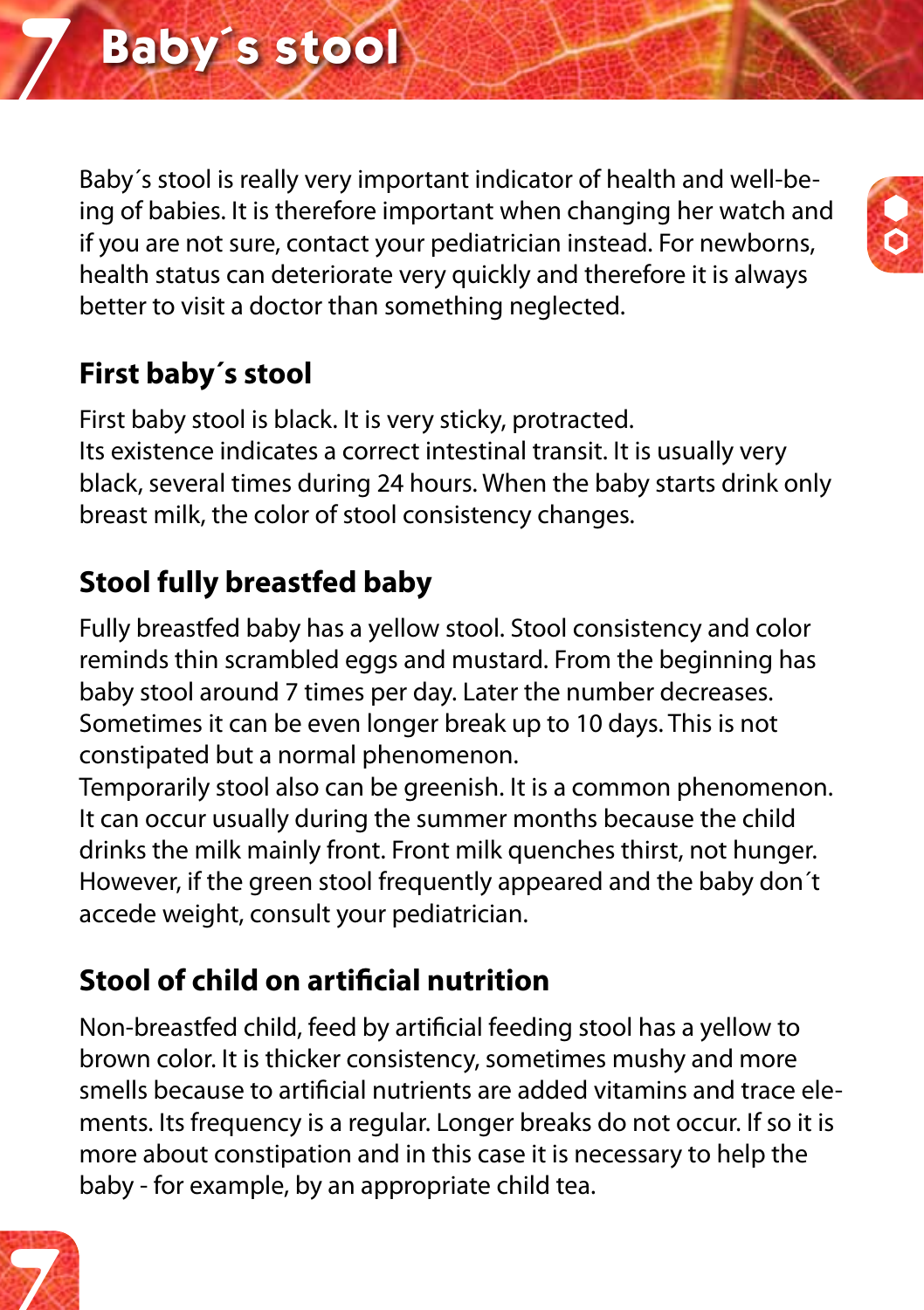### **Constipation or diarrhea of baby**

Constipation in baby you recognize by change in density stool - is denser, pureed to a more hard stinks. Baby's tearful. It twists. If gases leave, they smell. Sometimes baby may try to push, but he fails to empty. In this case it is necessary to help the baby. There are several ways that you must try. To baby you can try a thermometer or a rectal tube. Attention her frequent use is not recommended. You can also try to train the baby. For example twist clockwise with feet, massaging the belly.

Finally, try teas that help the baby to defecate. From the completed third month of age are suitable teas - fennel or lemon balm. From four months you can try the juice of plums. Later, after the introduction more foods can help pear or apple snack.

Diarrhea babies you know with very frequent stools usually associated with mucus. In this case, we recommend that you find a pediatrician.



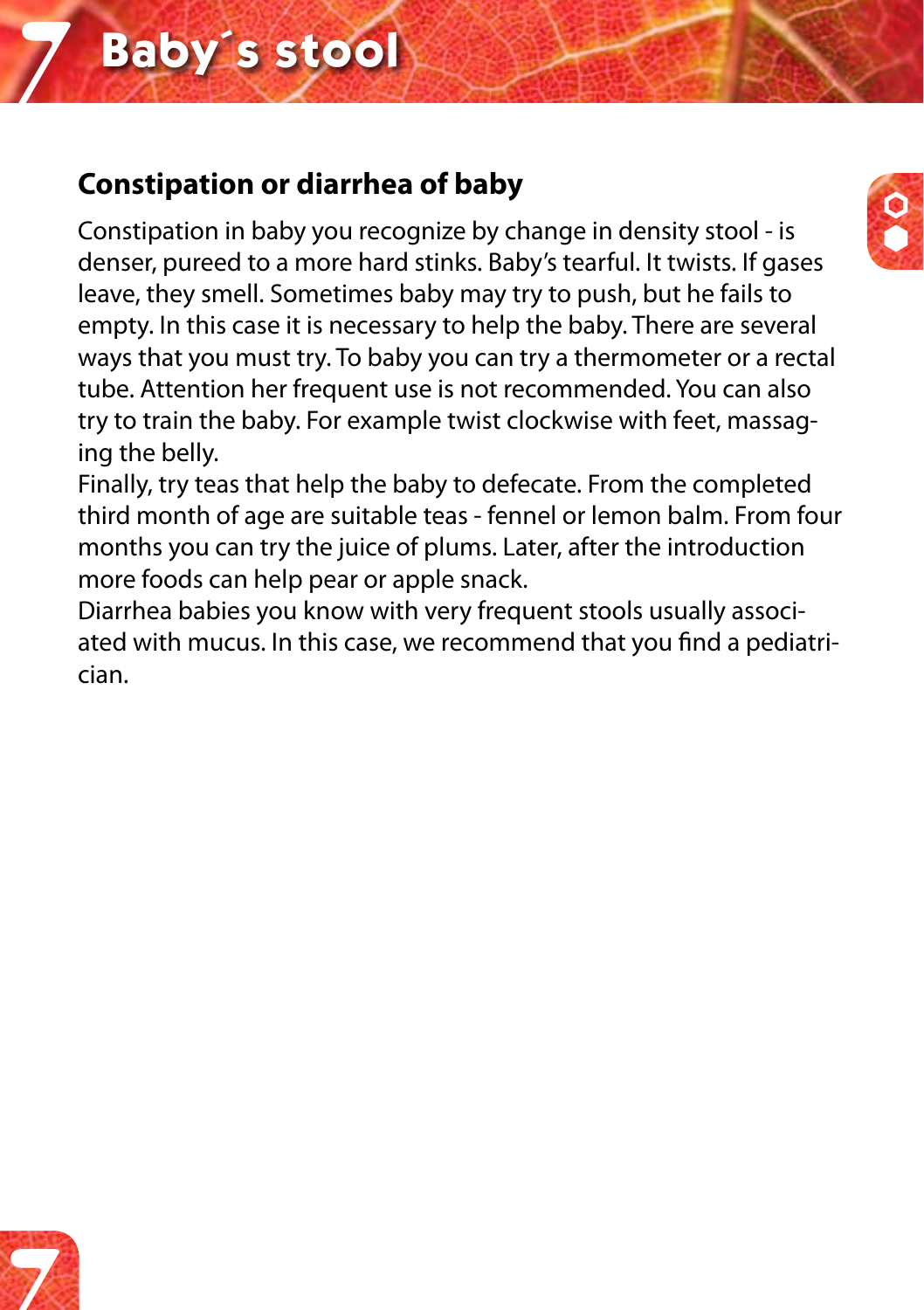

During lactation, the Mother share all their nutrients to her breastfed baby. It should therefore be a varied and balanced diet with no harmful or addictive substances. During breastfeeding can consume virtually different foods but isn´t recommended the food that cause flatulence (beans, cabbage, garlic, etc.), because these difficulties also transferred to the baby. It is then more restless, crying and sleep less.

Eat fresh crops. Prepare a meal of raw materials, which will soon spoil, are lively and very valuable.

### **The diet should consist of:**

**50-55% carbohydrates** (vegetables, potatoes, rice) **25 - 30% should represent fats** (mainly vegetable fats and oils - are contained in vegetables and particularly in the seeds)

**15-20% would be proteins** (found primarily in meat).

The mother should **increase her intake of calcium**, which is increasingly drawn from her reserves in the bones and teeth. If the amount of calcium in the body too has fallen, it will appear increased **fragility of bones, tooth decay** or **bleeding.**

Calcium is found mainly in milk products - cheeses, yogurts, milk.

### **What should nursing mothers in nutrition avoided:**

- 1. Exotic crops that mom classified in diet can cause allergies even a child who is only breastfed. Therefore, do not eat citrus fruits, kiwi, pineapple, exotic nuts.
- 2. Do not drink large amounts of milk as it is commonly recommended. Also other dairy products, such as yoghurts and cheese, mothers should be cautious. Large amounts of protein can cause loss of calcium from bones and teeth.



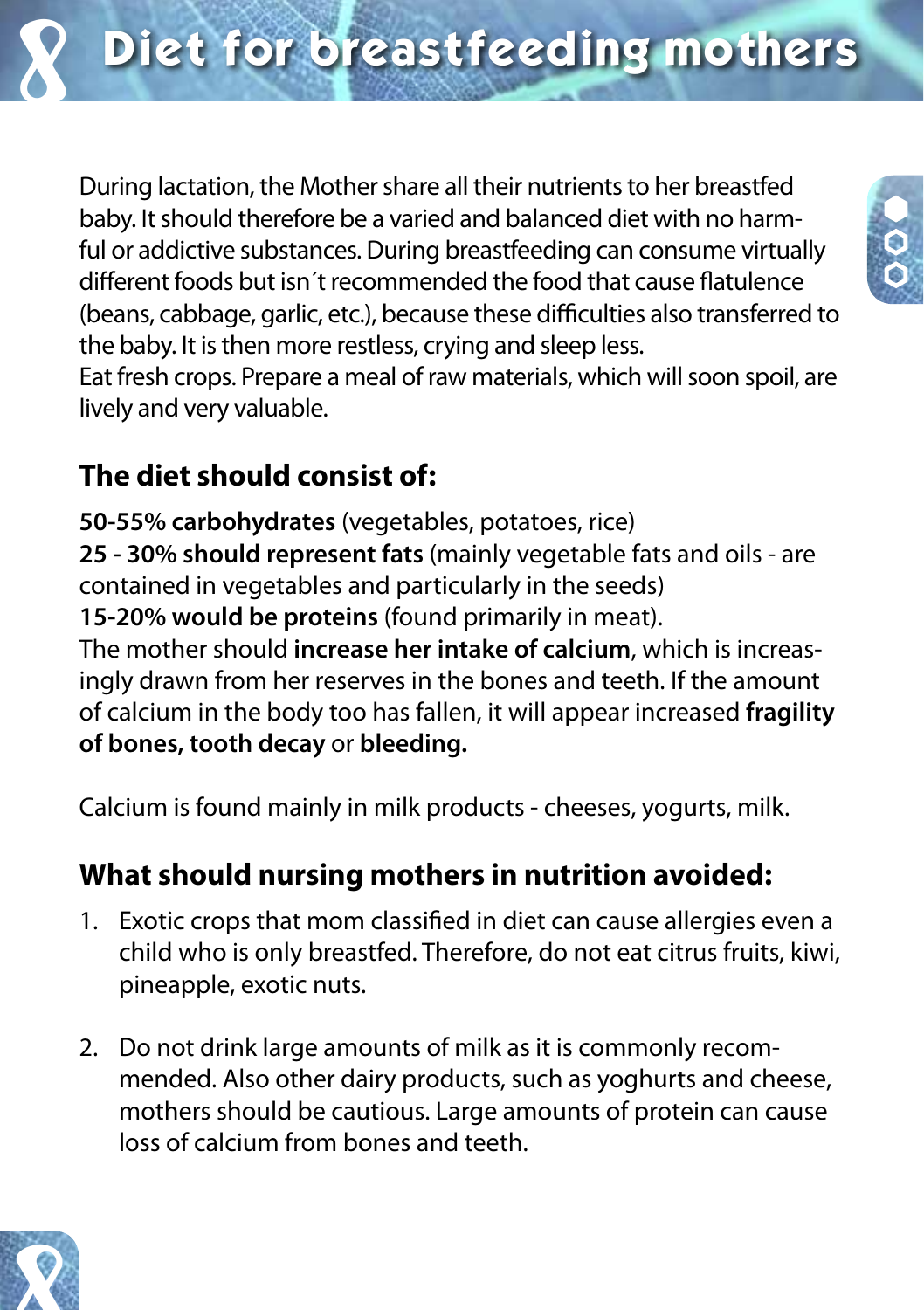

- 3. Do not drink 100% fruit juices, especially citrus, it can cause diaper rash or swelling in the child.
- 4. Least 2-3 months to be careful marshaling legumes and flatulent vegetables into your diet. They can cause painful bloating of the child.
- 5. If at all possible, give up white sugar and all delicacies prepared from it. When processing sugar in the body as is the case with proteins it consumes calcium. It mother during breastfeeding increasingly consumed. This is reflected in increased tooth decay, hair loss and fatigue.
- 6. Don´t eat canned food, instant and additives. Your child may, after such a diet mothers begin to suffer from allergies, eczema.
- 7. Avoid all vitamin and multivitamin preparations with can harm you and your baby. Good, fresh and varied diet is entirely sufficient to the needs of your body and your baby.
- 8. Meat and eggs in any case, do not eat every day. Meat and eggs consumed more often represent a large load of animal proteins which are hard to digest. During this processing in the body it leads to depletion of calcium and magnesium.
- 9. Do not put to your partially breastfed infants drink "thirst" tea labeled as a child. This tea contains chamomile, which easily overdose your child. This tea is intended only for sick children. You can administer pain ache or diarrhea. Any herb should not drink more than 14 days. Breastfed babies do not need any tea.

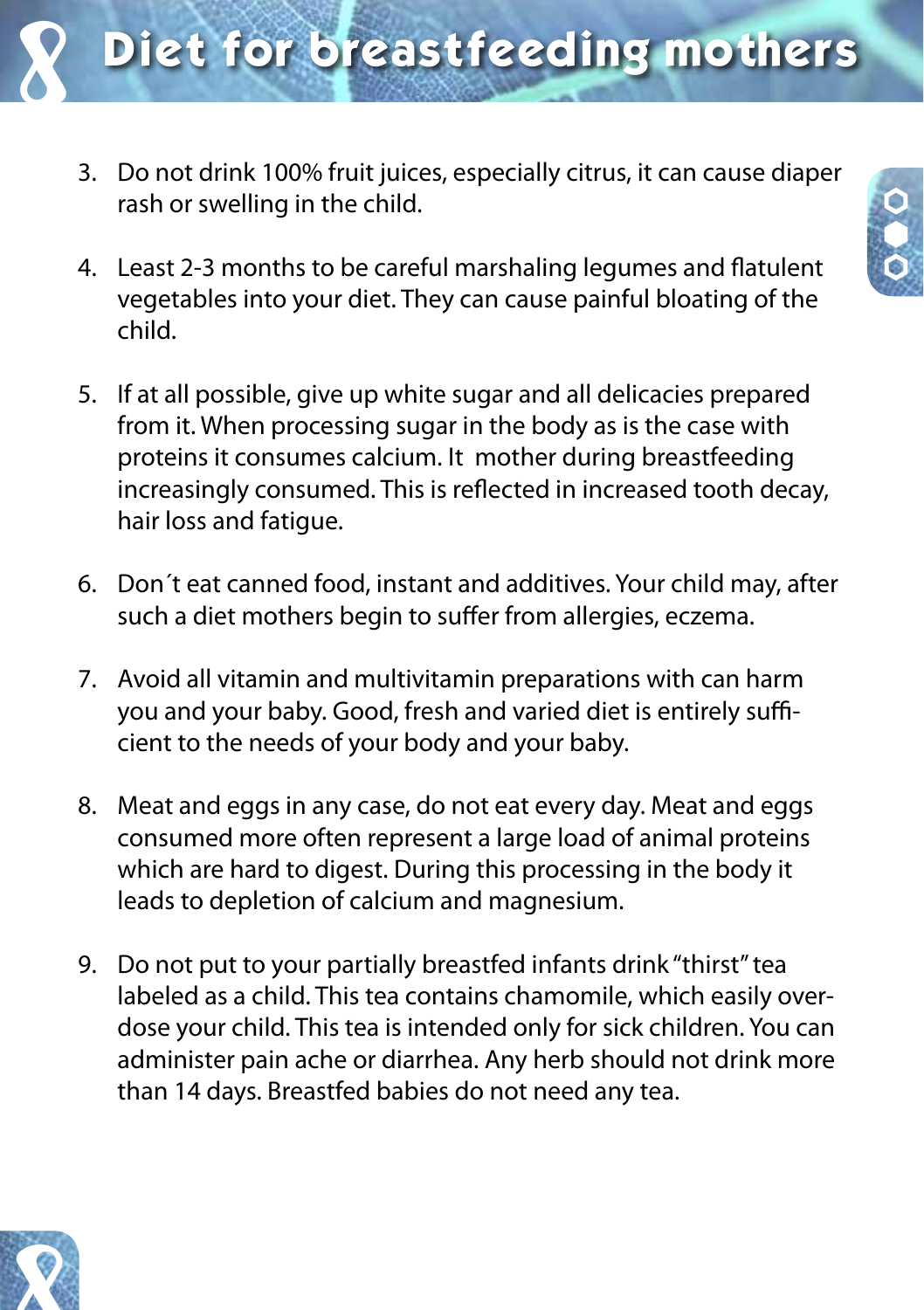# **Diet for breastfeeding mothers**

### **Instead of milk you can cook:**

Some cereal coffee, cereal drinks, cereal tea

### **Some herbal tea to support milk production:**

Some nettle tea, anise, fennel and cumin. This tea can also drink mothers whose children suffer from flatulence. But don´t drink this tea always and certainly not preemptively.

### **Fruit tea from fresh or dried fruit:**

Pour boiling water to any soft fruit and let leach. Hard fruit boil short time ...

### **Legumes:**

Start cautiously added to soups small amount of green peas and red lentils. If these soups baby unresponsive bloating, you can cook beans and peas. Pulses are cooked with thyme, savory, marjoram, it doesn´t flatulence so much.

### **Flatulent vegetables:**

(cabbage, cauliflower, broccoli) after delivery not included in the diet. Around 2-3 months of age we begin to prepare the vegetables in a normal pot, no pressure to make some substances can freely evaporate. Cook it with herb seasoning, which reduces problems with flatulence - marjoram, thyme, savory, cumin.



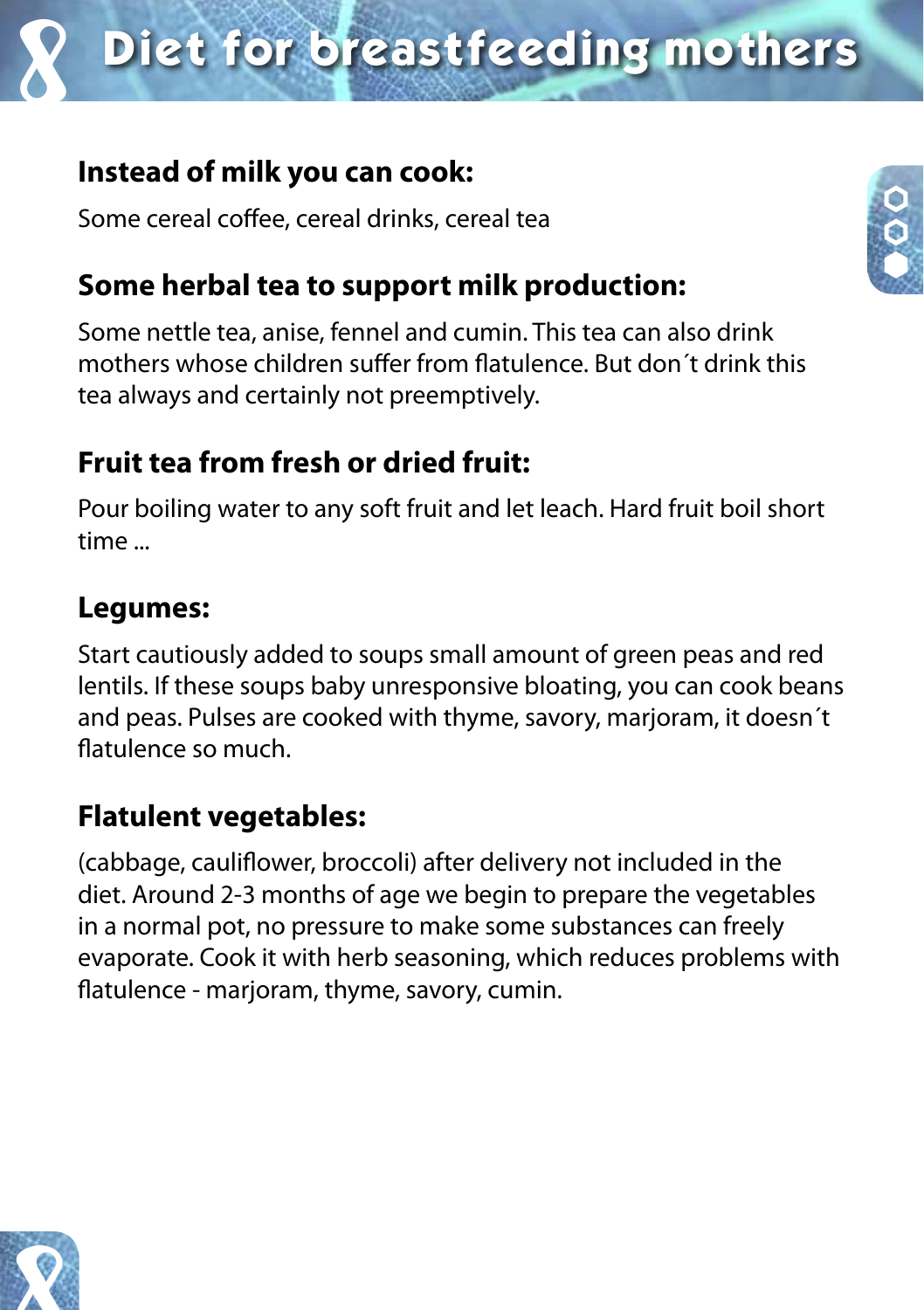### **Carrot juice**

carrots water

on the friction grater grate the carrots. Pour baby water and leave 20- 30 minutes to infuse. Subsequently, through gauze or a cloth squeeze out fine.

*Tip! Use a glass mortar grater. When you use metal grater juice can get a metallic taste.*

### **First carrot jelly**

carrots water the broth of cumin or fennel orangeade

Cleaned, washed carrots cut into slices, pour boiling baby water and simmer. Blend soft carrots mash or embossment.

*Tip! If your child suffers bloating, you can suffocate carrot in broth cumin or fennel. In case of refusal to try adding a few drops of orange juice.*

### **Pumpkin puree**

pumpkin water

Peel the pumpkin, scrape out, remove the seeds and cut into cubes, pour boiling water and simmer infant. Pumpkin finally mash or embossment.

*Tip! How thick or thin puree prepare will depend on the age of the child. From the beginning it will be finer and thinner.*



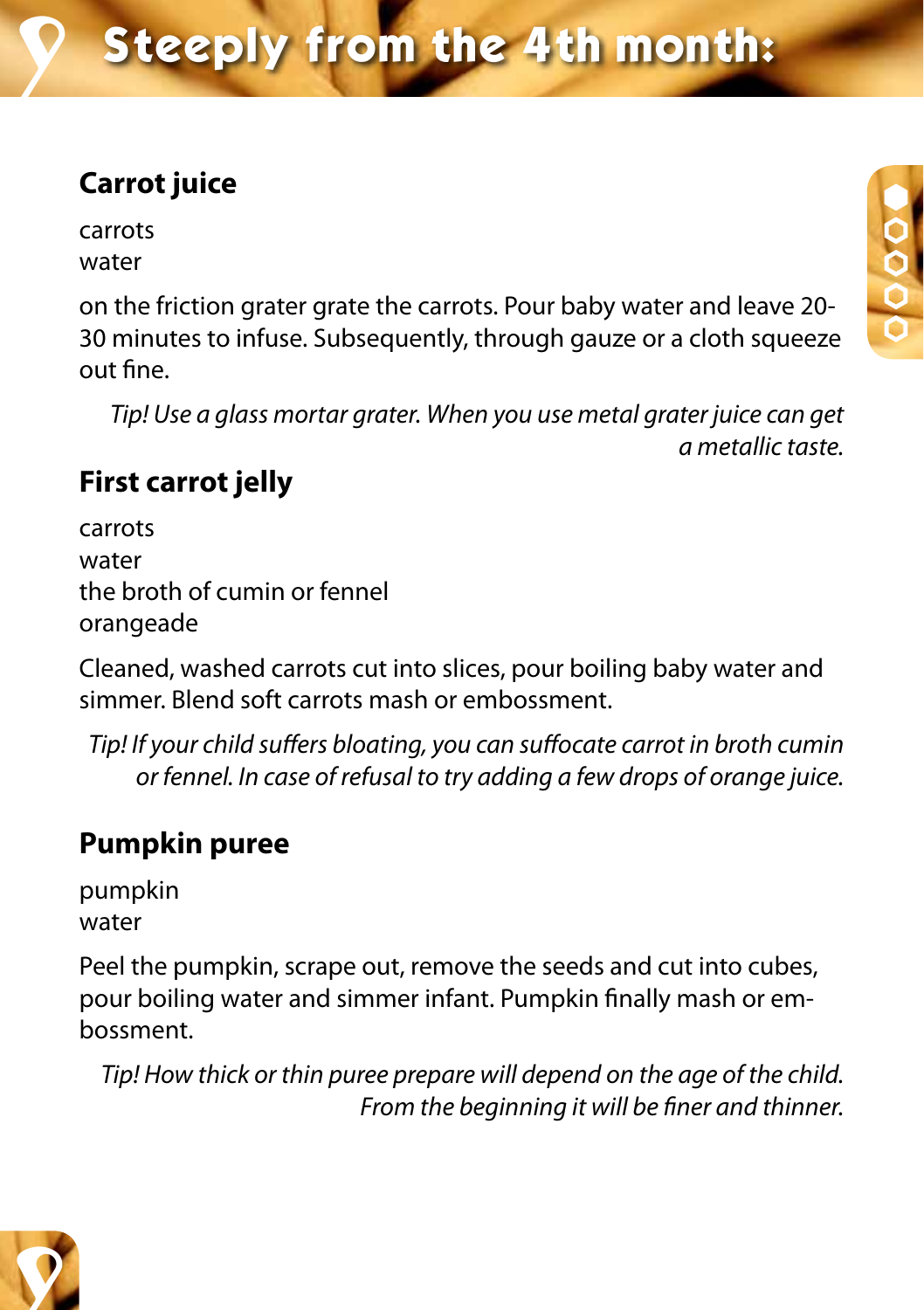### **Broccoli puree**

broccoli water The broth of cumin or fennel

To prepare broccoli puree first use fresh small florets, which are more subtle. Pour boiling water and simmer infant. Blend soft or embossment.

*Tip! If you have a steamer, you can suffocate in steam. You can also use a scorcher. Soft broccoli with adding boiled baby water in a mash or embossment. If necessary, you can use broth of cumin or fennel.*

### **Carrots and potatoes**

carrots **potato** water water the broth of cumin or fennel orangeade

Cleaned, washed carrots cut into slices, pour boiling water and simmer infant. Add the washed, peeled and cut potatoes into equal pieces after a few minutes. Blend soft vegetables or embossments.

### **Broccoli puree with potatoes**

| broccoli | potato                       |
|----------|------------------------------|
| water    | the broth of cumin or fennel |

Wash the fresh small broccoli florets. Pour boiling water and simmer infant. After a few minutes add the washed, peeled and cut potatoes into equal pieces. Blend soft vegetables, embossments or mash and create smooth fine puree.

*Tip! Served side dish should have a suitable temperature. It is not too hot not too cold.*



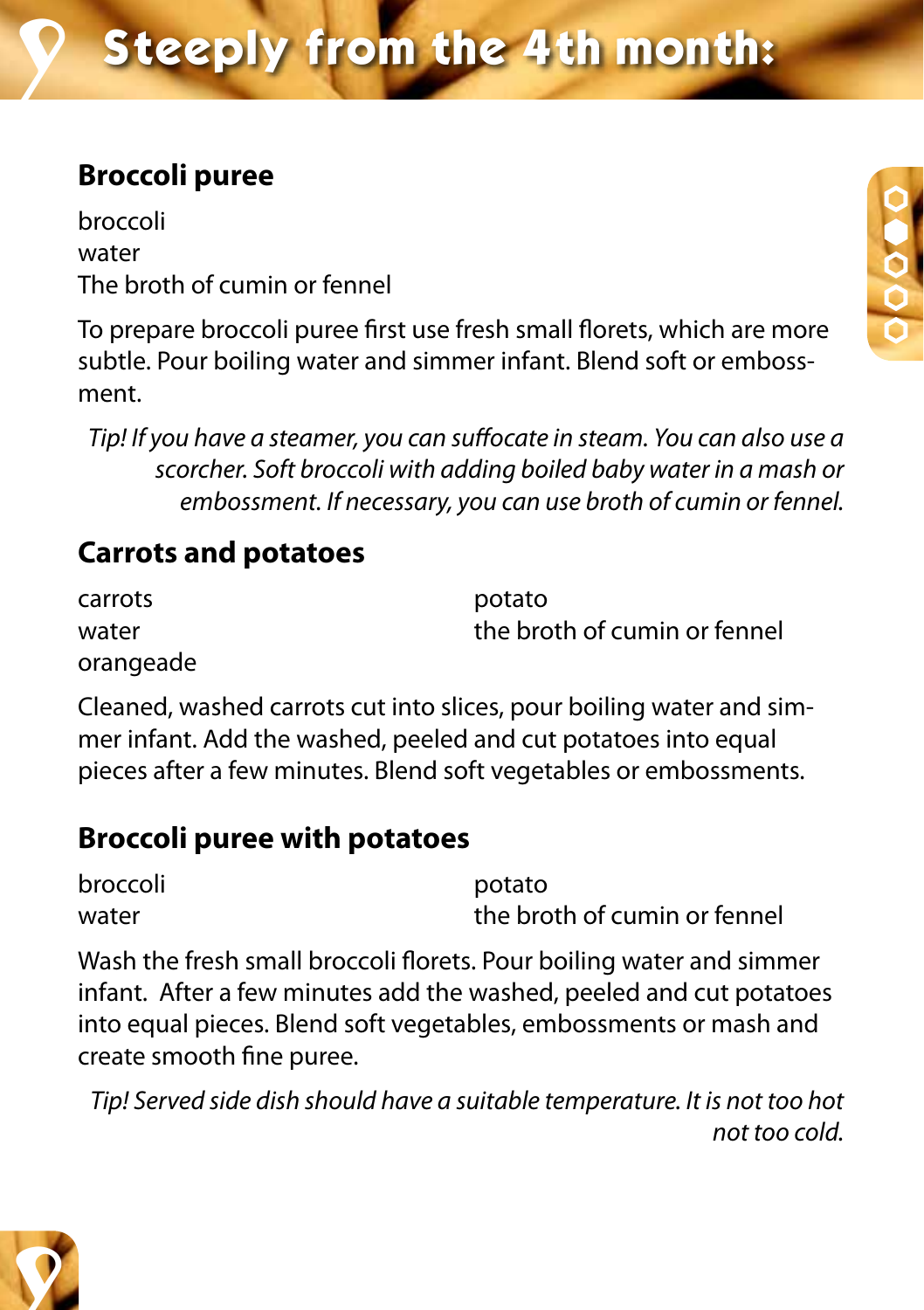### **Carrots with potatoes and green peas**

carrots potato green peas water the broth of cumin or fennel

Cleaned, washed carrot cut into slices, pour boiling water and simmer infant. After a few minutes add the washed, peeled and cut potatoes into equal pieces and washed beads of green peas. Blend soft vegetables, embossments or mash.

*Tip! If you prepare vegetables for older children (about 7 months), you can drop a qualitysingle species vegetable oil (canola, olive).*

### **Carrots and potatoes and spinach**

carrots potato baby spinach water the broth of cumin or fennel orangeade

Cleaned, washed carrot cut into slices, pour boiling water and simmer infant. After a few minutes add the washed, peeled and cut potatoes into equal pieces. The almost soft, add vegetables. Washed baby spinach leaves. Blend soft vegetables, embossments or mash.

*Tip! For chronic rejecters try adding orange juice or grated little apple.*



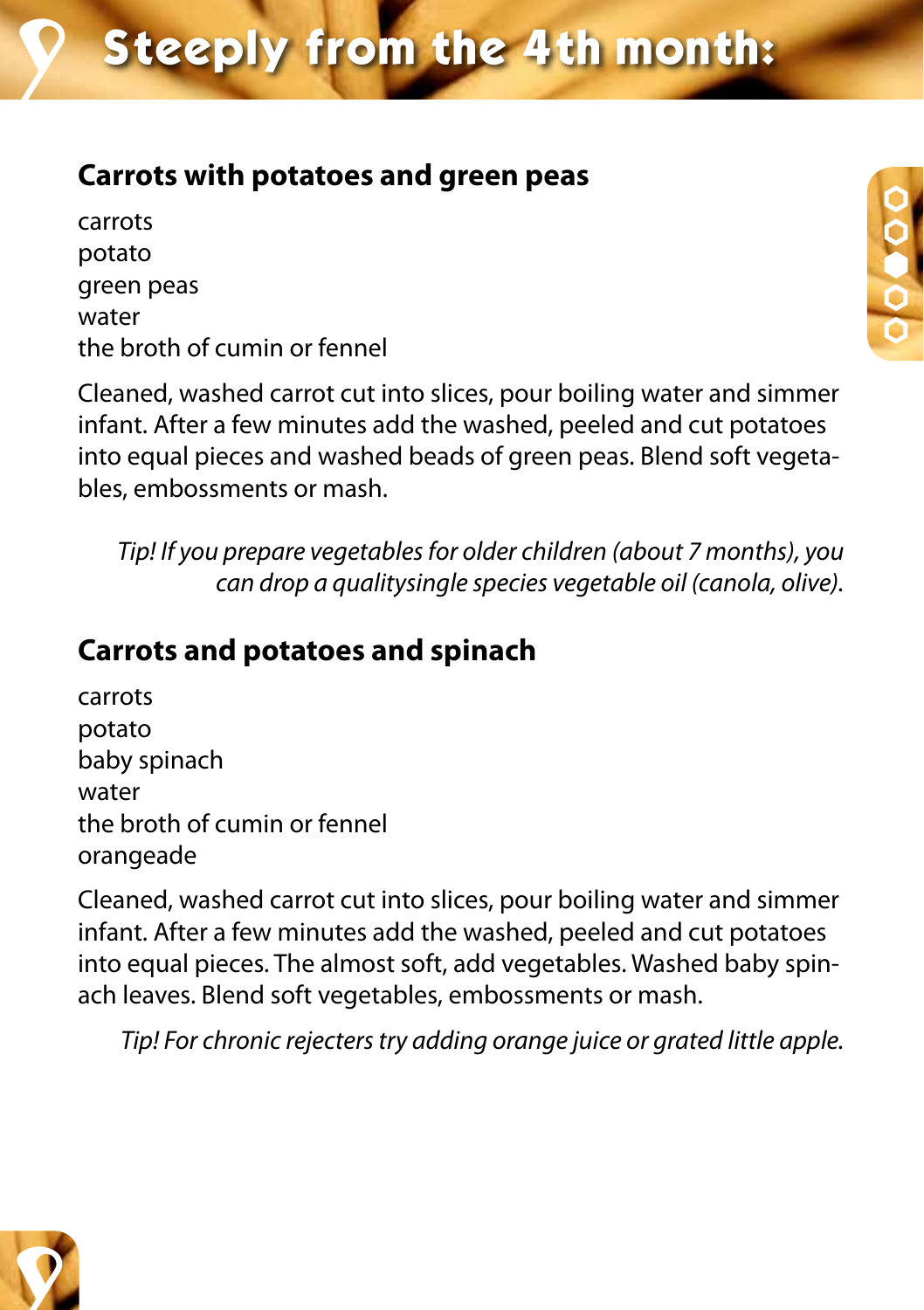### **Turnip and fennel**

water

young turnip and the state of the fresh sweet fennel

Cleaned young kohlrabi, cut into equal sized pieces, pour water and simmer. Tubers of clean fennel, cut into small pieces and add to the turnips. We can also use the leaves. Blend, soft, embossments or mash.

*Tip! For the preparation of the first foods always use sweet fennel. Other species are muchmore aromatic. They can also be bitter.*

### **Celery puree**

celery **potato** water

Cleaned, washed celery cut into equally sized pieces, pour boiling baby water and simmer. Blend soft celery, embossments or mash. You can also prepare in steam in slices.

*Tip! For older infants (about 7 months - it is very individual and it has to do with the growth of teeth) can be soft celery mash with a fork. Celery is useful to prepare together with lean, easily digestible meat (chicken, turkey, rabbit) as a source of iron.*

### **Pumpkin puree with potatoes**

pumpkin potato the broth of cumin or fennel parsley

Peel the pumpkin, scrape out, remove the seeds and cut into cubes, pour boiling water and simmer infant along with washed and peeled potatoes. Blend, soft vegetables embossments.

*Tip! If the child the puree avoided, try to prepare thinner variant - soup. You can add boiled egg yolk. Now is the right time to properly complement the dishes less aromatic green foliage.*

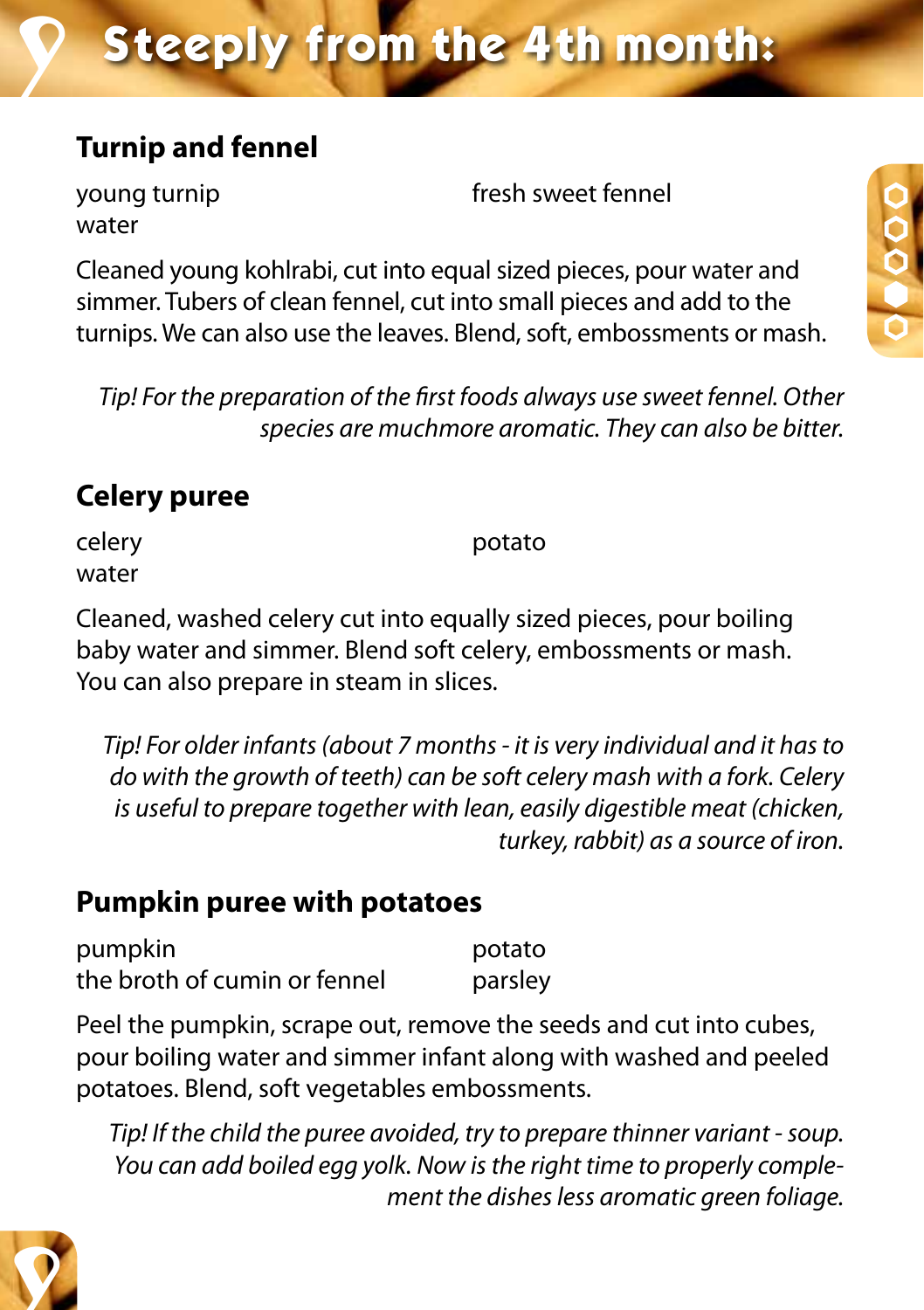### **Pumpkin puree with apple**

pumpkin apple water orange or tangerine juice

Peel the pumpkin, scrape out, remove the seeds and cut into cubes, pour boiling water and simmer infant along with washed, peeled apples and refined. Blend, soft embossments.

*Tip! Apple may be exchanged for a different kind of fruit (peach, mango, apricot). Earlyclassification of sweet fruit can cause rejection of vegetables.*

### **Vegetable mash**

carrots potato leek the broth of cumin or fennel parsley

Cleaned, washed carrots cut into slices, pour boiling water and simmer infant. After a few minutes add the washed, peeled and cut potatoes into equal pieces and a little leek, cut into circles. Blend soft vegetables, embossments or mash.

*Tip! Vegetable dishes are prepared from 1-3 kinds of vegetables, no more. You have the ability to invent several different combinations and give to the child new tastes.*



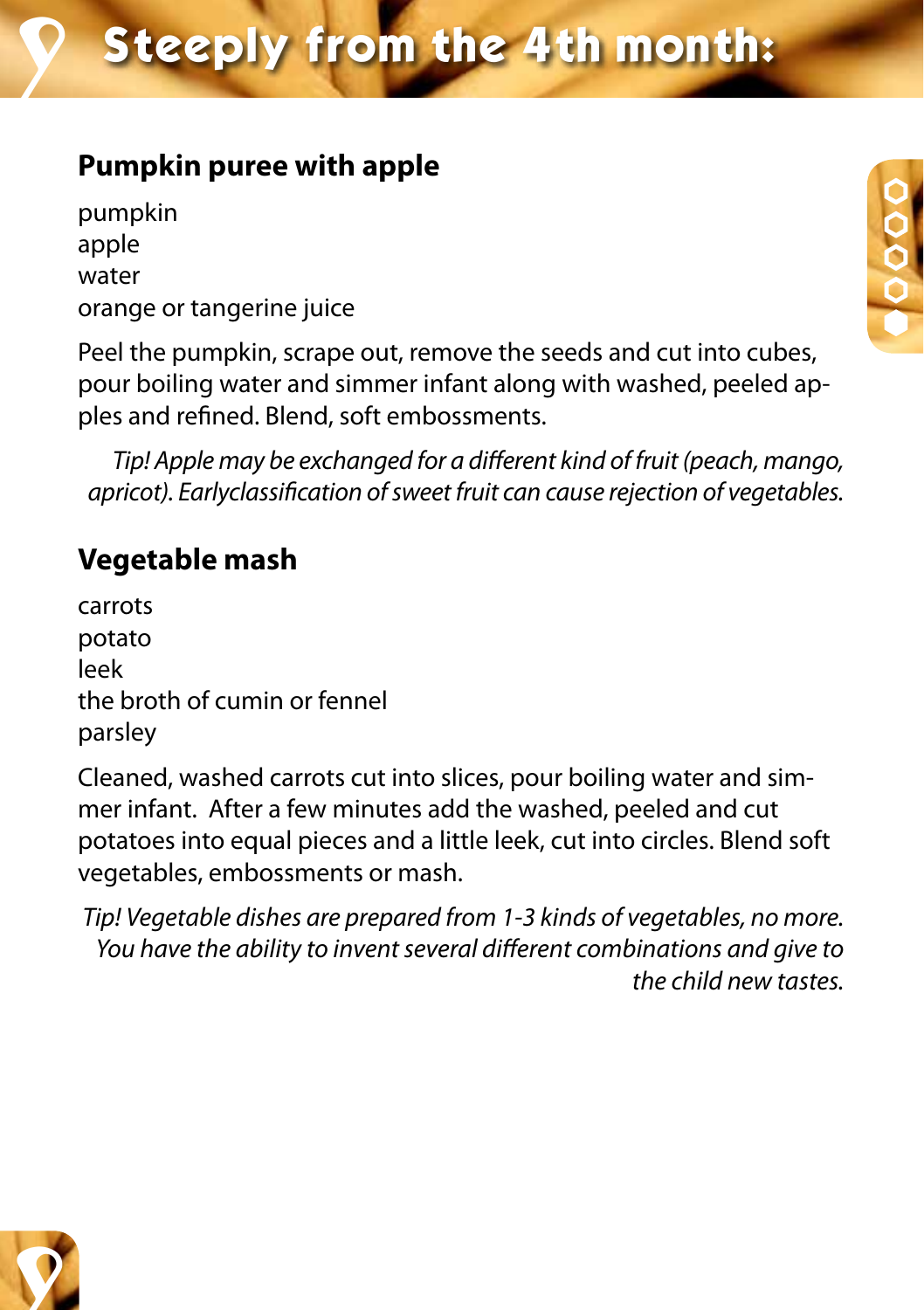# **Psychomotor development of children**

### **In assessing psychomotor development of children, you should not forget the following facts:**

Each child is different and each child's development is unique. The speed with which the baby develops in the first year of life, does not suggest almost nothing about his future ability or intelligence,

Children learn new skills most similar order in more different time when they learn a new skill,

Child development often proceeds in steps, followed by those periods when nothing seems to happens,

If you suspect that a child have forgotten some previously acquired skills, is likely to be just learning something new and soon you will surprised by this new skill.

10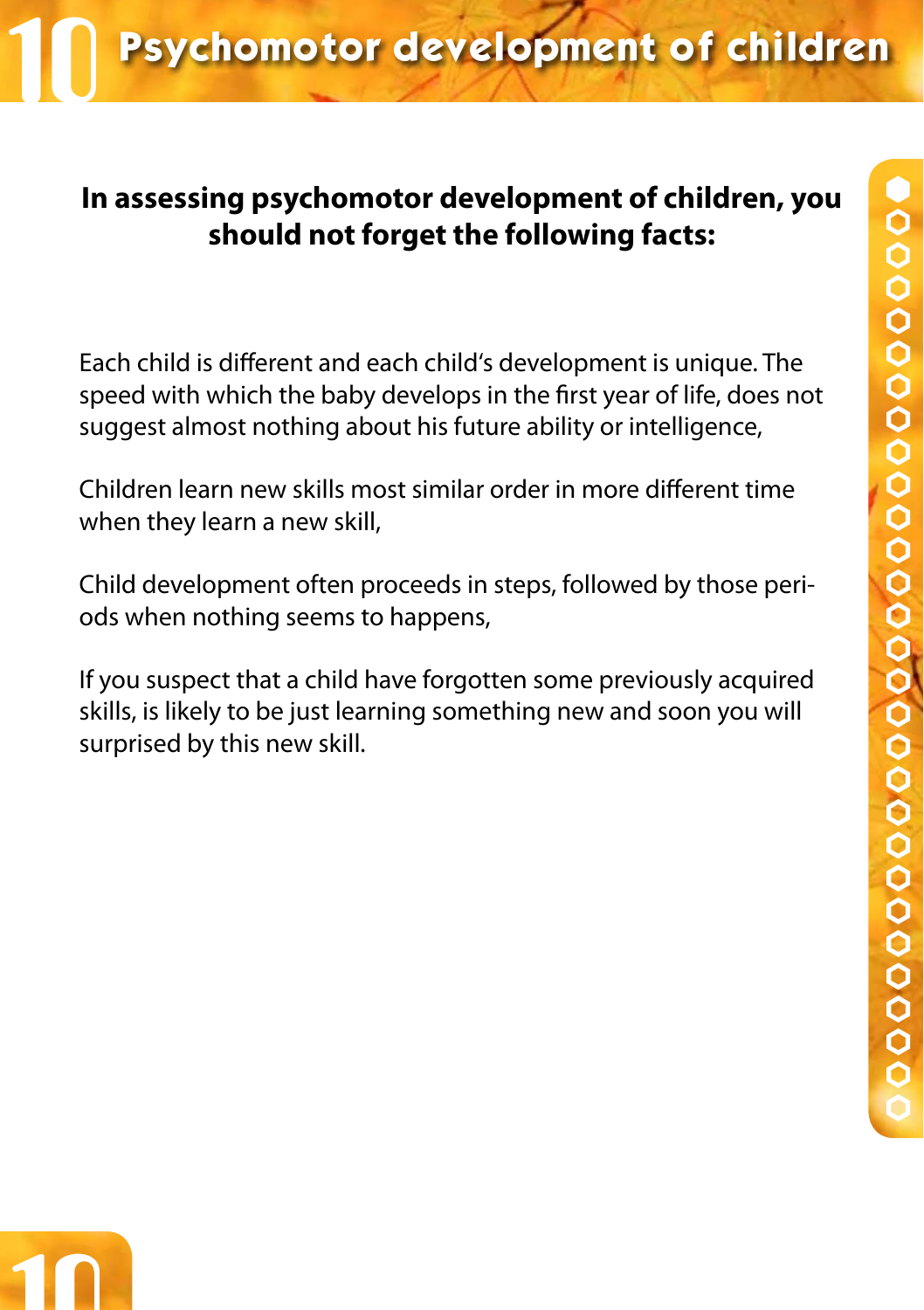### **A child at the end of the first month should be able to:**

- • laying on belly to lift for a short time header
- • focus on the face
- • kicking
- • on the back to turn its head from side to side

### **A child will be able to:**

- react to loud noise (reaction might be shock, crying or vice versa its silence)
- monitor object, which holds a distance of 15 cm above his face
- $\cdot$  after laying on its belly at least hold its head at an angle of 45  $^{\circ}$
- • Issue and sounds other than crying (e.g. Humming)
- smile respond to your smile

### **and child might even be able to:**

- $\cdot$  after laying on belly hold its head at an angle of 90  $^{\circ}$
- • tummy flip its head from side to side
- keep upright header itself
- • lift its feet off the mat
- • put together both hands
- • spontaneously laugh
- laugh out loud
- height of joy

10

- suck its hands
- watch from side to side object that you hold at a distance of 15 cm over its face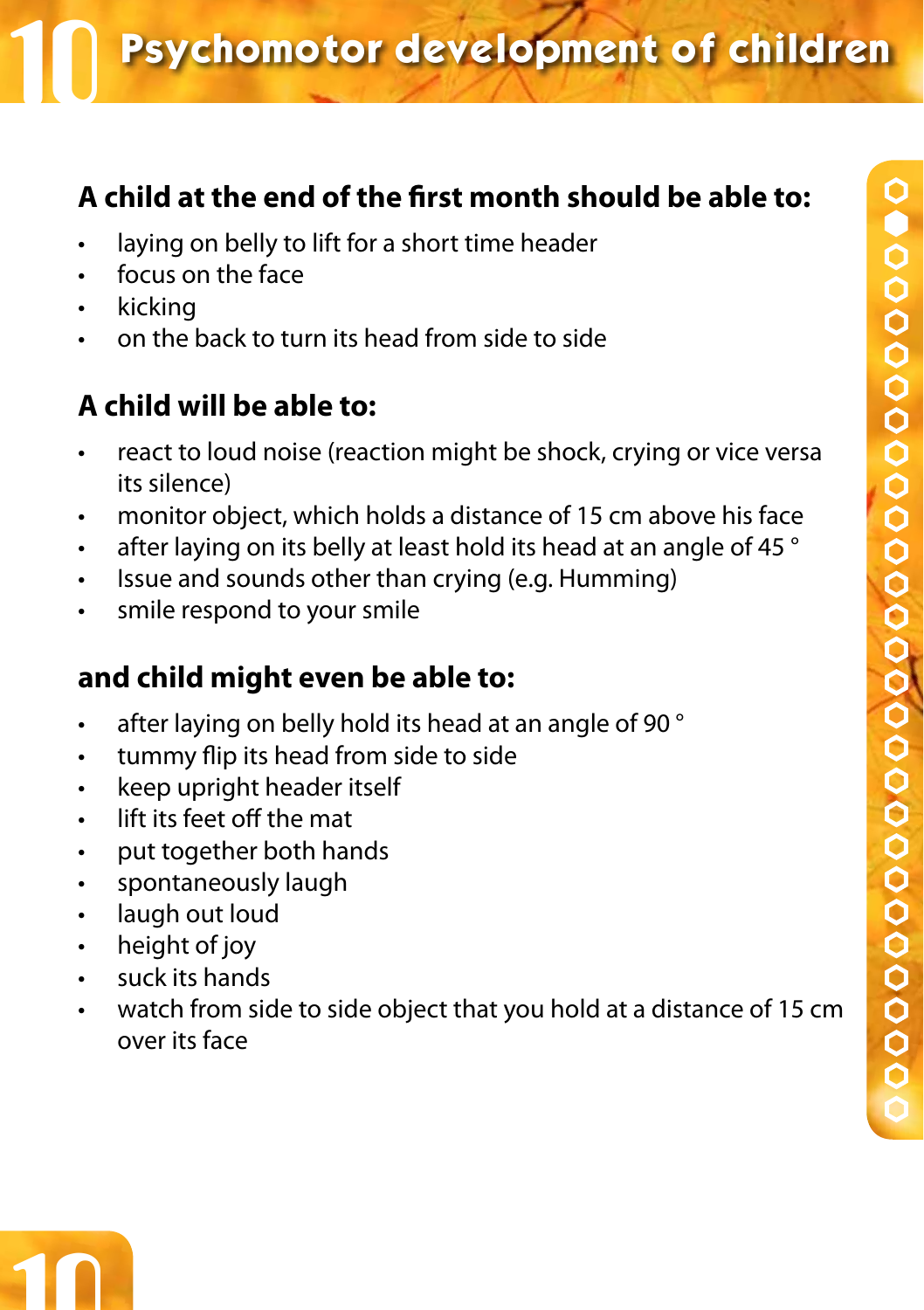### **A child at the end of the 2nd month should be able to:**

- respond smile on your smile
- monitor object, which you hold a distance of 15 cm above its face
- react to loud noise (reaction might be shock, crying, or vice versa its silence)
- Issue and sounds other than crying (e.g. humming)

### **A child will be able to:**

- after laying on its belly at least hold its head at an angle of 45 °
- • tummy flip its head from side to side
- • keep upright header itself
- • after laying on belly rebel hands
- • lift its feet off the mat
- • rewind it (one way)
- • suck its hands
- • grasp served rattle
- • pay attention to small objects
- • reach for objects
- • babbling simple syllables

- • spontaneously laugh
- • put together both hands
- • view its hands
- loosen the grip of the fingers into a fist (first released thumb)
- $\cdot$  after laying on belly hold its head at an angle of 90  $^{\circ}$
- laugh out loud
- height of joy
- • recognize familiar faces and things
- watch from side to side object that you hold at a distance of 15 cm over its face

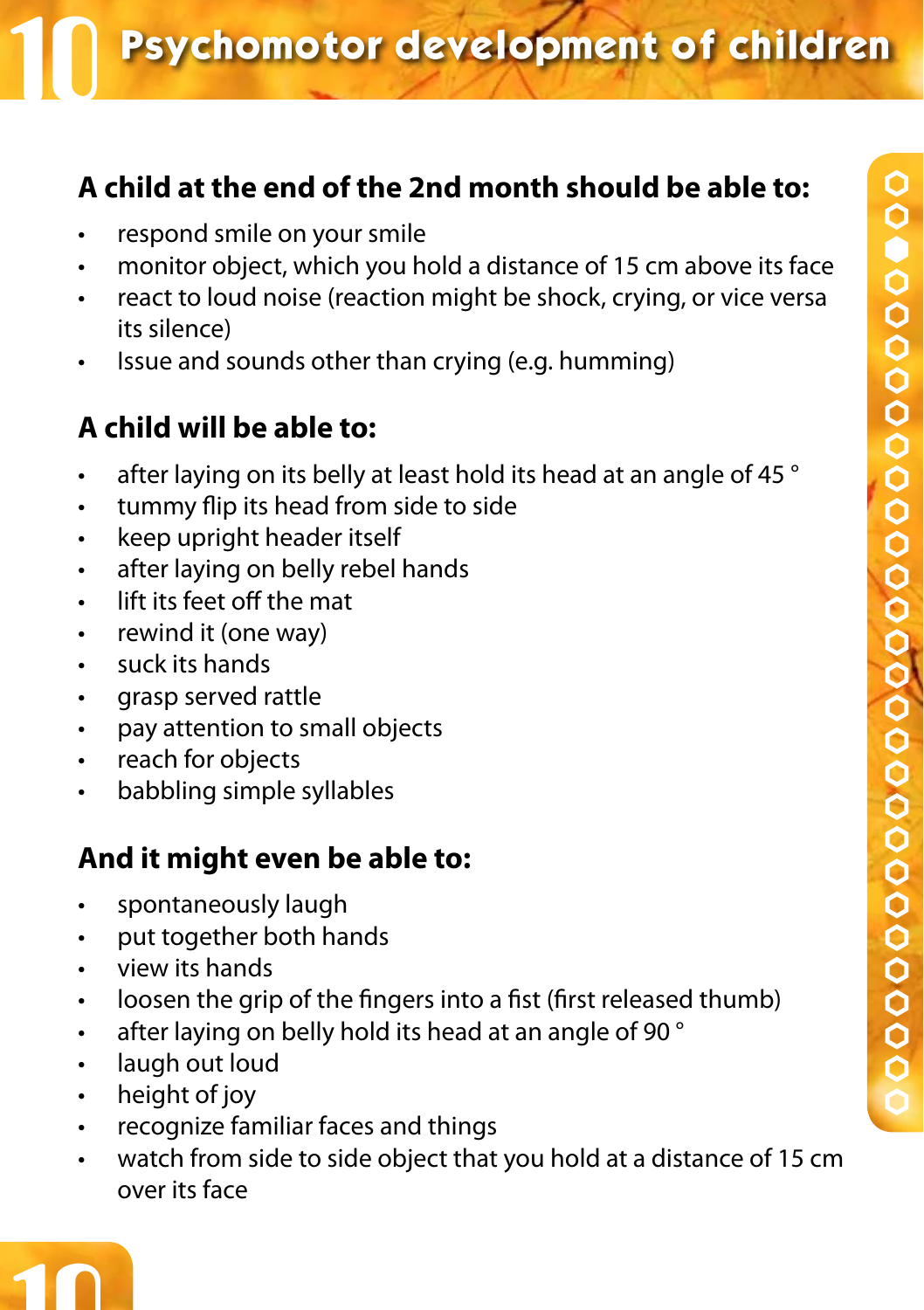### **Psychomotor development of children**

### **A child at the end of the 3rd month should be able to:**

- after laying on belly hold its head at an angle of 45 $^{\circ}$
- • tummy flip its head from side to side
- • lift its feet off the mat
- Monitor object, which you hold a distance of 15 cm above the face

### **Probably should be able to:**

- laugh out loud
- after laying on belly holds its head at an angle of 90 °
- height of joy
- • put together both hands
- • loosen the grip of the fingers into a fist
- • view its hands
- • spontaneously laugh
- watch from side to side object that you hold at a distance of 15 cm over its face
- • keep upright header itself
- • after laying on belly rebel hands
- • rewind it (one way)
- • grasp served rattle
- • pay attention to small items

### **and might even be able to:**

- keep on feet partly of its body weight when you hold him upright,
- reach for objects
- keep the head upright when he hands it attract into a sitting position
- • rotate on the voice, especially mom´s voice
- • recognize familiar faces and things
- • babbling simple syllables (GEE or KAA)
- • imitate simple sounds
- • play a game of hide-and-cuck
- spitting saliva

# 10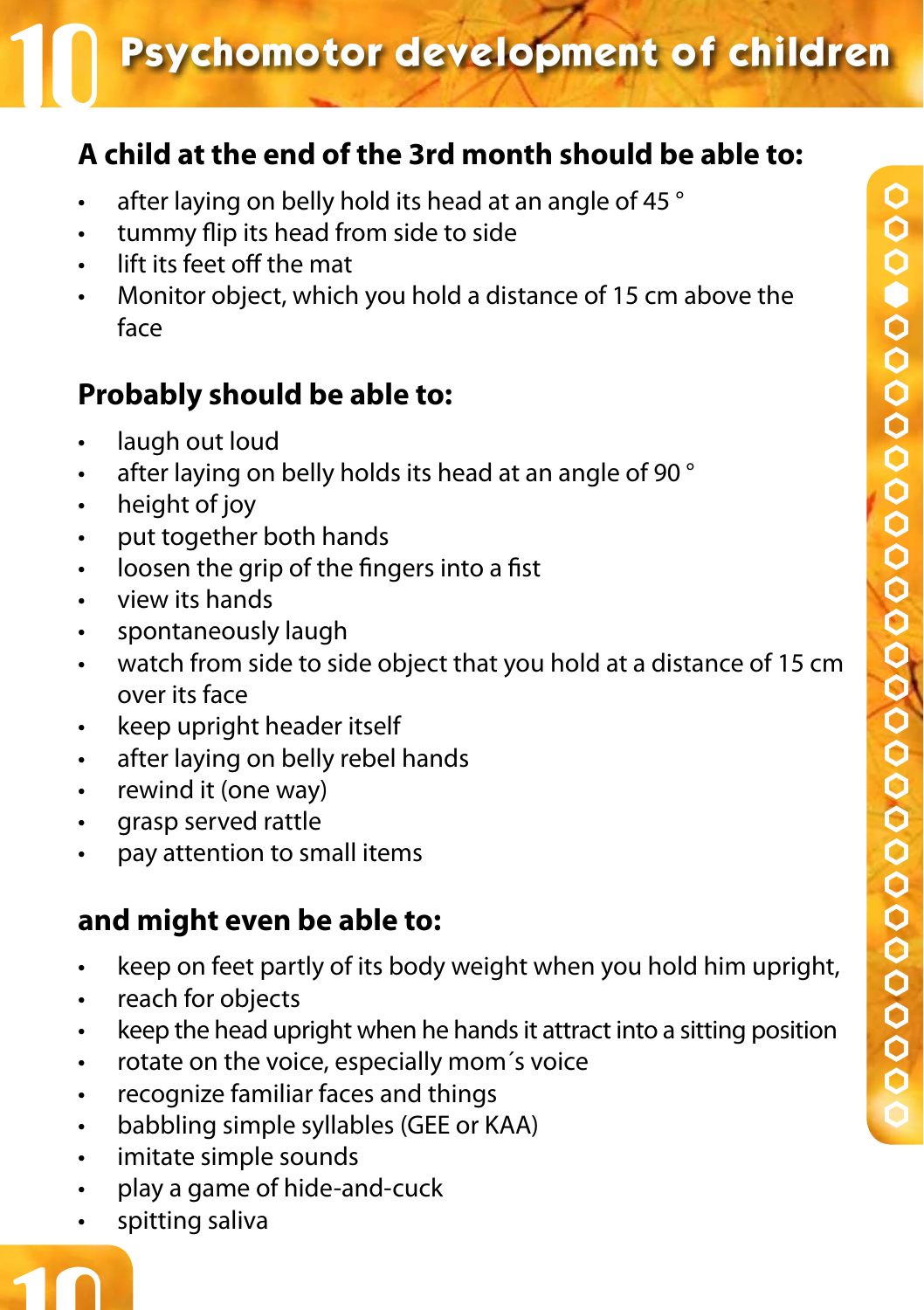### **A child at the end of the 4th month should be able to:**

- after laying on belly hold its head at an angle of 90 °
- laugh out loud
- watch from side to side object that you hold at a distance of 15 cm over his face
- view its hands

### **probably will be able to:**

- keep upright header itself
- • after laying on belly rebel hands
- • rewind it (one way)
- • grasp served rattle
- • pay attention to small objects
- • reach for objects
- height of joy
- • play a game of hide-and-kuku
- • recognize familiar faces and things
- keep the head upright when it hands you attract into a sitting position
- • rotate the voice, especially voice moms
- babbling simple syllables (GE or KA)
- • spitting saliva

### **and might even be able to:**

- • keep feet partly of its body weight when you hold him upright
- • laugh at her reflection in the mirror
- recognize the kind and stern tone of speech
- • rewind it (in both directions)
- • knowingly waived object that no longer needs
- • imitate simple sounds

10

• protest if he'll want to take a toy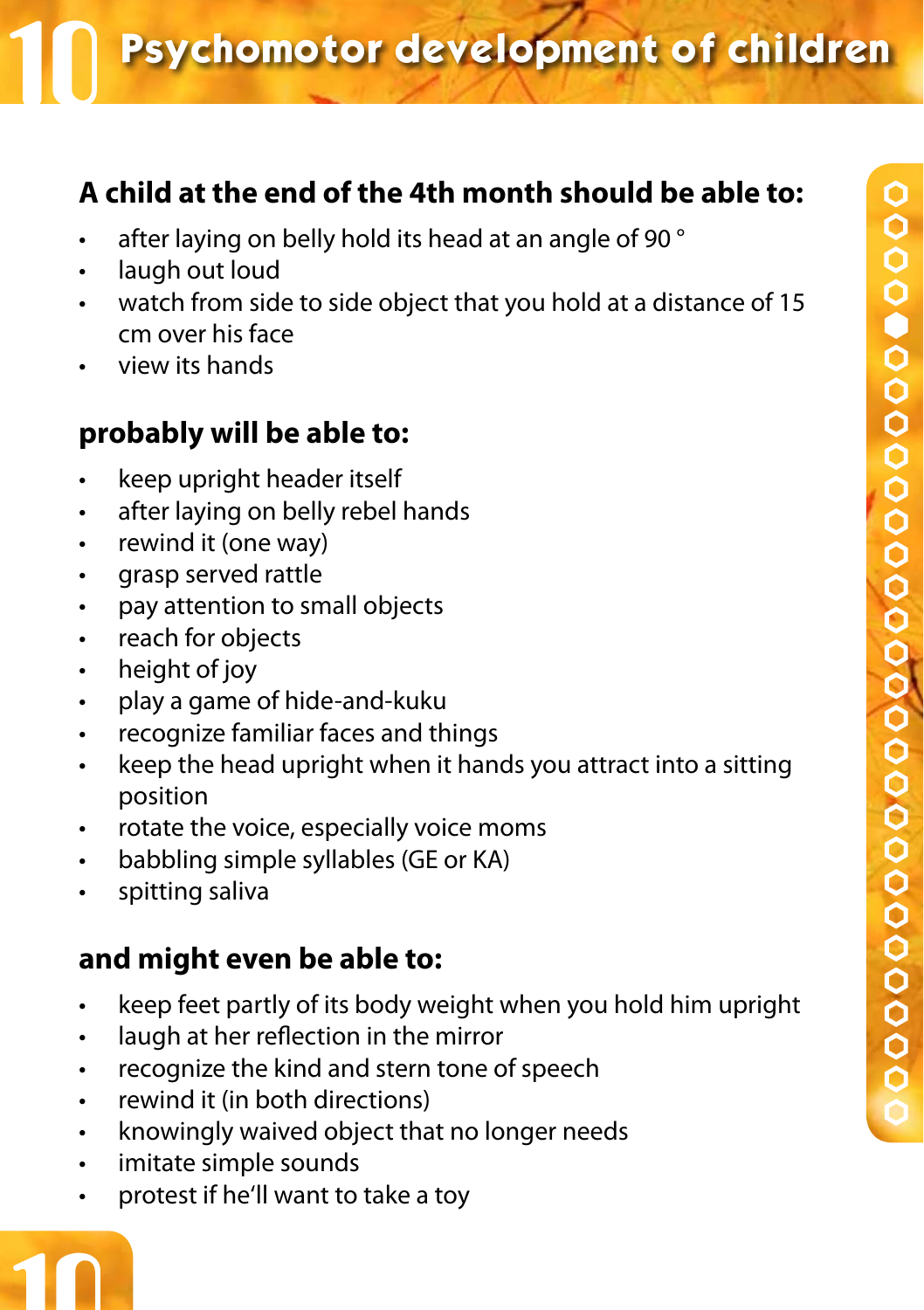**Psychomotor development of children** 

### **A child at the end of the 5th month should be able to:**

- keep upright header itself
- • after laying on belly rebel hands
- • rewind it (one way)
- • pay attention to small objects
- height of joy
- recognize familiar faces and things
- • reach for objects
- • spontaneously laugh
- • grasp served rattle

### **probably will be able to:**

- keep feet partly of its body weight when you hold him upright
- keep the head upright when he hands you attract into a sitting position
- • babbling simple syllables (GE or KA)
- rewind it (in both directions)
- spitting saliva
- • laugh at its reflection in the mirror
- • recognize the kind and stern tone of speech
- • imitate simple sounds
- • play a game of hide-and-kuku
- rotate the voice

- keep hands to pull himself up to a standing position
- sit without support
- Holding the state with something or someone
- • knowingly waived object that no longer needs
- • protest if he'll want to take a toy
- • try to get the toy, which is beyond its reach
- move things from hand to hand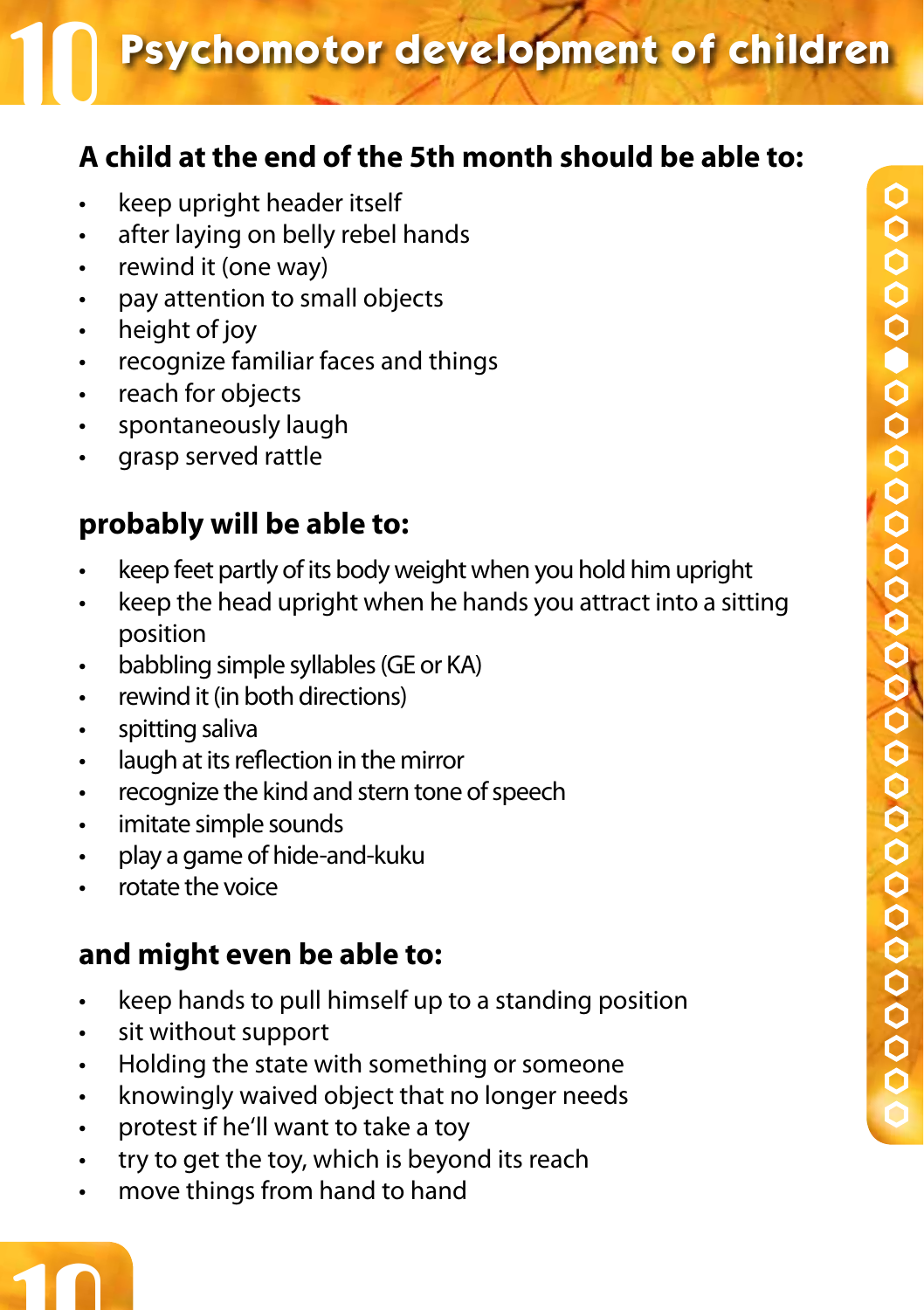### **Child at the end of 6th months should be able to:**

- keep the head upright when he hands you attract into a sitting position
- • babbling simple syllables (GE or KA)
- play a game of hide-and-kuku
- rewind it (in both directions)

### **probably will be able to:**

- keep feet partly of its body weight when you hold it upright
- holding the state with something or someone
- • protest if he'll want to take a toy
- • knowingly waived object that no longer needs
- • try to get the toy, which is beyond its reach
- • move things from hand to hand
- • imitate simple sounds
- search for a dropped object
- • grasp a small object in the palm (palm grip)
- • rotate the voice
- spitting saliva
- • babbling repetitive syllables such. Ma ma ma, ba ba ba

### **and might even be able to:**

- keep hands to pull himself up to a standing position
- • sit without support
- • get out of position to a sitting position on the ball
- • respond to its name

10

- bang dice for themselves
- view its legs and play with them
- • eat itself some food in its hand (crisps, biscuit)
- • focus on one thing long period (several minutes)
- grasp a small object between thumb and forefinger (pincer grip)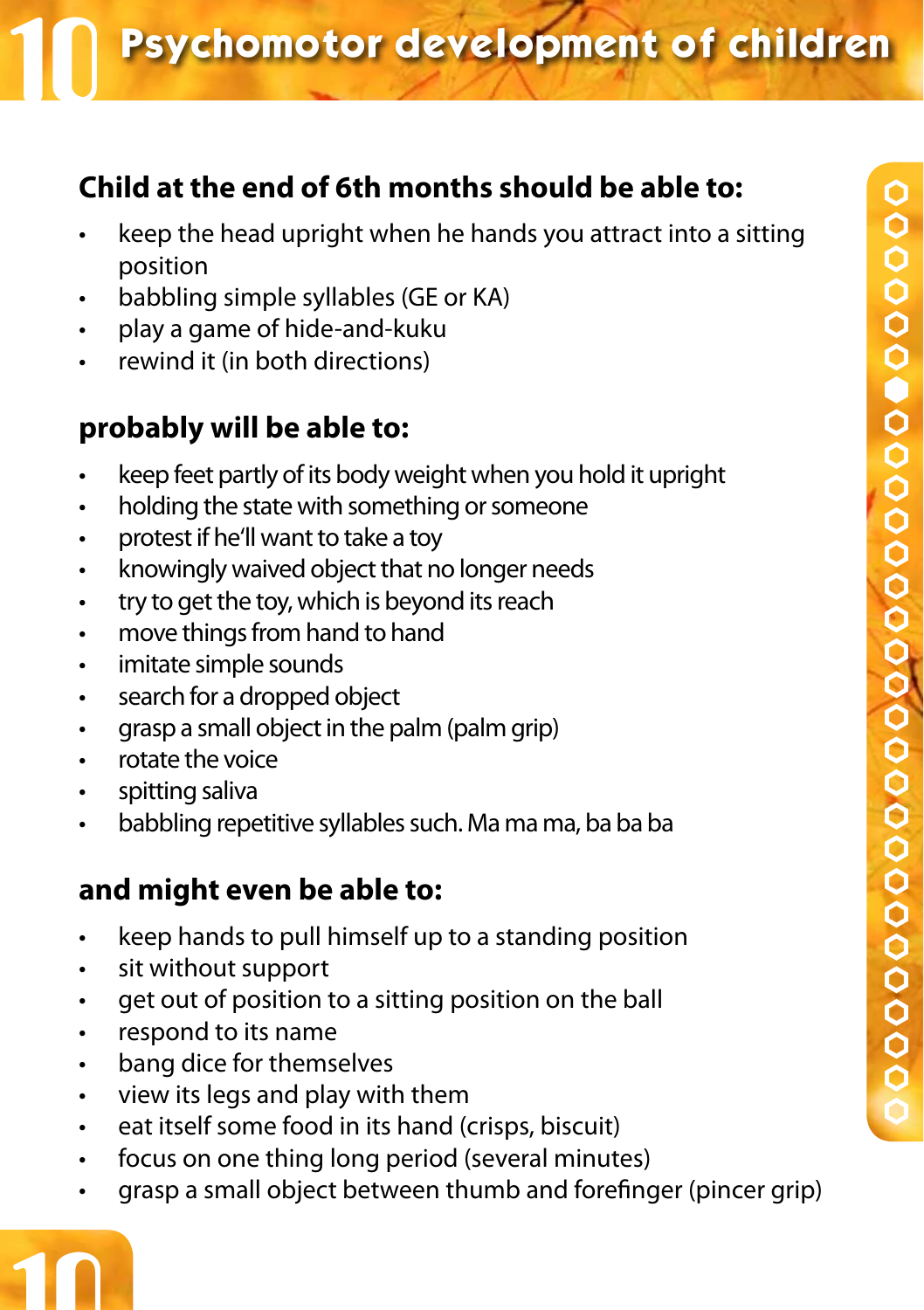### **A child at the end of the 7th month should be able to:**

- eat itself some food in its hand (crisps, biscuit)
- move things from hand to hand

### **probably will be able to:**

- keep feet partly of its body weight when you hold him upright
- • sit without support
- • bang dice for themselves
- protest if he'll want to take a toy
- • try to get the toy, which is beyond its reach
- • view its legs and play with them
- search for a dropped object
- • imitate simple sounds
- • grasp a small object in the palm (palm grip)
- • eat itself some food in its hand (crisps, biscuit)
- • rotate the voice
- • respond to its name
- babbling repetitive syllables such. Ma ma ma, ba ba ba
- • Holding the state with something or someone

### **and might even be able to:**

- keep hands to pull itself up to a standing position
- • holding the state with something or someone
- • get out of position to a sitting position on the ball
- • crawl on all fours

10

- • do Paci, paci or Pa, pa
- focus on one thing long period (several minutes)
- grasp a small object between thumb and forefinger (pincer grip)
- • walking around furniture

#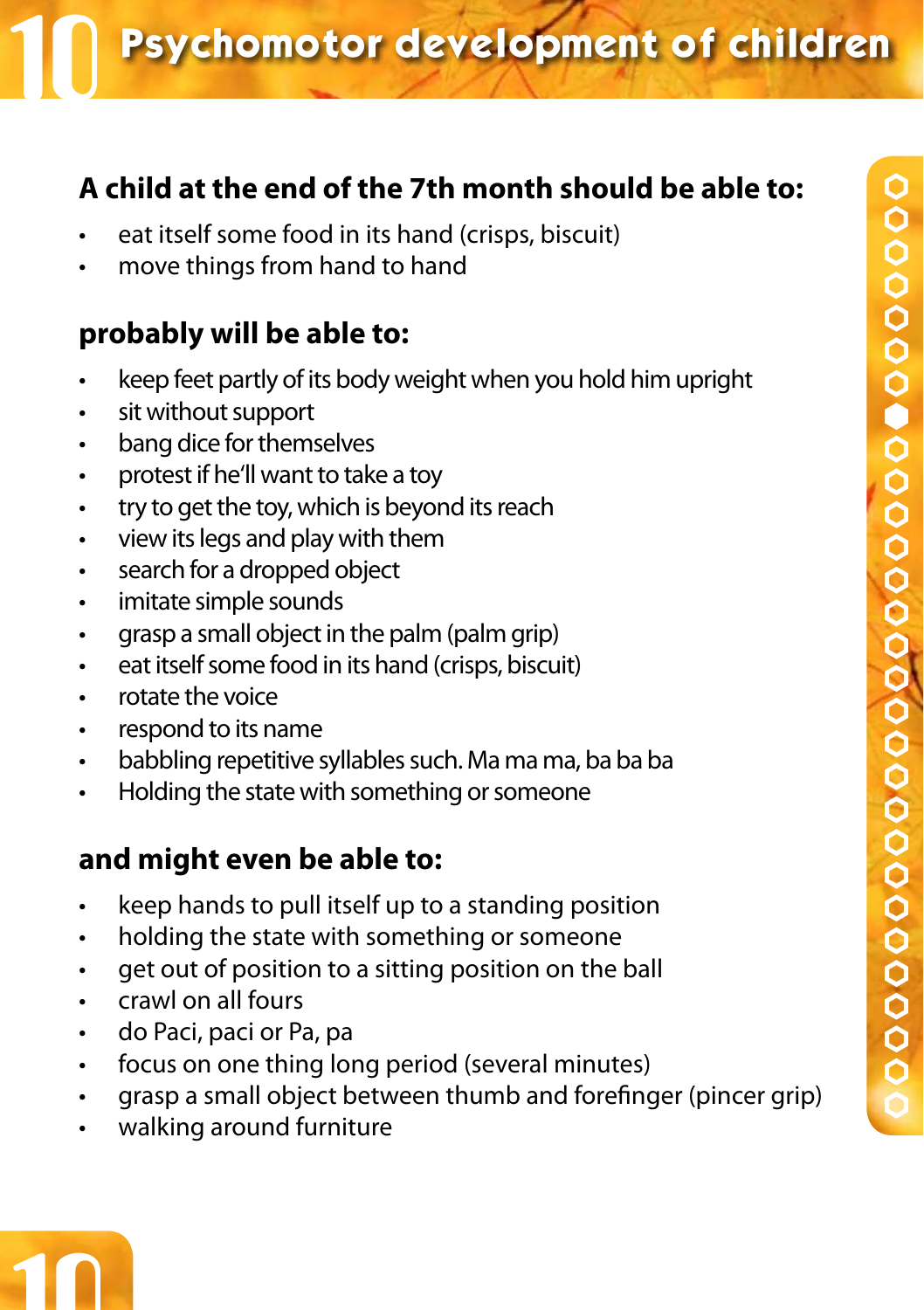### **A child at the end of the 8th month should be able to:**

- keep feet partly of its body weight when you hold him upright
- imitate simple sounds
- • respond to its name
- grasp a small object in the palm (palm grip)
- • rotate the voice
- Search for a dropped object

### **probably will be able to:**

- holding the state with something or someone
- • sit without support
- • protest if he'll want to take a toy
- • try to get the toy, which is beyond its reach
- focus on one thing long period (several minutes)
- • find for a dropped object
- • crawl on all fours
- • get out of position to a sitting position on the ball
- keep hands to pull itself up to a standing position
- • grasp a small object between thumb and forefinger (pincer grip)

- • do Paci paci or Pa, pa
- • walk around furniture
- • stand a moment without support
- • pointing finger at things
- • communicate with gestures and sounds
- • deliberately say mom or dad
- understand the word "no" (of course do not have to listen to)

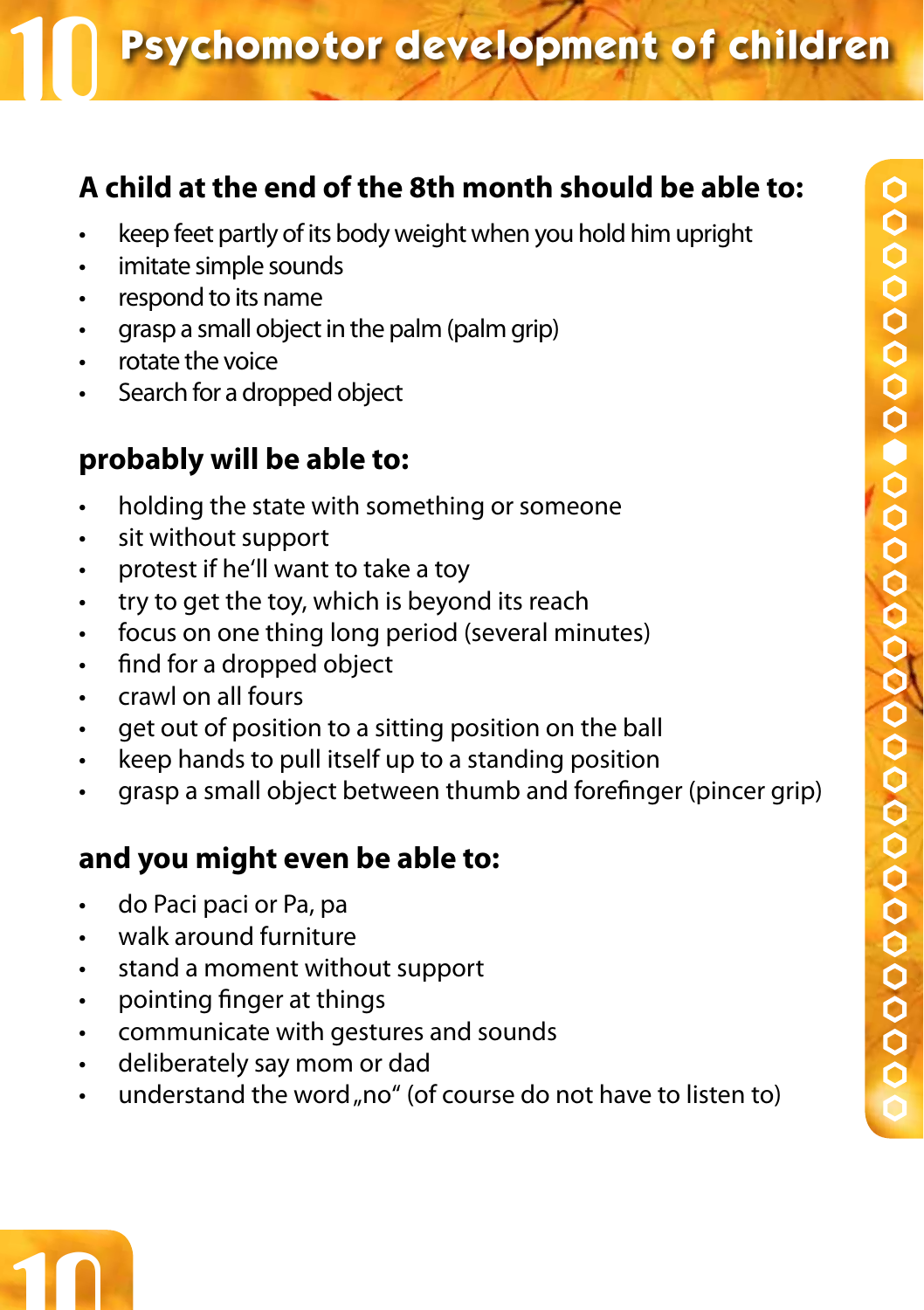### **A child at the end of 9th months should be able to:**

- try to get the toy, which is beyond its reach
- • search for a dropped object
- • sit without support
- crawl on all fours

### **probably will be able to:**

- keep hands to pull itself up to a standing position
- get out of position to a sitting position on the ball
- protest if he'll want to take a toy
- holding the state with something or someone
- • grasp a small object between thumb and forefinger (pincer grip)
- • communicate with gestures and sounds
- • pointing finger at things
- • do Paci, paci or Pa, pa
- • walk around furniture
- understand the word "no" (of course does not listen)

- • send you the ball back
- • separately drink from a cup
- • grasp a small object tips of the thumb and index finger (pinch grip)
- • stand a moment without support
- deliberately say mom or dad
- • build a tower of two cubes
- • keep in hands two subjects
- • say one word other than mom or dad
- listen to one word instruction accompanied by a gesture

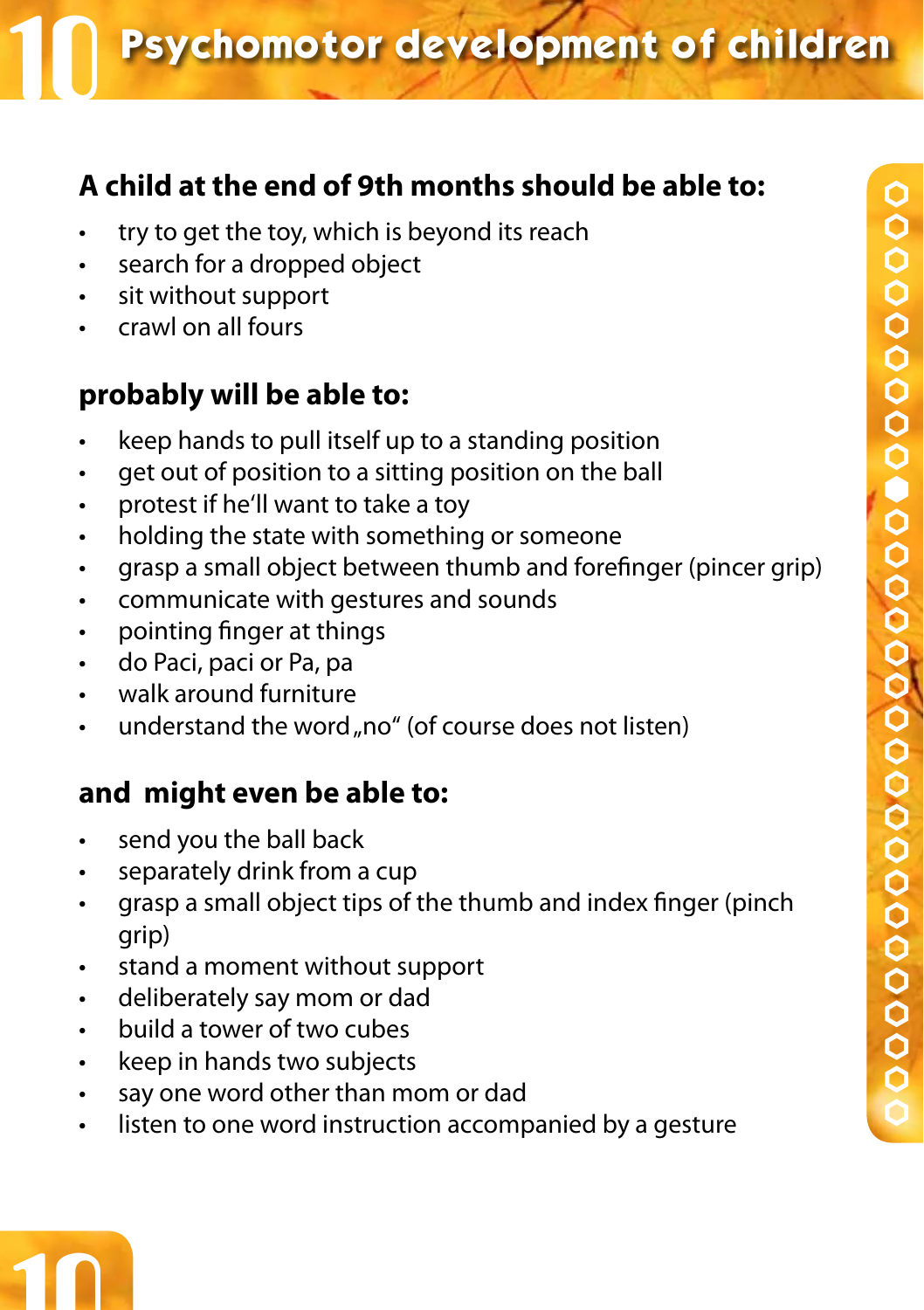### **A child at the end of the 10th month should be able to:**

- holding the state with something or someone
- keep hands to pull itself up to a standing position
- • protest if he'll want to take a toy
- communicate with gestures and sounds

### **probably will be able to:**

- get out of position to a sitting position on the ball
- • do Paci, paci or Pa, pa
- • grasp a small object between thumb and forefinger (pincer grip)
- • walk around furniture
- understand the word "no" (of course does not listen)
- • become a moment without support
- • deliberately say mom or dad

- • express its desire other than crying
- • send you the ball back
- • keep in hands two subjects
- separately drink from a cup
- • assist with dressing setting foot or hand
- • throw things and watch them fall
- • grasp a small object tips of the thumb and index finger (pinch grip)
- • build a tower of two cubes
- • become well without support
- say one word other than mom or dad
- • imitate adults while babbling intonation
- • listen to one word instruction accompanied by a gesture
- • walk well

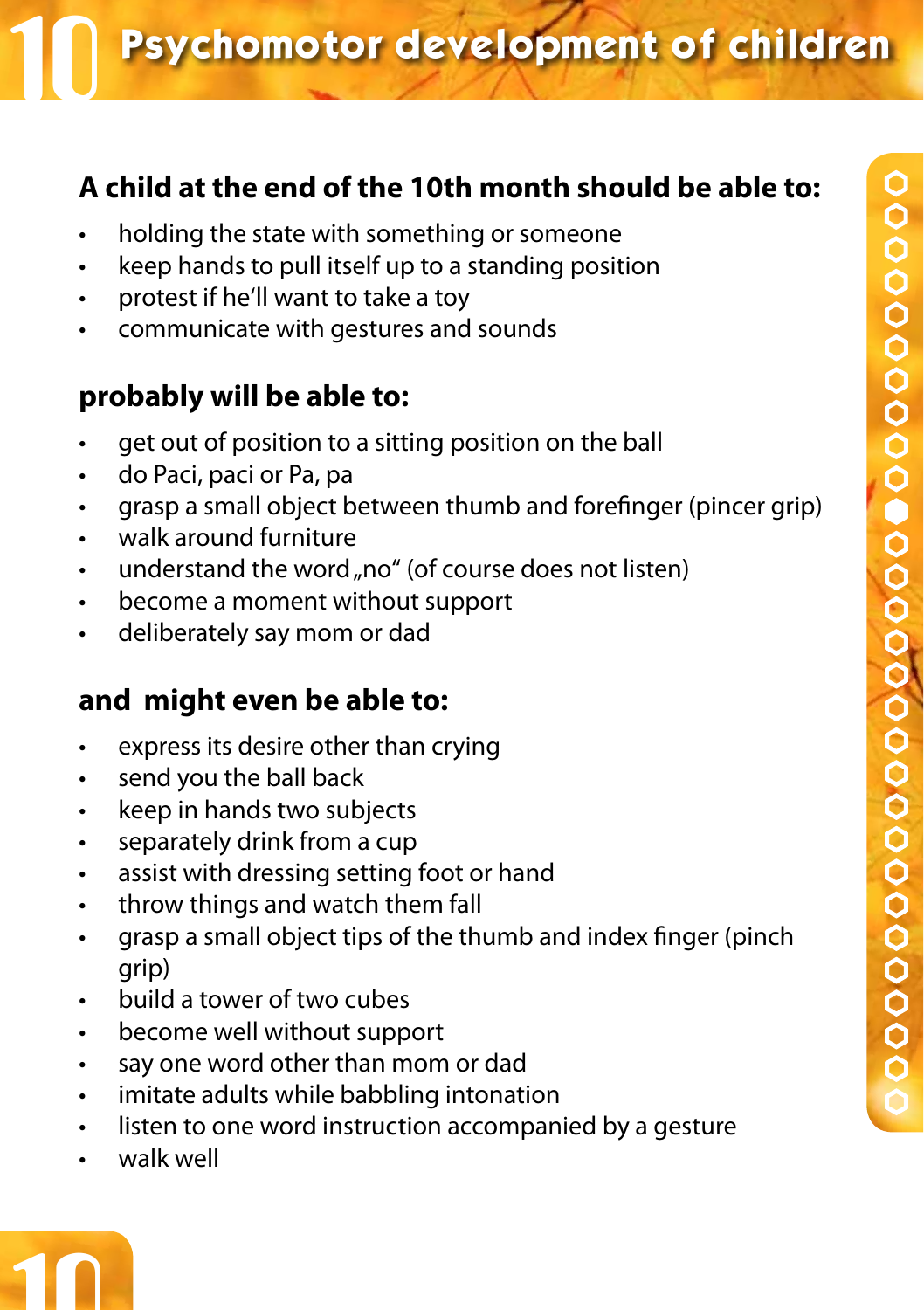### **A child at the end of the 11th month should be able to:**

- get out from position on its belly to a sitting position
- • grasp a small object between thumb and forefinger (pincer grip)
- understand the word "no" (of course does not listen)

### **Probably will be able to:**

- • do Paci, paci or Pa, pa
- • walk around furniture
- grasp a small object tips of the thumb and index finger (pinch) grip)
- • stand a moment without support
- keep in hands two subjects
- • throw things and watch them fall
- • build a tower of two cubes
- • deliberately say mom or dad
- • say one word other than mom or dad

- • stand well without support
- • to express their desire other than crying
- • send you the ball back
- • separately drink from a cup
- • imitate adults while babbling intonation
- • say three or more words than other mom or dad
- • assist with dressing setting foot or hand
- listen to one word instruction accompanied by a gesture
- walk well

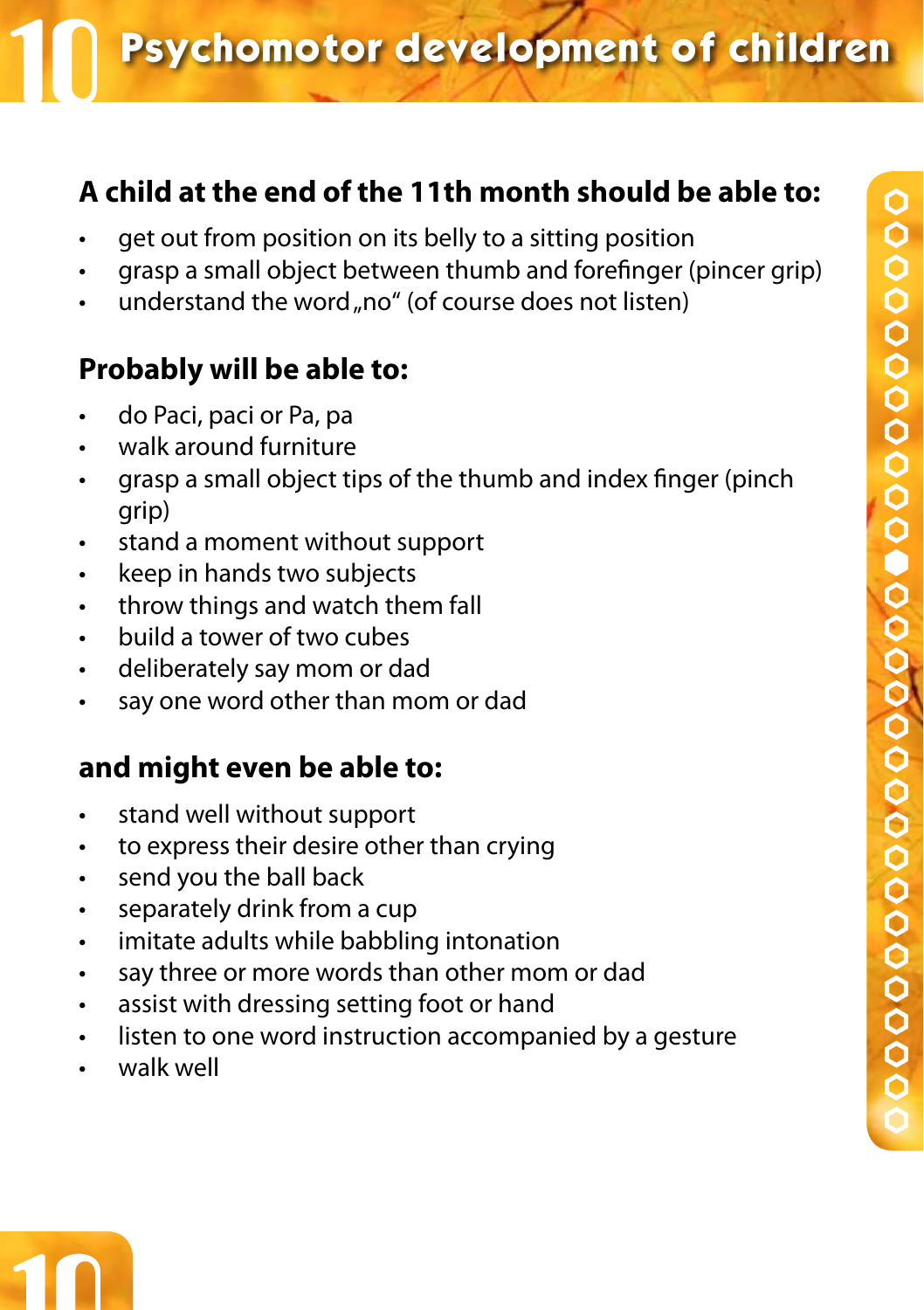### **A child at the end of the 12th month should be able to:**

- build a tower of two cubes
- walk around furniture
- deliberately say mom or dad

### **probably will be able to:**

- do Paci, paci or Pa, pa
- • grasp a small object tips of the thumb and index finger (pinch grip)
- • assist with dressing setting foot or hand
- stand a moment without support
- • say one word other than mom or dad
- • express its desire other than crying
- • send you the ball back
- • imitate adults while babbling intonation
- walk well

- • say three or more words than other mom or dad
- • feed itself with a spoon
- • separately drink from a cup
- draw a line
- • listen to one word instruction unaccompanied gesture

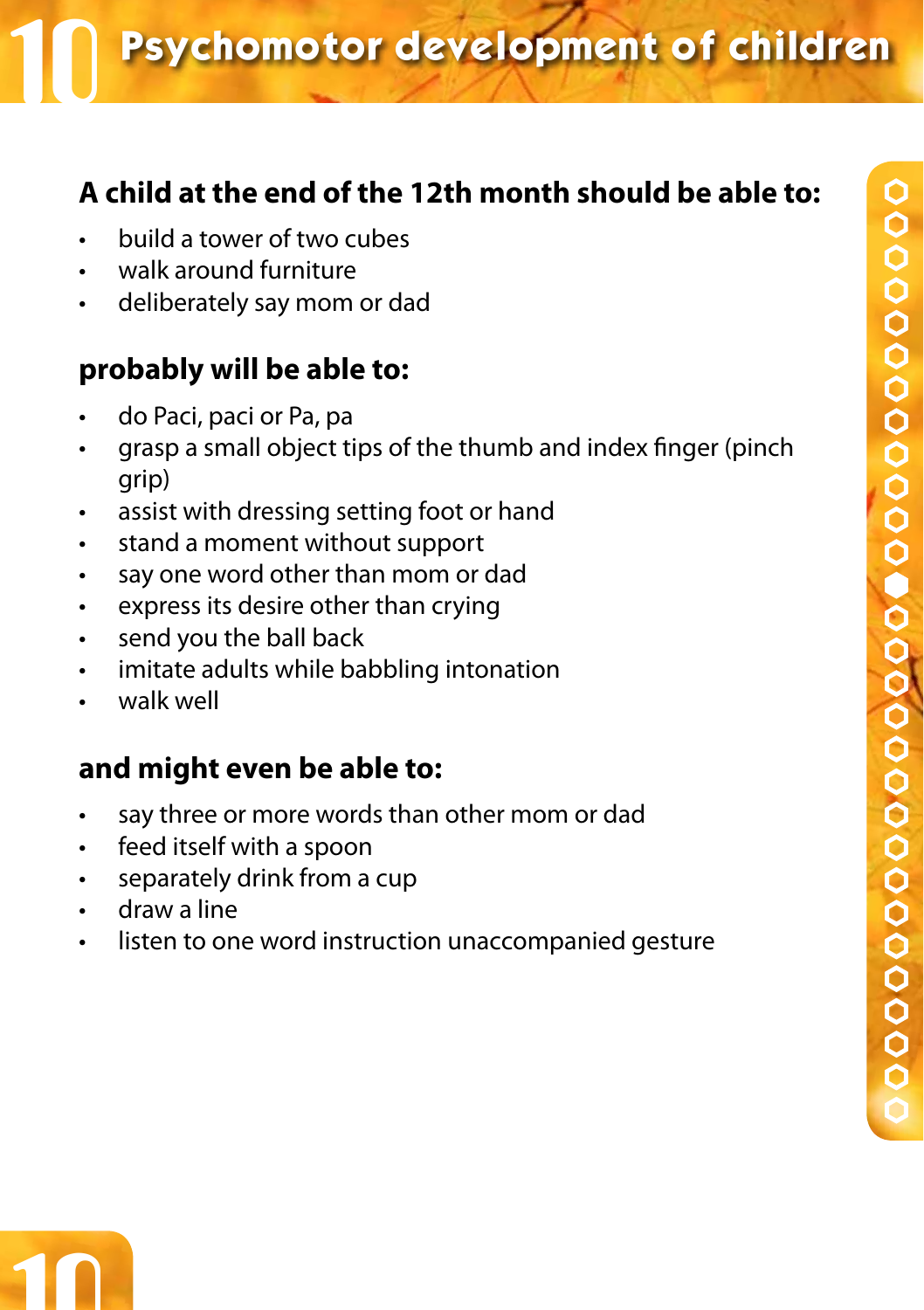# **A child at the end of the 13th month should be able to:**

#### **Intellectual development**

At the beginning of the second year, children love to discover and explore new things. During this period, they pick up (and often still in their mouth) anything in their path. All they can find are studying, test, rotate, bend, squeezing, combined with other things like. The cause and effect very interested them. They live for the moment and so they cannot imagination and abstract think.

#### **Emotional development**

In this period starts to open up the whole world before the children and they are beginning to express a wide range of moods, feelings and behavior. Be prepared for it - your child will evince affection, independence, anxiety, fear, anger, disapproval, stubbornness, sadness, concern and confusion.

*Children grow and evolve at a different pace. The information above is only a guide and cannot expect that your child will develop exactly according to this description.*

# **Probably will be able to:**

- attract a standing position
- get itself into a sitting position
- hold to switch between two points, e.g. between the chairs
- • do Paci, paci
- • express their desire other than crying
- • put the subject into the box
- stand without support
- • walk well
- • use one or two intelligible words
- • drink from a cup
- • listen to one word instruction unaccompanied gesture
- • point to an object of interest
- scribble pencil
- walk well

10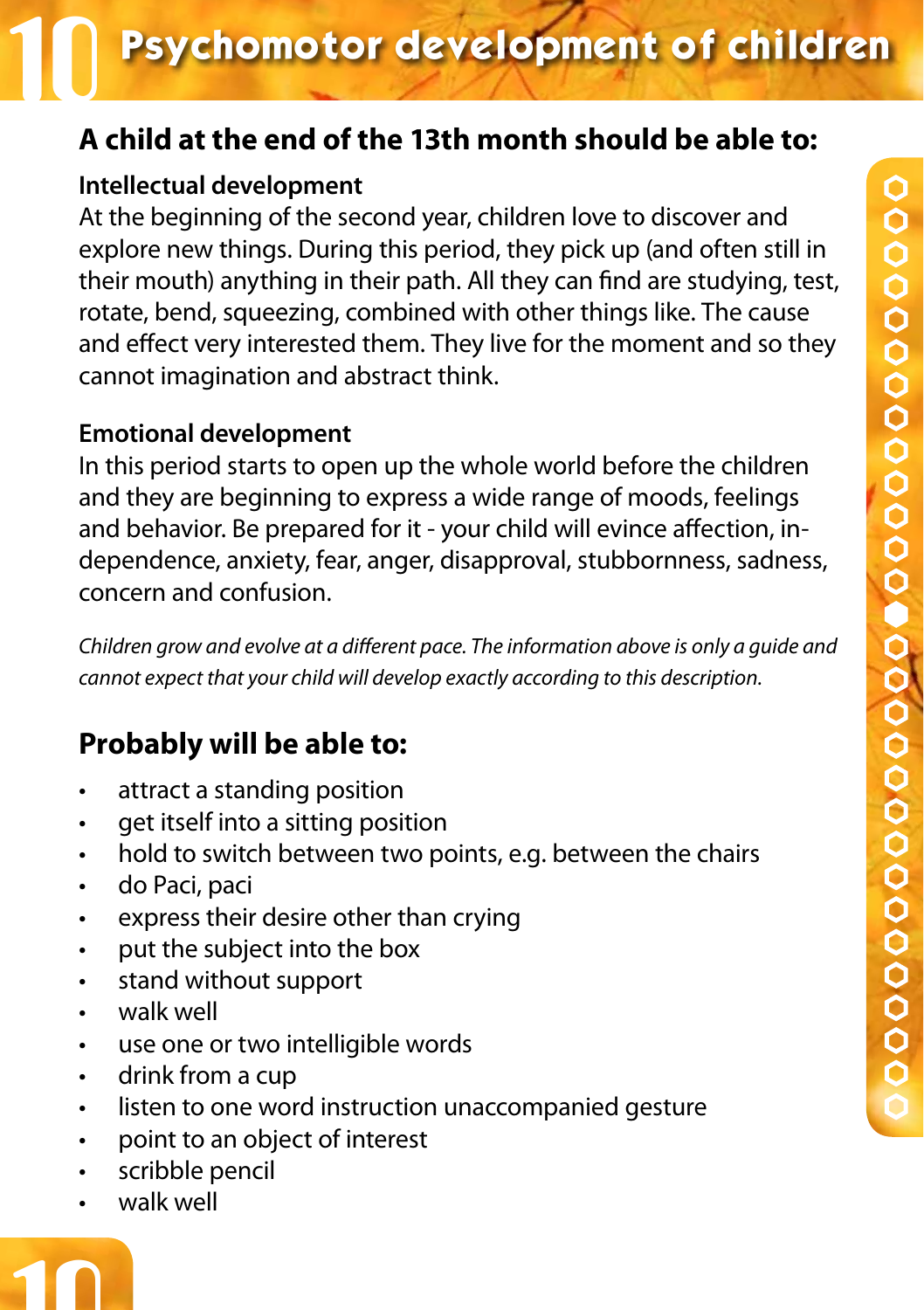# **Baby on the 14th of the month should be able to:**

- wave Pa, pa
- • stand without support
- • put the subject into the box
- listen to one word instruction unaccompanied gesture

# **probably will be able to:**

- bend down for an object and re-build
- • walk well
- • scribble pencil
- • reproduce the sounds of some animals or things
- • point to an object of interest
- • drink from a cup
- • use three words

- build a tower of two cubes
- use a spoon or fork (although not completely finished eating itself)
- • undress one piece of clothing
- • imitate actions
- • turning pages in a book (although not carelessly)
- • use 6 or more words
- • climb on a low stool
- jogging
- • at the request of the show one part of its body
- climb stairs
- listen to more complex instruction unaccompanied gesture (takes something and carry them somewhere)

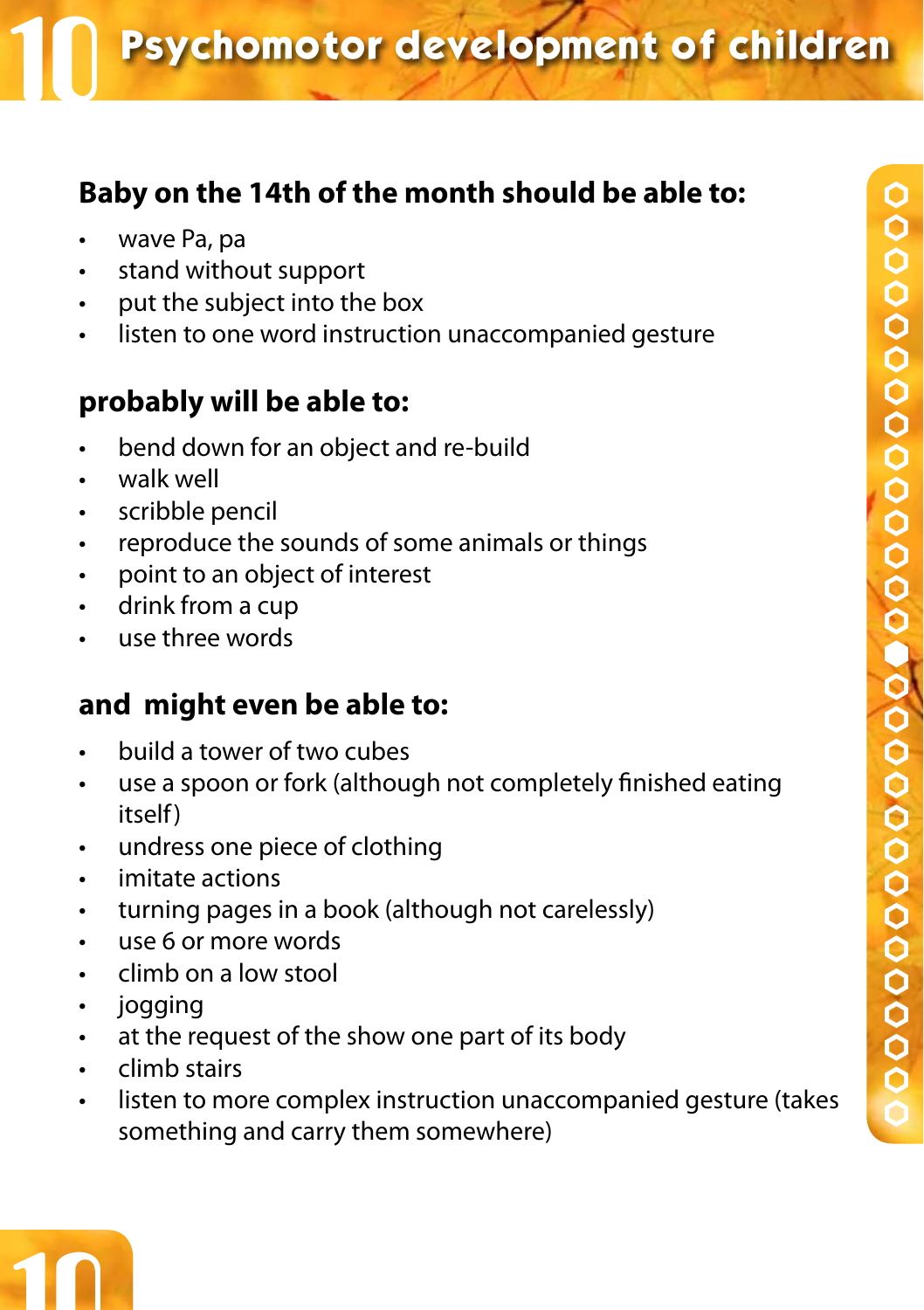# **A child at the end of the 15th month should be able to:**

- walk well
- bend down for an object and re-build
- use at least one word

# **Probably will be able to:**

- use two words
- • drink from a cup
- • scribble pencil
- imitate actions
- • reproduce the sounds of some animals or things
- • turning pages in a book (although not carelessly)
- • climb on a low stool
- • build a tower of two cubes
- • at the request of the show one part of its body
- use a spoon or fork (although not completely finished eating itself)
- • show the subject of your interest

- • jogging
- pull behind a toy on a string
- • undress one piece of clothing
- • listen to more complex instruction unaccompanied gesture (takes something and carry them somewhere)
- climb stairs
- "feed" a doll

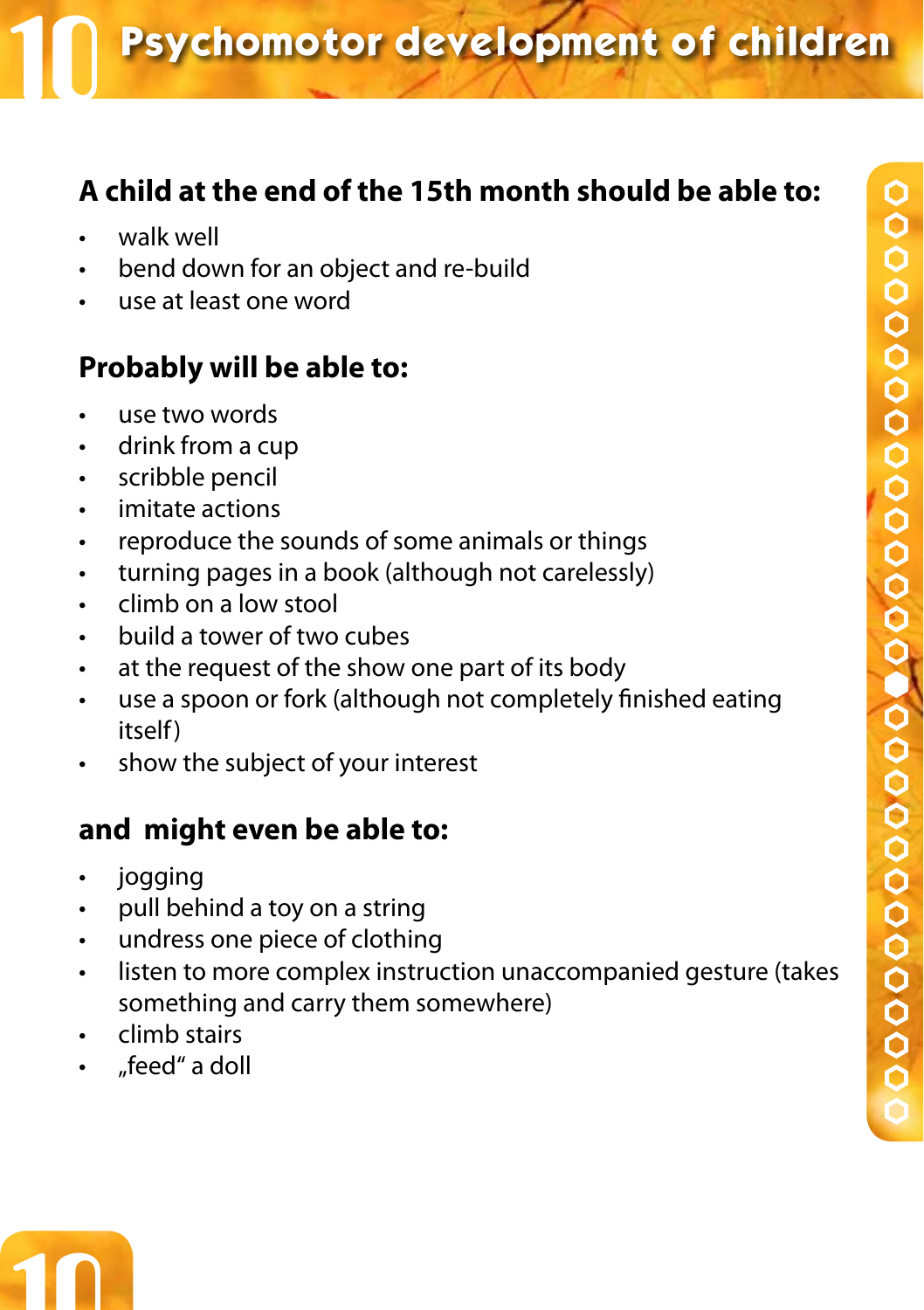# **Child in the late 16th months should be able to:**

- imitate actions
- scribble pencil

# **probably will be able to:**

- use three to six words
- • drink from a cup
- • climb on a low stool
- pull behind a toy on a string
- • jogging
- use a spoon or fork (although not completely finished eating itself)
- • turning pages in a book (although not carelessly)
- • undress you one piece of clothing
- • at the request of the show one part of your body
- • climb stairs
- "feed" a doll
- • build a tower of two cubes

- listen to more complex instruction unaccompanied gesture (takes something and carry them somewhere)
- • ride a pushbike
- • walk backwards
- kick the ball back

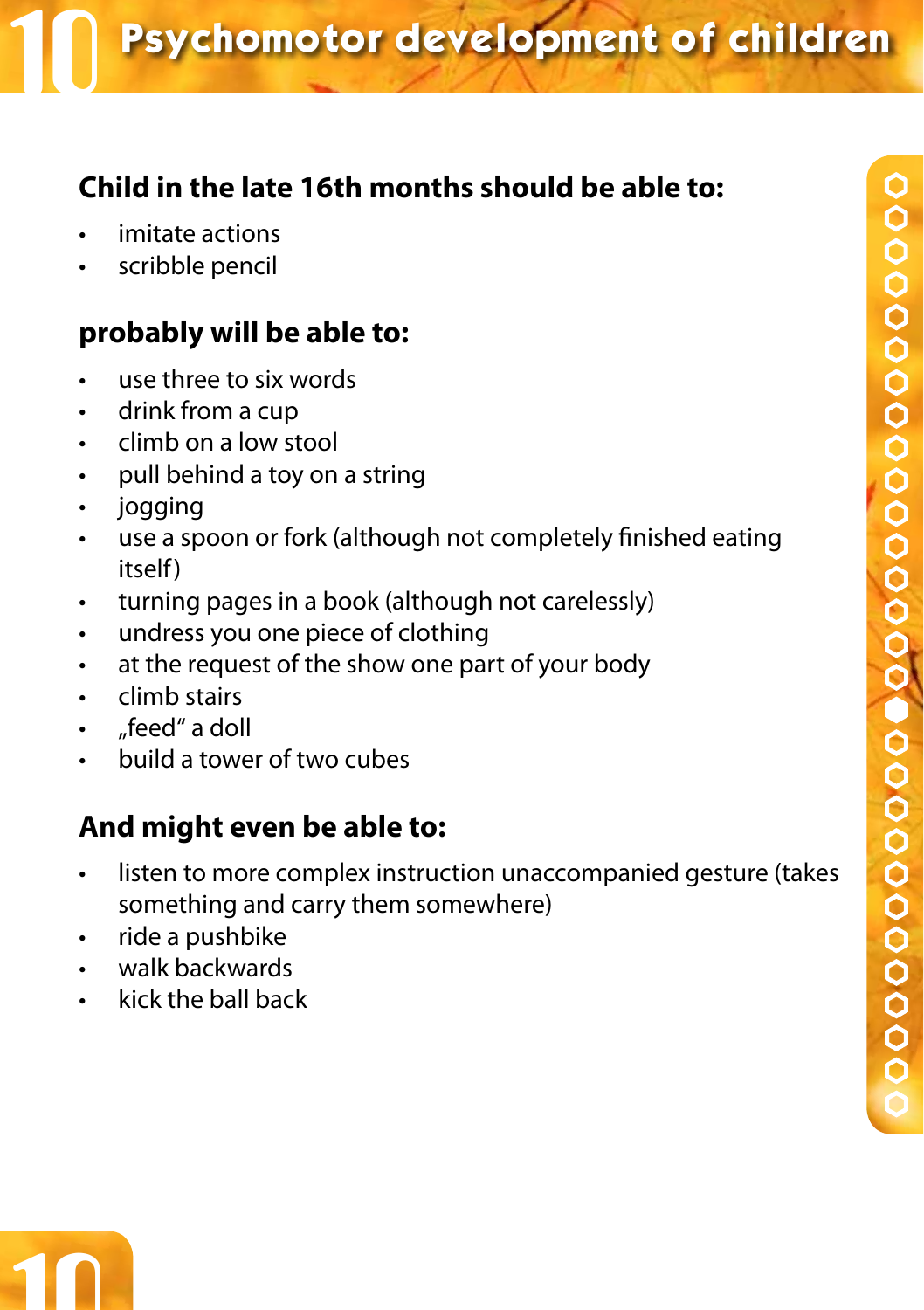# **Baby on the end of the 17th month should be able to:**

- use two words
- drink from a cup

# **probably will be able to:**

- build a tower of two cubes
- jogging
- climb on a low stool
- climb stairs
- • at the request of the show one part of its body
- • pull behind a toy on a string
- • listen to more complex instruction unaccompanied gesture (takes something and carry them somewhere)
- use a spoon or fork (although not completely finished eating itself)
- • undress one piece of clothing
- feed" a doll

- • build a tower of four cubes
- • point by finger two subject at the picture
- • walk backwards
- • ride a pushbike
- • connect words
- throw the ball overarm
- kick the ball back
- • speak clearly in half of the cases

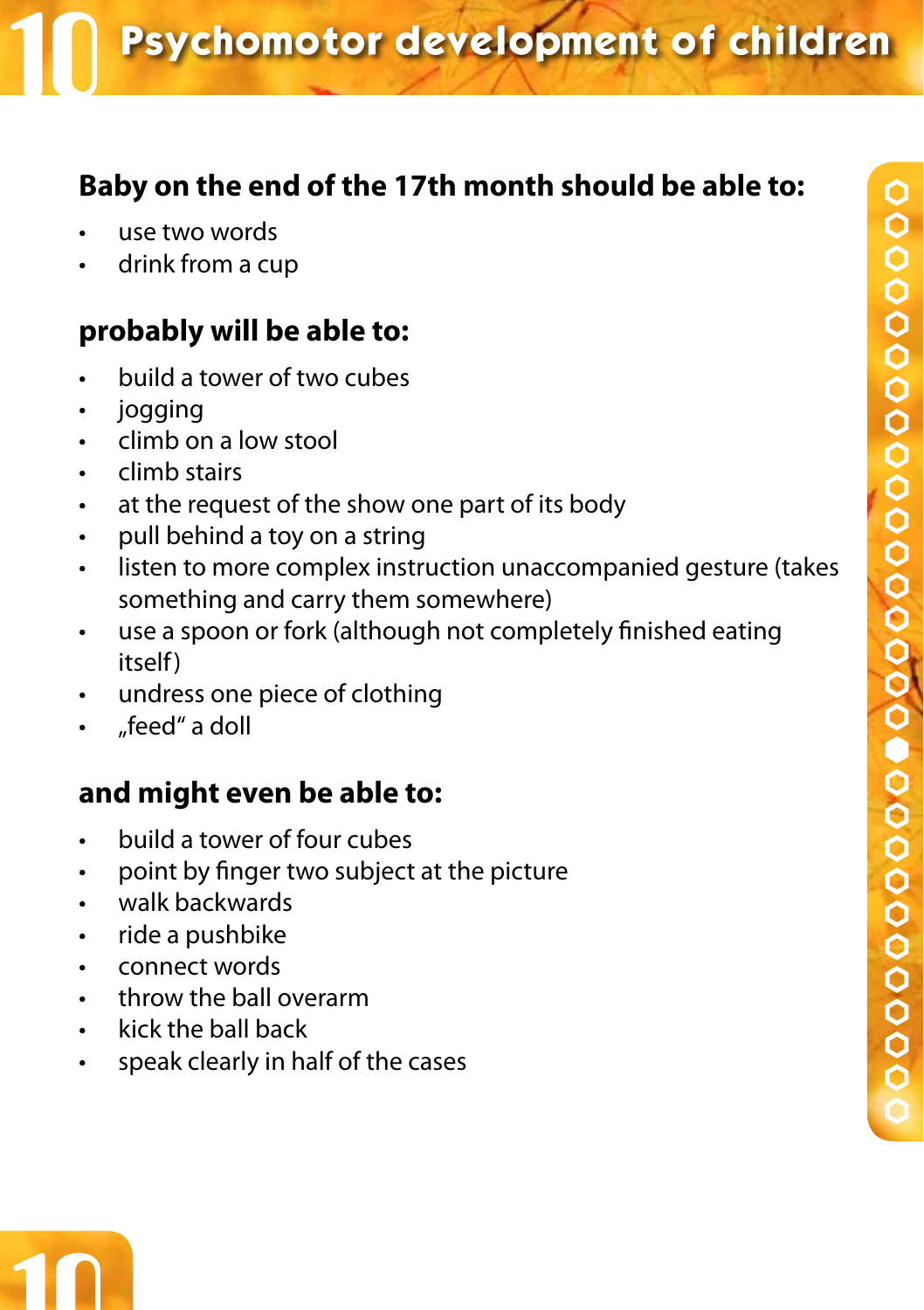# **A child at the end of the 18th month should be able to:**

- use three words
- climb on a low stool
- pointing to the object of their interest

# **Probably will be able to:**

- jogging
- use a spoon or fork (although not completely finished eating itself)
- • build a tower of four cubes
- at the request of the show one part of its body
- • point by finger two subject at the picture
- • ride a pushbike
- • walk backwards
- undress one piece of clothing
- • you kick the ball back
- "feed" a doll
- • climb stairs
- listen to more complex instruction unaccompanied gesture (takes something and carry them somewhere)

- • speak clearly in half of the cases
- • identify one picture
- • throw the ball overarm
- • stand on tiptoe
- • connect words
- use 50 or more different words

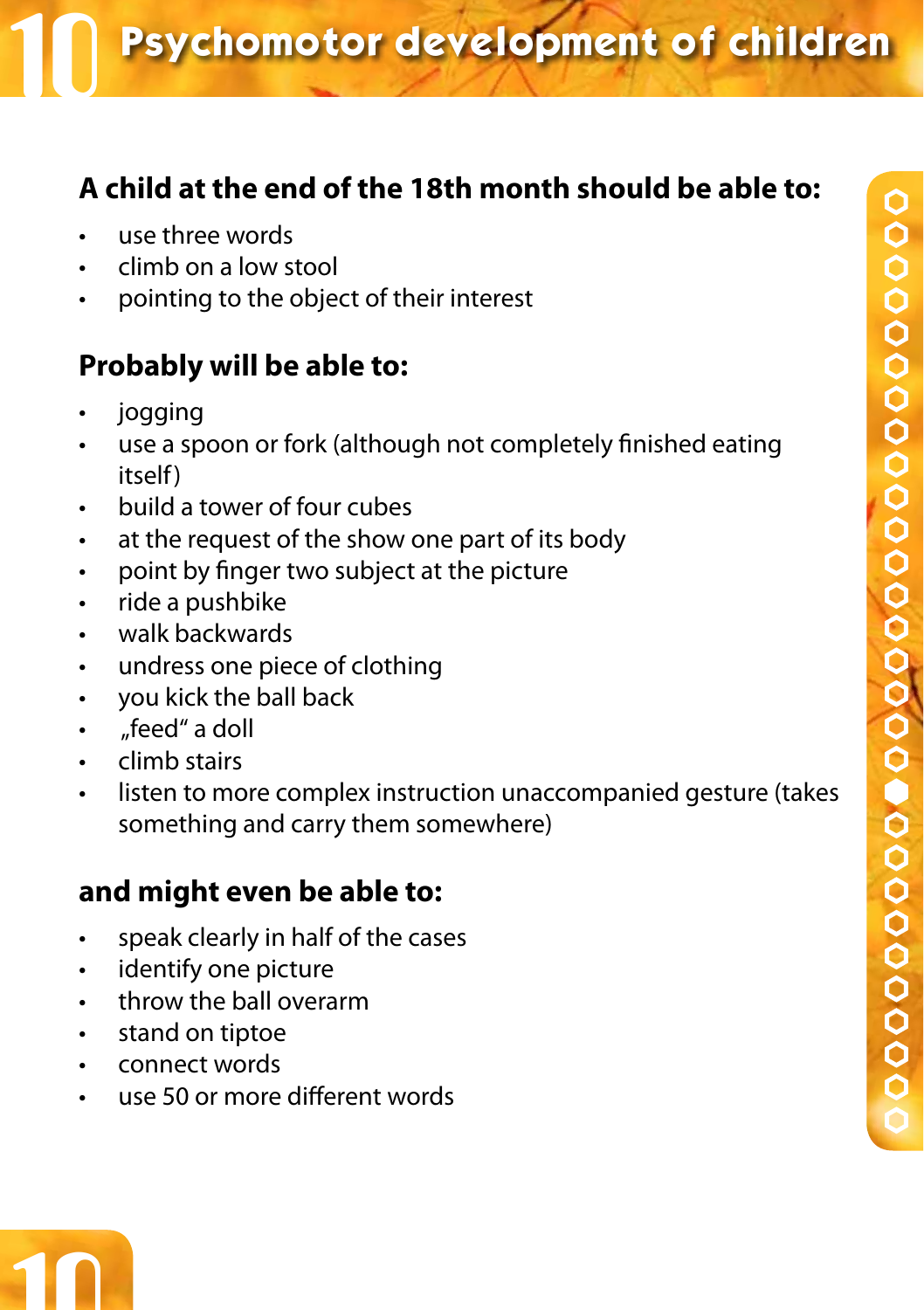# **A child at the end of the 19th month should be able to:**

- use three words
- pointing to the object of its interest

# **probably will be able to:**

- • "feed" a doll
- • use six words
- identify one picture
- • connect words
- ride a pushbike
- • undress one piece of clothing
- • walk backwards
- • speak clearly in half of the cases
- • climb stairs
- jogging
- use a spoon or fork (although not completely finished eating itself)
- • build a tower of four cubes
- • you kick the ball back
- • throw the ball overarm
- listen to more complex instruction unaccompanied gesture (takes something and carry them somewhere)
- • point the finger at the picture two subjects

# **and might even be able to:**

- • name the six parts of its body
- • stand on tiptoe

10

- • use 50 or more individual words
- • wash and dry its hands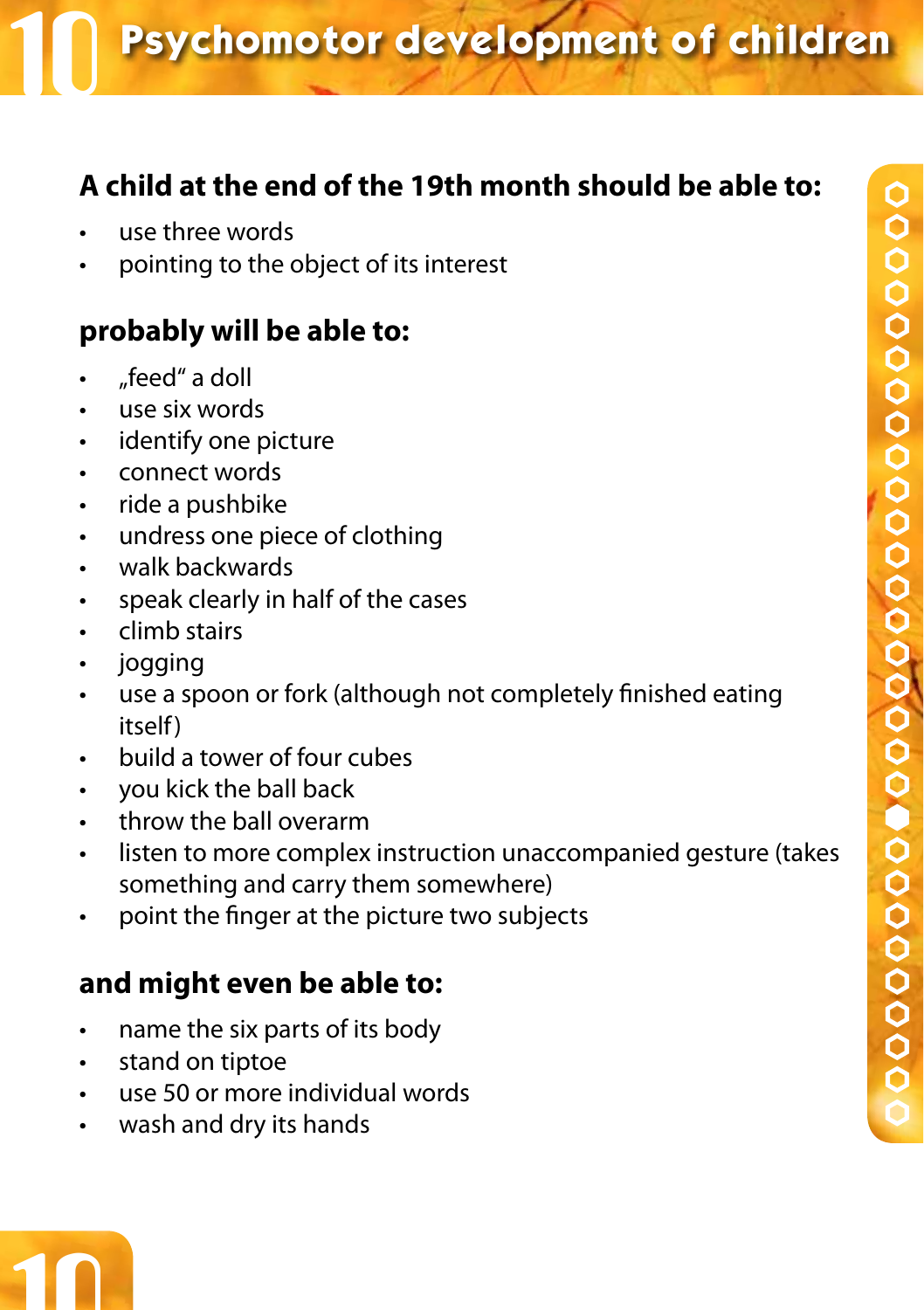# **Baby on the end of the 20th month should be able to:**

- use a spoon or fork (although not completely finished eating itself)
- jogging

# **probably will be able to:**

- connect words
- build a tower of four cubes
- • identify one picture
- • name the six parts of its body
- • point by finger two subject at the picture
- listen to more complex instruction unaccompanied gesture (takes something and carry them somewhere)
- • you kick the ball back
- • wash and dry its hands
- • stand on tiptoe
- • undress one piece of clothing
- • throw the ball overarm
- • speak clearly in half of the cases
- $\overline{u}$  use 50 or more individual words

- • identify four pictures
- • build a tower of six cubes
- using brush its teeth

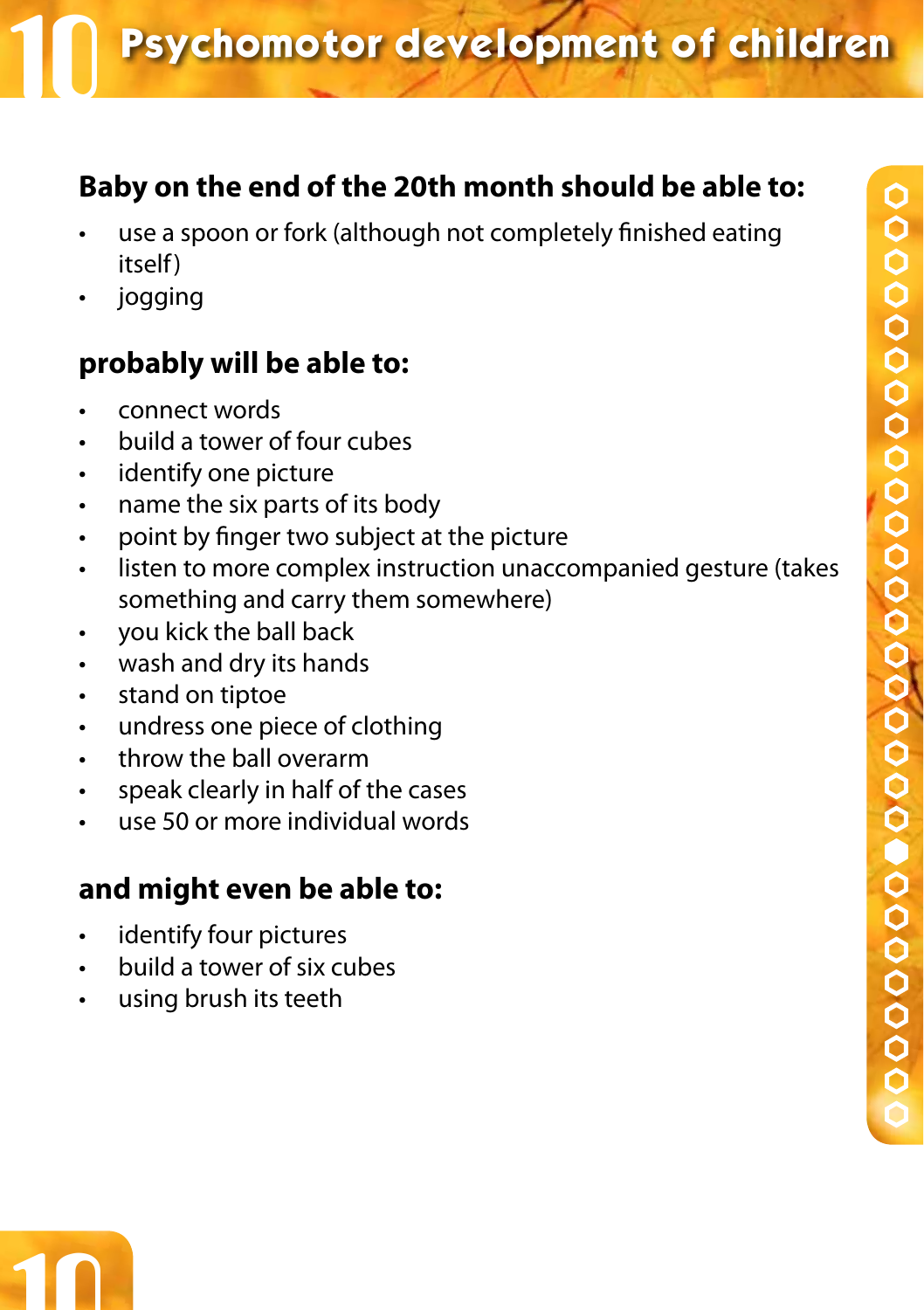# **A child at the end of the 21th month should be able to:**

- build a tower of two cubes
- at the request of the show one part of its body

# **Probably will be able to:**

- connect words
- kick the ball back
- listen to more complex instruction unaccompanied gesture (takes something and carry them somewhere)
- • name the six parts of its body
- throw the ball overarm
- • stand on tiptoe
- • point by finger two subjects at the picture
- • speak clearly in half of the cases
- use 50 or more individual words
- • wash and dry its hands
- • undress one piece of clothing
- • brush its teeth

## **And might even be able to:**

dress any part of the outfit

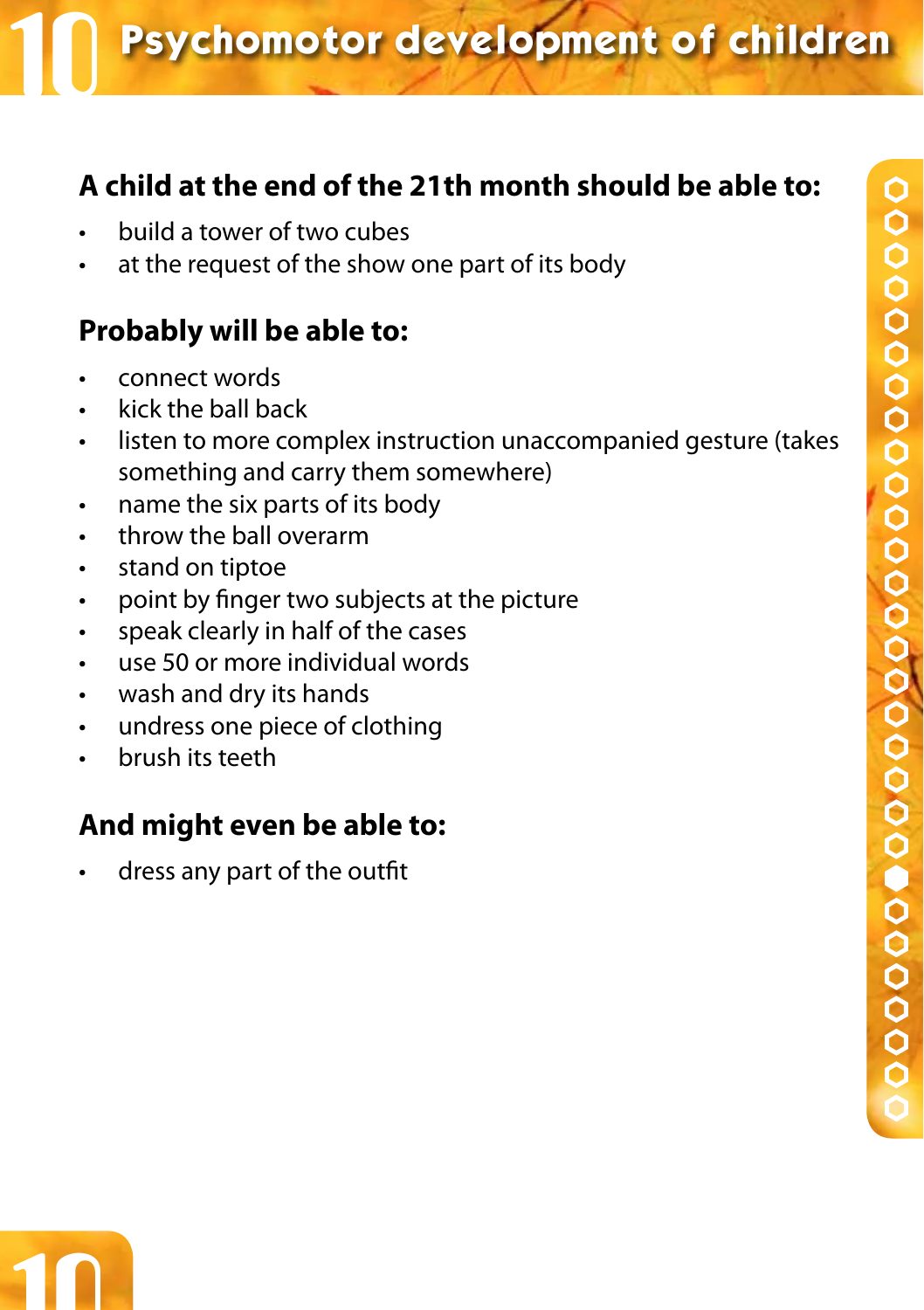# **Baby on the end of the 22nd month should be able to:**

- use six words
- climb stairs

# **Probably will be able to:**

- • connect words
- build a tower of six cubes
- • kick the ball back
- • undress one piece of clothing
- • listen to more complex instruction unaccompanied gesture (takes something and carry them somewhere)
- • throw the ball overarm
- use 50 or more individual words
- • speak clearly in half of the cases
- • name the six parts of its body
- • dress any part of the outfit
- wash and dry its hands

- • speak in sentences
- inflect and time
- jump in the air

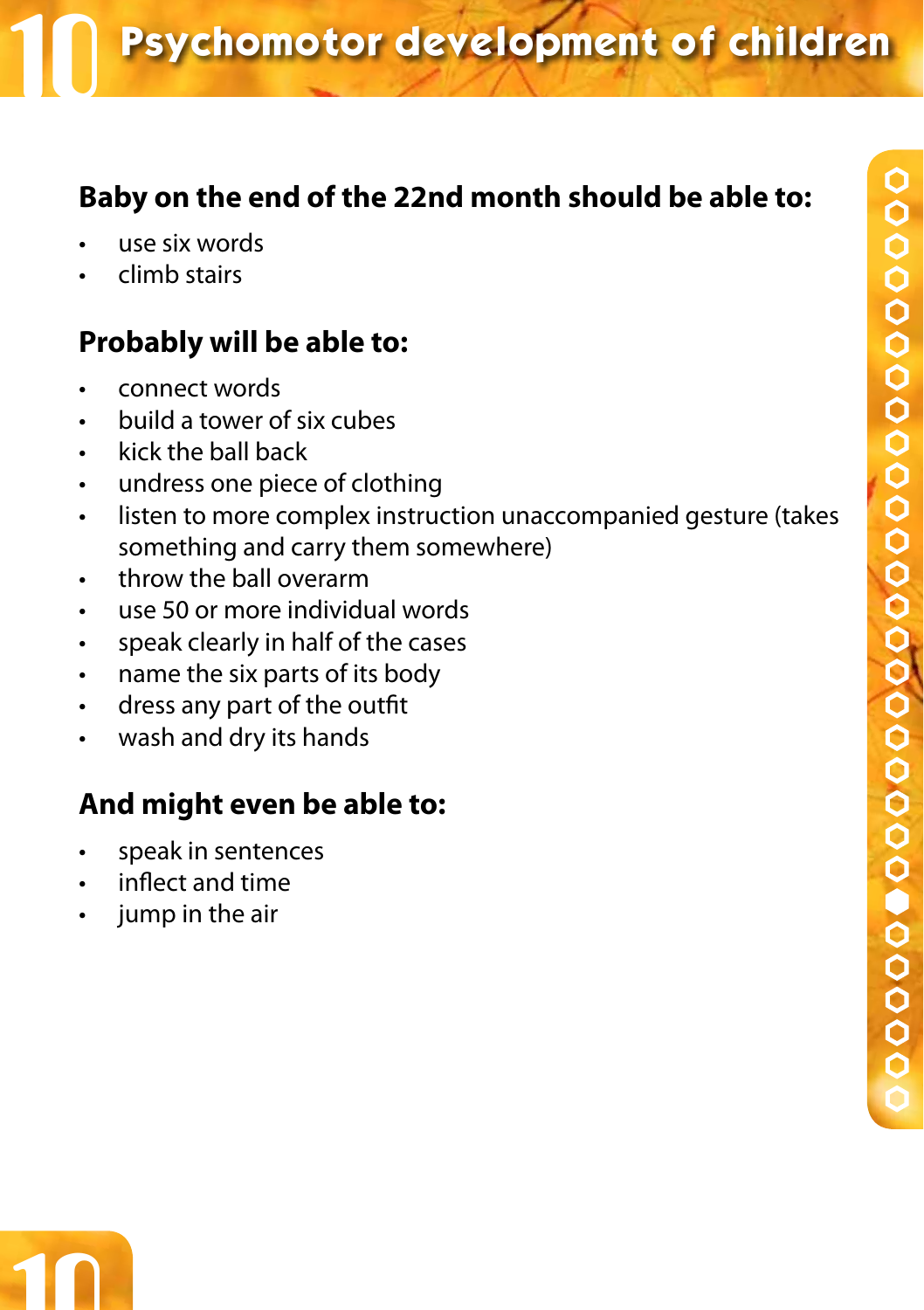# **A child at the end of the 23rd of the month should be able to:**

kick the ball back

# **Probably will be able to:**

- • connect words
- • name the six parts of its body
- • undress one piece of clothing
- • throw the ball overarm
- • speak clearly in half of the cases
- • use 50 or more individual words
- • identify four pictures
- • dress any part of the outfit

- • speak in sentences
- inflect and time
- leap in the air
- • use prepositions

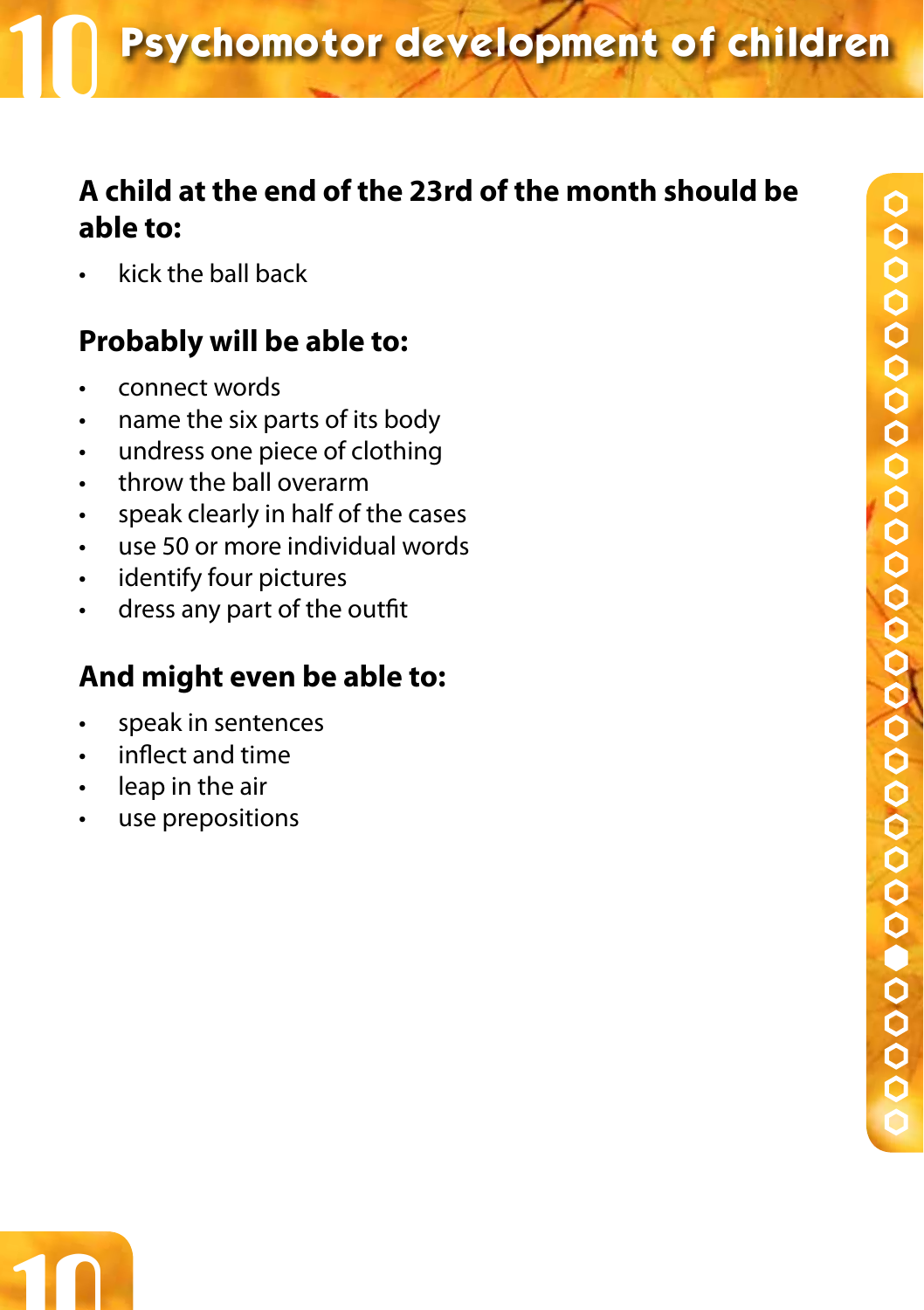# **Child at the end of 24th months should be able to:**

- • undress one piece of clothing
- "feed" a doll
- • build a tower of four cubes
- • identify two images

# **Probably will be able to:**

- • build a tower of six cubes
- • throw the ball overarm
- • speak in sentences
- • inflect and time
- • leap in the air
- • dress any part of the outfit

- • draw a vertical line
- • use up to 300 words
- • recognize basic colors
- • build a tower of eight cubes
- • continuously make two or three sentences

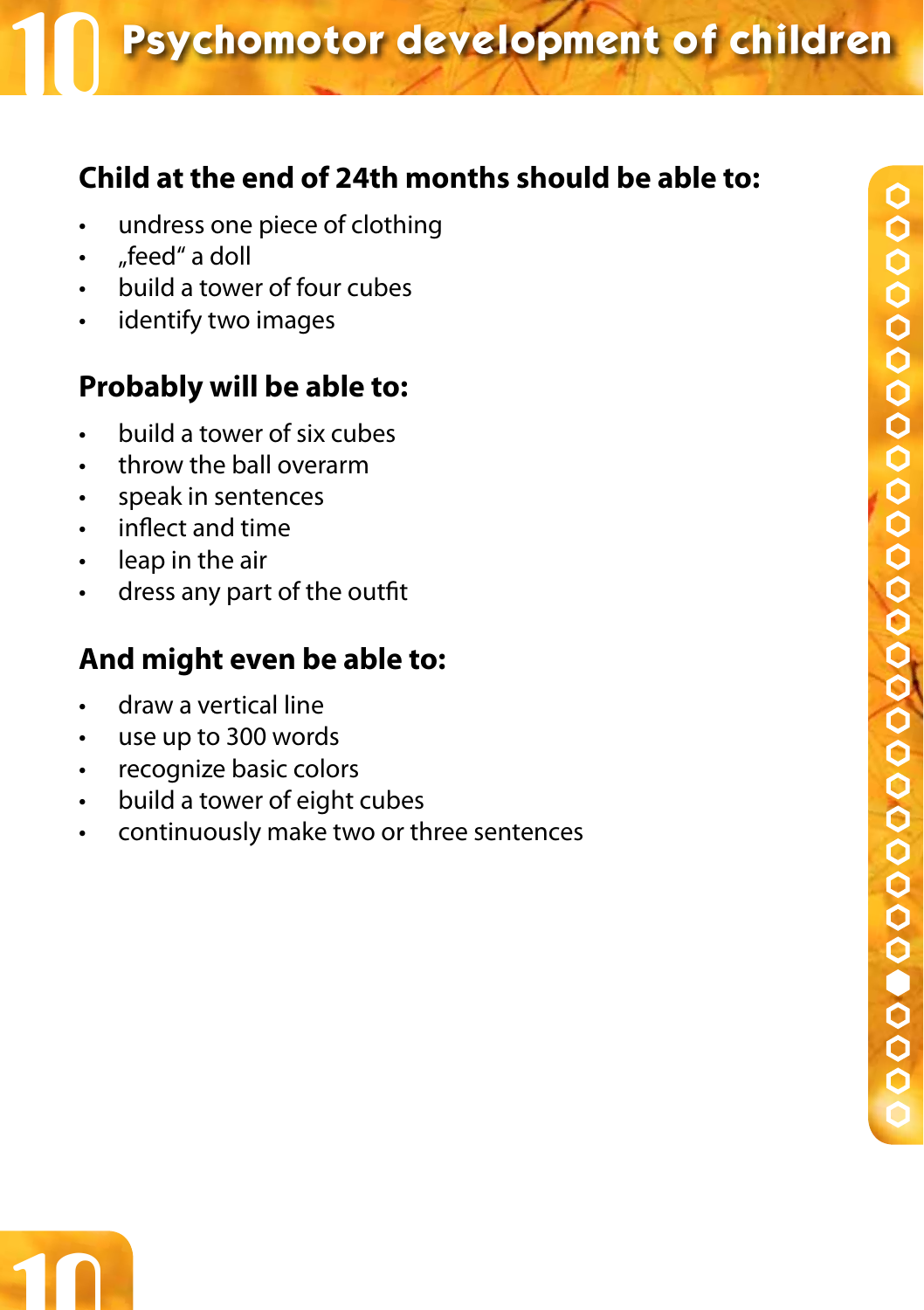### **Two and a quarter of year A child at this age should be able to:**

- $\overline{u}$  use 50 or more individual words
- connect words
- • listen to more complex instruction unaccompanied gesture (takes something and carry them somewhere)

# **Probably will be able to:**

- wash and dry its hands
- leap in the air
- • throw the ball overarm
- • dress any part of the outfit
- speak clearly in half of the cases
- brush its teeth
- • build a tower of eight cubes
- • use prepositions
- • continuously make two or three sentences

- • stand on one leg
- • say one or two poems
- • dress a t-shirt
- • string beads
- • ride on a tricycle
- • recognize basic colors
- • describe friend called

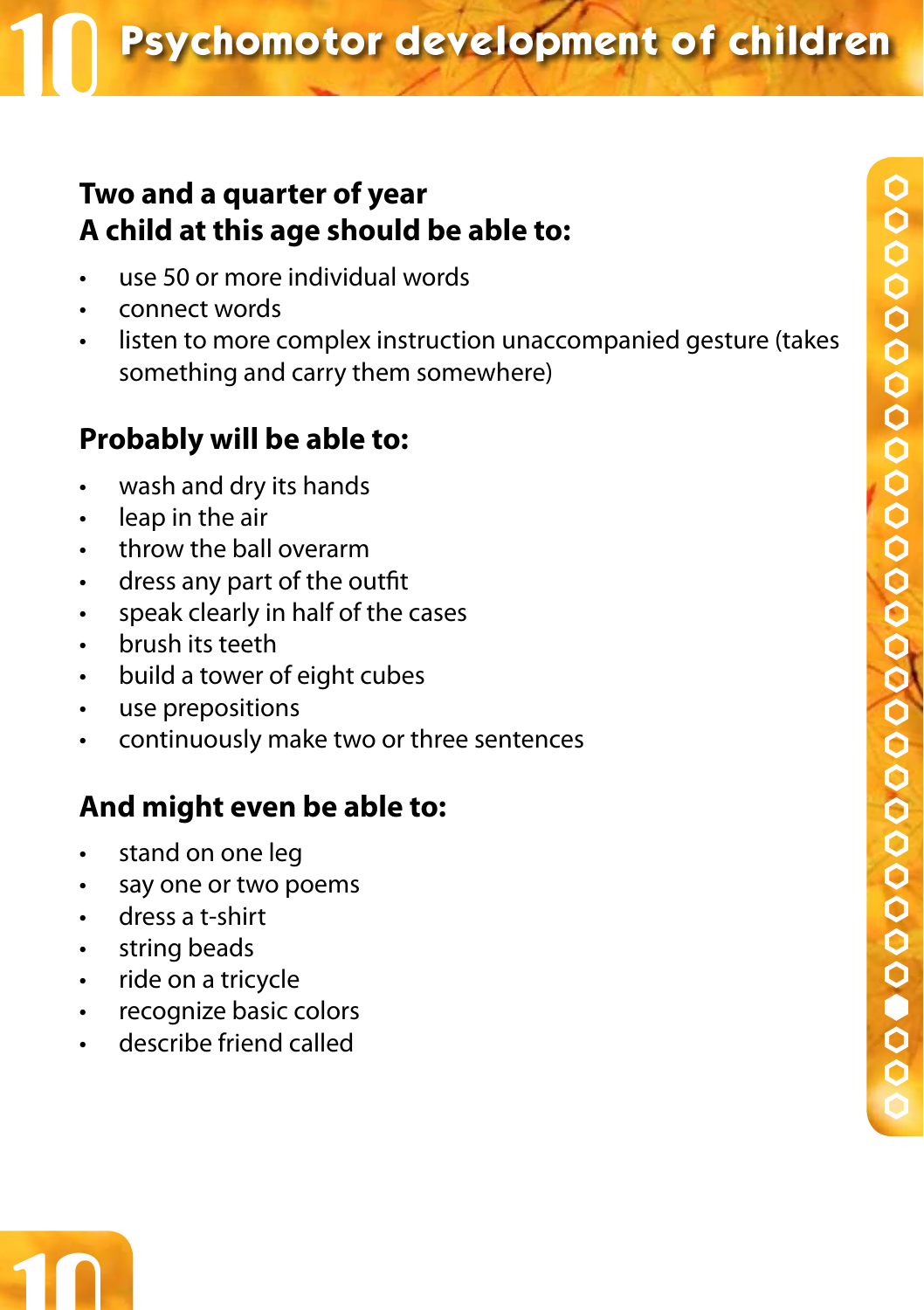# **Two and half year The child of this age should be able to:**

- identify and show some pictures
- dress any part of the outfit
- leap in the air
- • name the six parts of its body

# **Probably will be able to:**

- draw a vertical line
- continuously make two or three sentences
- • wash and dry its hands
- • string beads
- • speak clearly in half of the cases
- • use prepositions
- say one or two poems
- • stand on one leg
- • throw the ball overarm
- • build a tower of eight cubes
- • identify one color
- • describe friend named

- • stand on one leg longer
- • describe what it is for two subjects
- • dress a t-shirt
- • walk down stairs alternating feet
- • ride on a tricycle
- • catch the ball, which suits him
- • recognize basic colors
- • draw a recognizable picture
- • use two adjectives
- inflect and time
- jump into the distance

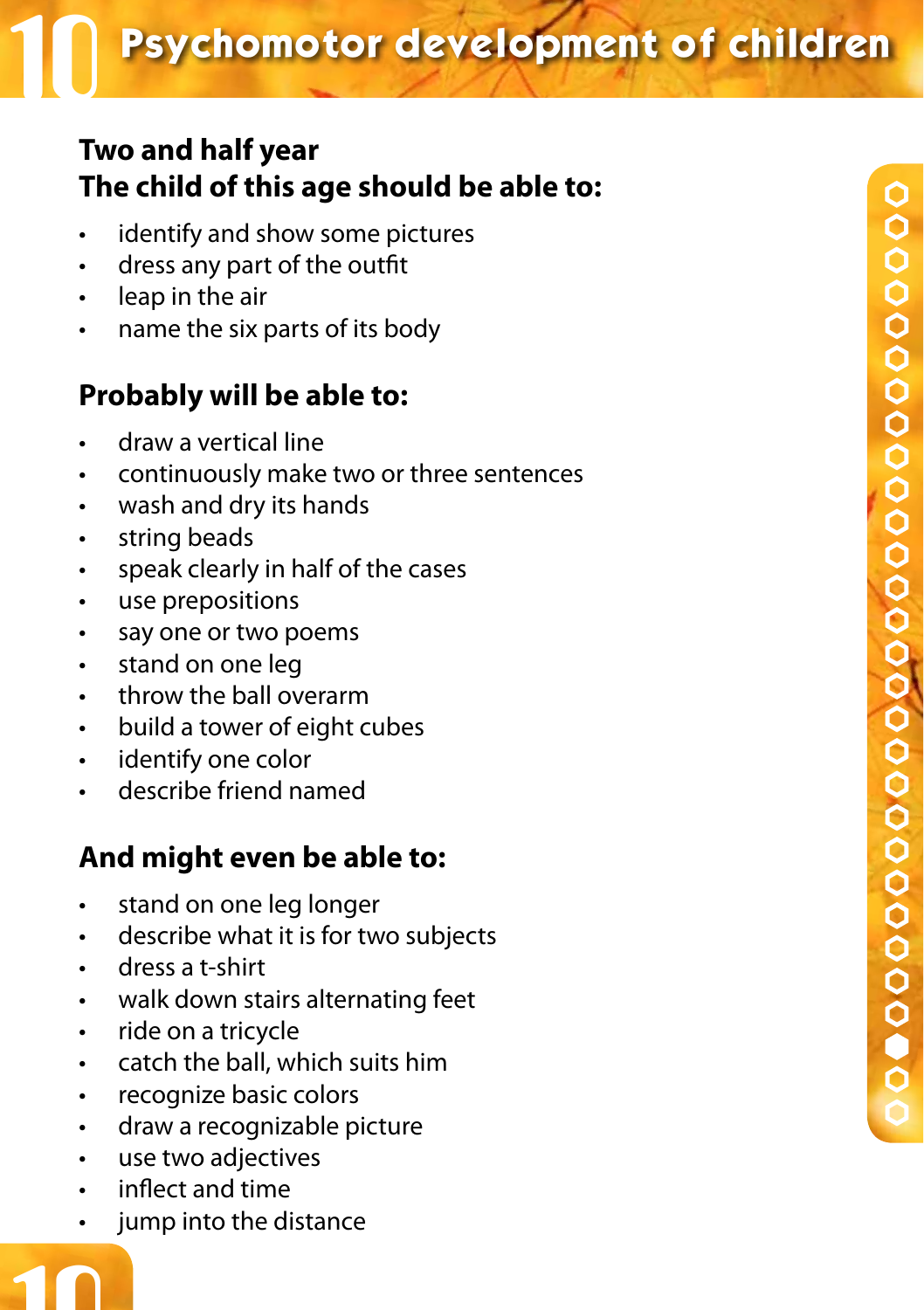# **2 years and 3 quarters of the year A child of this age should be able to:**

- brush its teeth
- • build a tower of six cubes

# **Probably will be able to:**

- • draw a vertical line
- • stand on one leg
- describe friend called
- • continuously make two or three sentences
- • build a tower of eight cubes
- • speak clearly in half of the cases
- • walk down stairs alternating feet
- • wash and dry its hands
- throw the ball overarm
- use prepositions
- • ride on a tricycle
- • identify one color
- • use two adjectives
- • jump into the distance
- dress a t-shirt

# **And might even be able to:**

- • stand on one leg longer,
- • recognize basic colors,
- • draw a recognizable picture,
- • inflect and time,
- • catch the ball, which suits him,
- tell a short story (fairy tale)
- describe what it is for two subjects,
- • count to three.

10

●●●●●●●●●●●●●●●●●●●●●●●●●●●●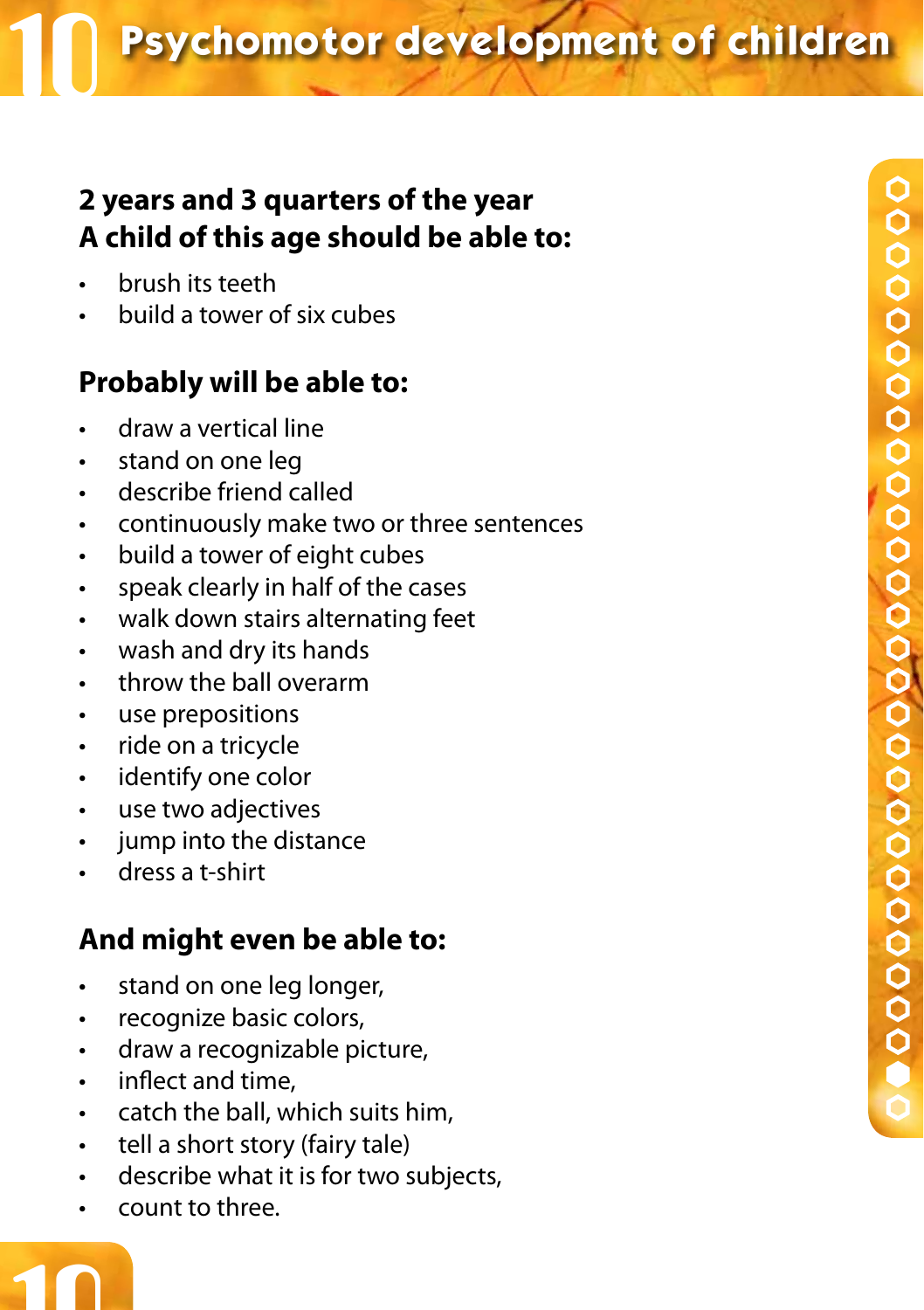# **3 years Children at this age should be able to:**

- • identify and show some pictures
- • wash and dry its hands
- • describe friend called
- throw the ball overarm
- • speak clearly in half of the cases
- • continuously make two or three sentences
- • use prepositions

# **probably will be able to:**

- use two adjectives
- • dress a t-shirt
- identify the four colors
- catch the ball, which suits him
- count to three
- jump into the distance
- • draw a recognizable picture
- • inflect and time
- walk down stairs alternating feet
- tell a short story (fairy tale)
- • stand on one leg longer
- • describe what it is for two subjects

- draw a circle
- sprinkle a meal out of the box into a bowl
- • separately to dress

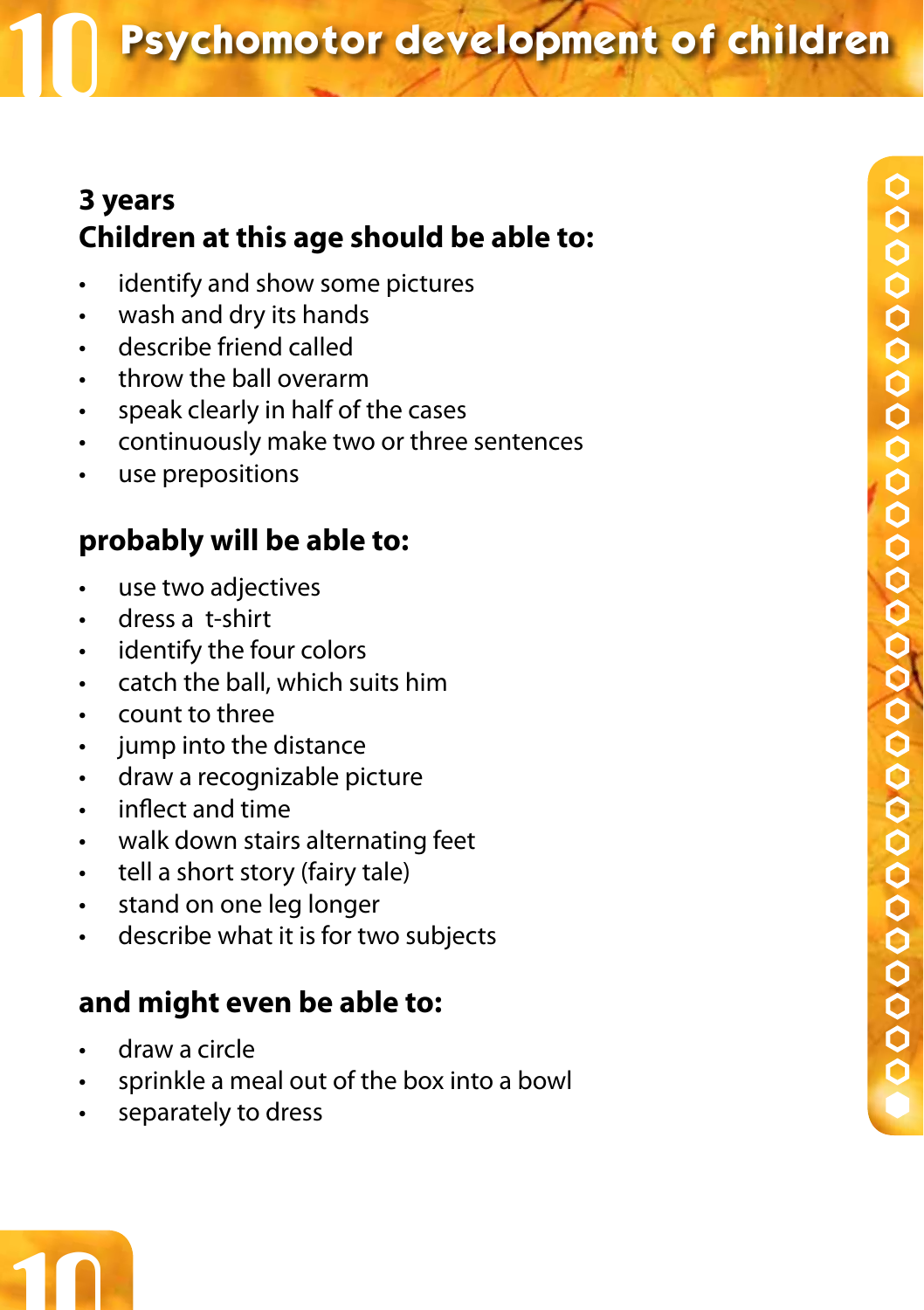#### **(the help for parents)**

Parents often ask, what should their children at the time of their preschool age, usually handle. We recommend to parents to their basic orientation in matters of custody of children following training "Ten Commandments" the age and needs of the child adequate knowledge and skills that were not acquired the child should be conducted during the preschool age, whether in kindergarten or in the family. It is natural, normal, that every child can handle "Ten Commandments" in degree and scope of their individual capabilities. It is only an orientation aid, which responds to questions many parents, especially those whose children do not attend regular kindergarten.

# **1. The child should be sufficiently physically fit and physically mature.**

Usually should to:

maintain the correct posture, run, jump, manage different types of climbing, overcome obstacles, to move in different environments and terrain, be reasonably agile, bephysically active for longer

# **2. The child should be independent in self-care.**

Usually should to:

undress, dress up and put on, eat, pour yourself a drink, use cutlery, eat clean, handle personal hygiene, managing small cleanup work, can take care of its belongings

# **3. The child should manage adequate language and speech skills.**

Usually should to:

pronounce correctly all sounds, speak in sentences, to formulate a question, tell a story, describe the situation, etc. It should speak mostly grammatically correct ( use the correct gender, number, time, shapes, words, prepositions etc.), Understand most words

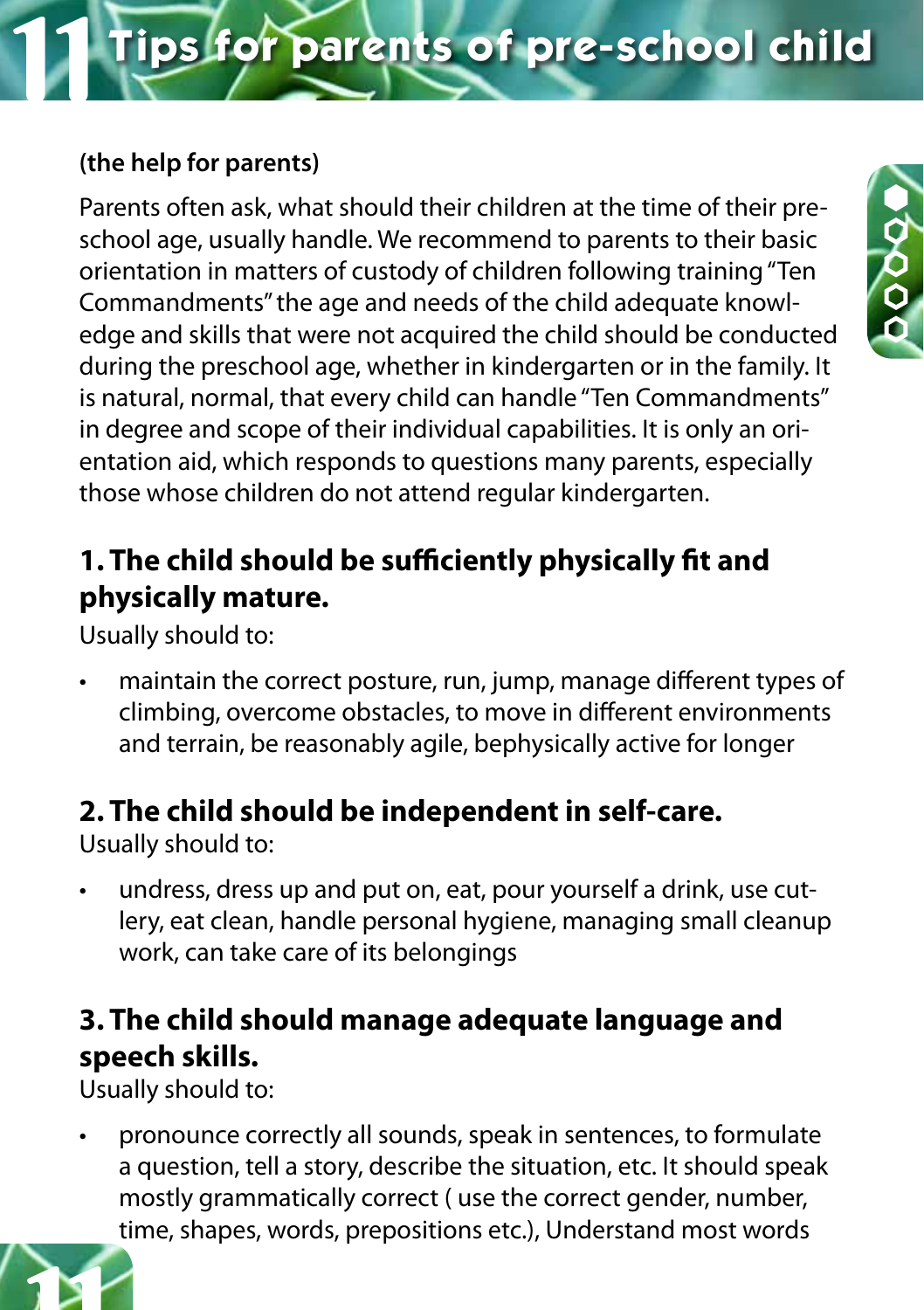and expressions commonly used in its environment, have adequate vocabulary to be able to identify most of what it is surrounded, naturally and understandably talk with children and

**4. The child should manage hand-eye coordination, fine motor skills, left-right orientation.**

adults, to conduct an interview, negotiate with

Usually should to:

- • use everyday objects, toys, tools and equipment (to work with construction, model, trim, draw, paint, etc.)
- manage operations with smaller objects (beads, tiny building blocks etc.), Hold a pencil correctly, three fingers with a loose wrist
- • keep track of pencils, crayons, brushes (to trace, to color, smooth strokes lead)
- mark its drawing symbols, letters or. try to write in capital letters full name, imitate basic geometric shapes, different shapes, distinguish right and left side, right and left hand, sort from left to right, right to left and in other directions, prioritize the use of either hand during drawing or other activities where the hand preference applies

# **5. Child should be able to distinguish between visual and auditory sensations.**

Usually should to:

- distinguish the essential characteristics of objects (distinguish colors, shapes, figures and background), compose images of several shapes, found differences in two pictures, add details to perceive changes in the picture and in fact
- distinguish simple pictorial symbols and even simple symbols and characters with abstract form (letters, numbers), to distinguish sounds, words consist of several syllables, hearing spread the word into syllables, recognize initial sounds in a word, clap syllables in a word





**Tips for parents of pre-school child**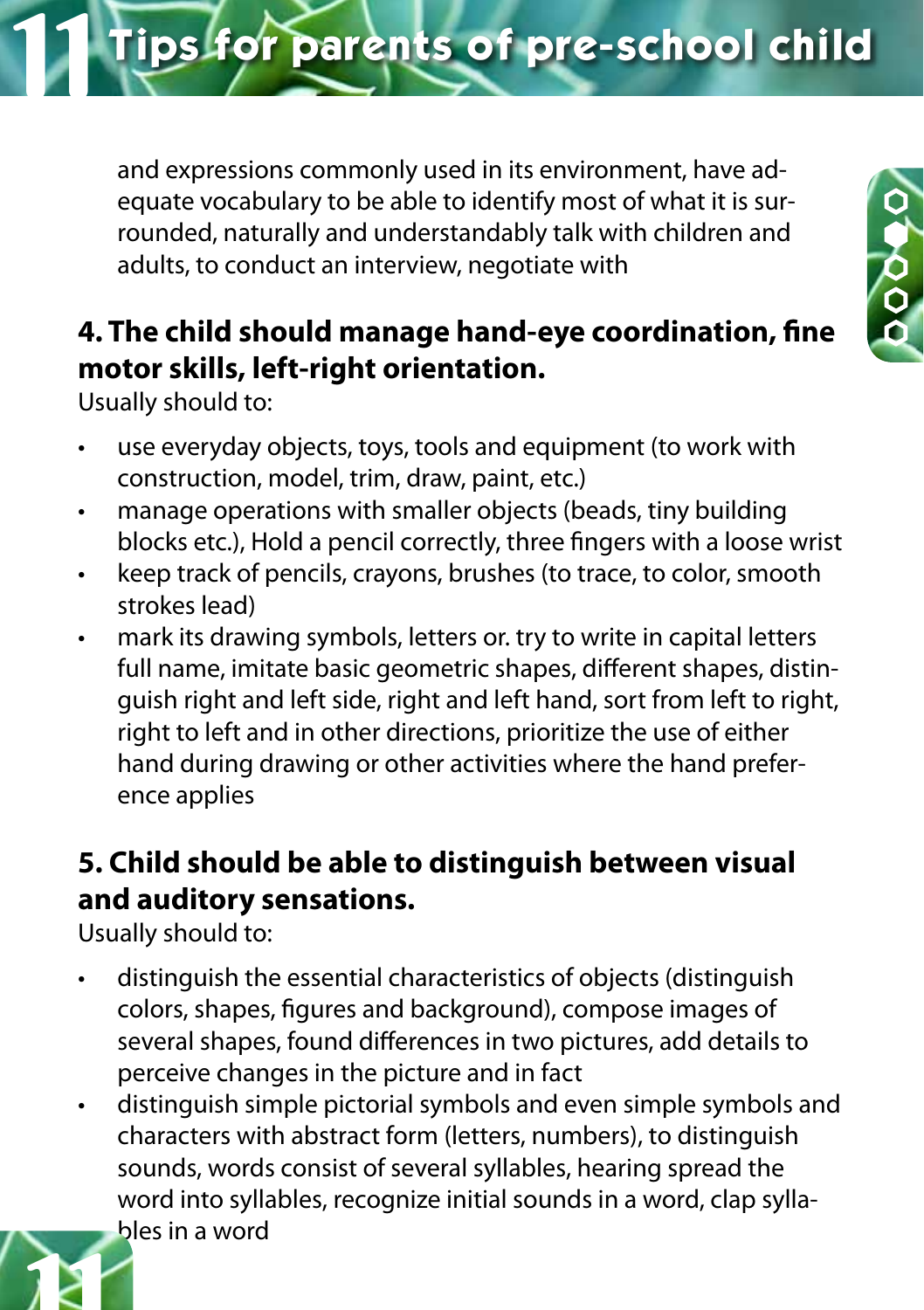# **6. Child should manage simple logical thinking and arithmetic operations.**

Usually should to:

- • point fingers or objects to count, count on the fingers, counting one by one, to understand that the number represents the number of
- enumerate numerical series and determine the number of elements in the range of at least six, compare the number of elements recognize different shapes and body (circular, square, etc.).
- • distinguish and compare the properties of objects (size, shape, etc.), Finding common and different features, sort, group and assign objects according to given criteria
- think, lead a simple idea, comment on what he is doing to solve simple problems and situations, verbal examples, problems, riddles, puzzles, mazes
- understand the spatiotemporal concepts (the top, bottom, bottom, top, sooner or later, yesterday, today), terms indicating the size, weight (long, short, small, big, heavy, light)

# **7. Child should have a sufficiently developed intentional attention and memory.**

Usually should to:

- maintain focused attention on the activities for a certain period of time (about 10 -15 min.), Pay intently and activities that are not currently interesting for them and which have been entered
- • deliberately remember what experienced, seen, heard, after a reasonable period of time to this recall and reproduce, familiar rhymes, poems, songs, activities proceed in accordance with the instructions, work independently



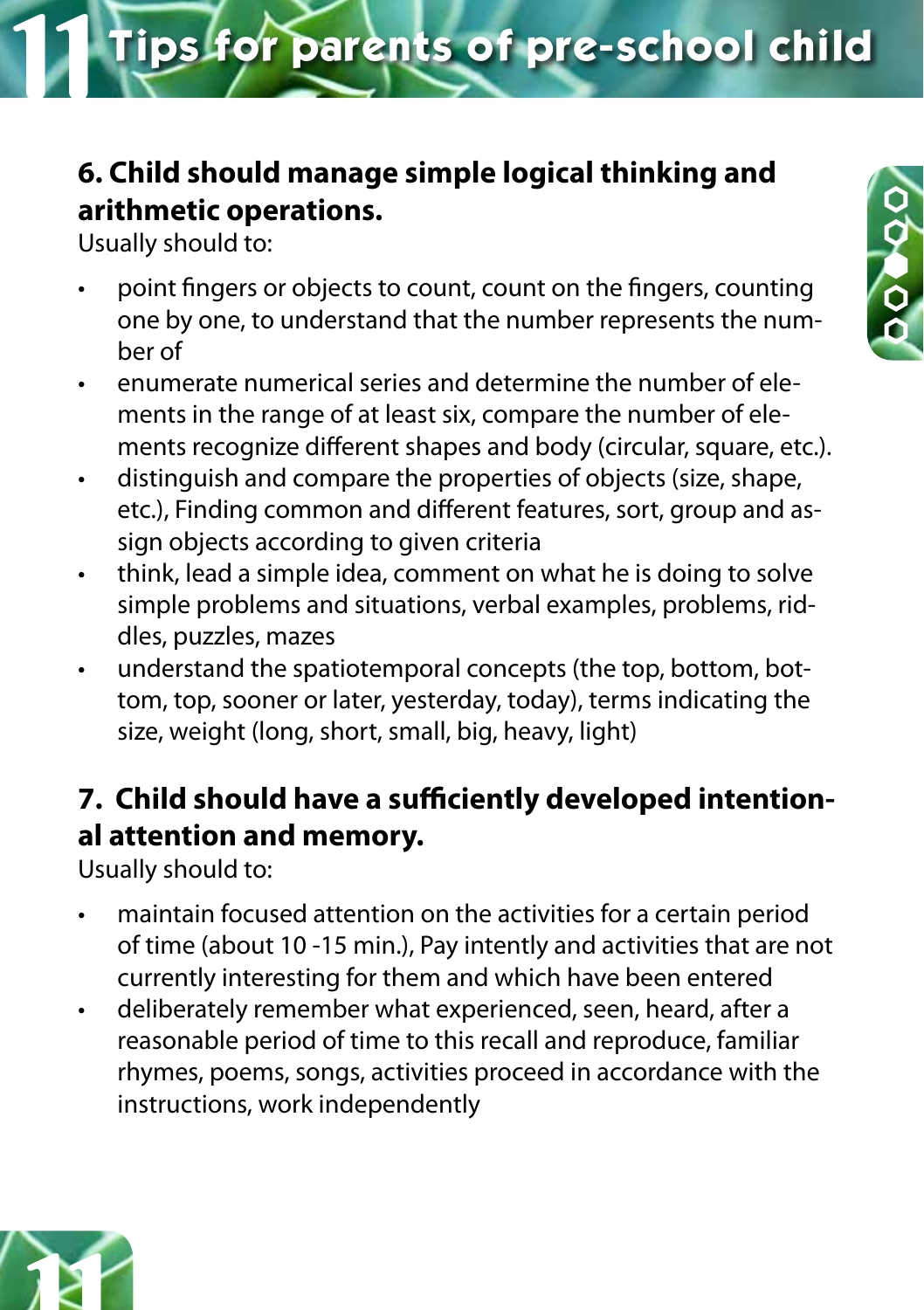# **8. Child should be adequately emotionally and socially mature and independent.**

Usually should to:

- be a certain part of the day without any problems be separated from parents, behave in a controlled, without major fluctuations in moods, to control its feelings (to respond appropriately to a small failure, wishes to defer to a later time, adapted to the specific activity or situation)
- • apply the basic rules of society (greet, ask, thank, apologize), to establish contacts with the child and adults interact with them
- the children to behave friendly, sensitive and considerate, take others into consideration, engage in group work, negotiate and agree, pronouncing and defend its opinion
- observe the group (in the family), fixed and understood the rules if instructions are given, be understood to follow them (follow the instructions)

#### **9. Child should be able to feel adequate cultural impulses and express themselves in creative activities.** Usually should to:

- listen carefully and follow with interest the literary, cinematic, dramatic or musical performances, attend children's cultural programs and events (exhibitions), entertainment events, festivals, sporting events
- • relate what it has seen, heard, to be able to say what was interesting, it intrigued
- be interested in books, know the fairy tales and stories, have its favorite hero
- know the wide range of songs, poems and rhymes, reproduce it, sing, handle simple theatrical role, draw, paint, model, create, play and creative thematic games (school, to family, to travel to the doctor)



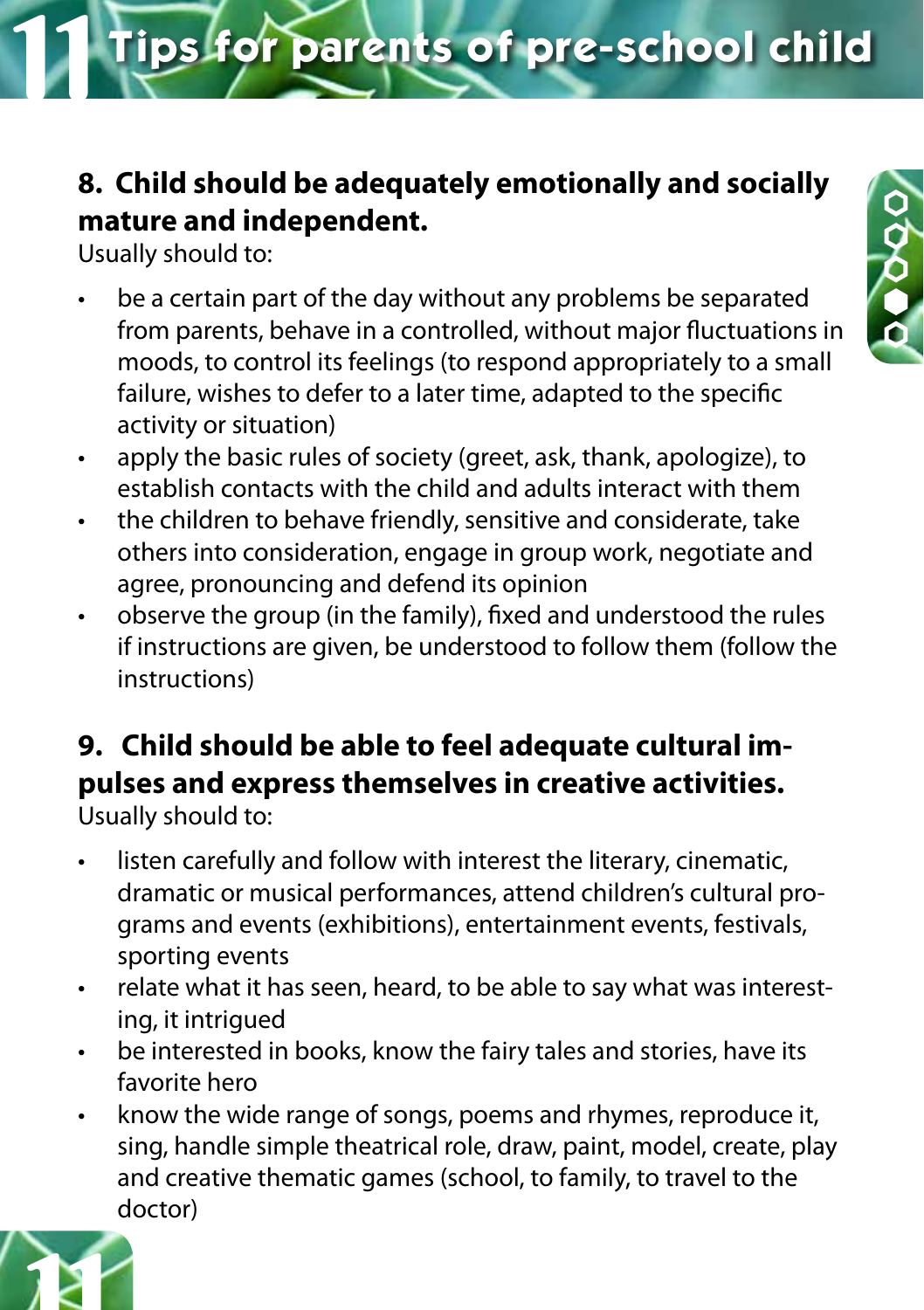# **10. Child should be able to adequately orient in their environment.**

Usually should to:

- make sense of its environment (home, school) to navigate reliably in the vicinity (know where they live, where they go to school, where there are shops, playgrounds etc.).
- manage routine practical activities and situations that meets regularly (to handle small wink, buy and pay in the store, ask for what it need, ask for it don´t understand, be able to make calls, take care of order and cleanliness , self-serve, handles minor cleaning work, care for plants or small pets)
- know how to behave (home, in kindergarten, in public, at the doctor, at the theater, in the store, on the playground, at a meeting with strangers and strangers) and try to adhere (to behave appropriately and safely, be aware of potential hazards,
- know and usually follow the basic rules of behavior on the street (be careful when crossing, understand the traffic lights)
- have elementary knowledge about themselves, its environment and the wider world (body parts i know some authorities know who the members of the family and what they do, to distinguish various occupations, know conventional equipment, tools, know the names of some plants, trees, animals and other living creatures know what the money is oriented in vehicles, to know some technical devices etc.).



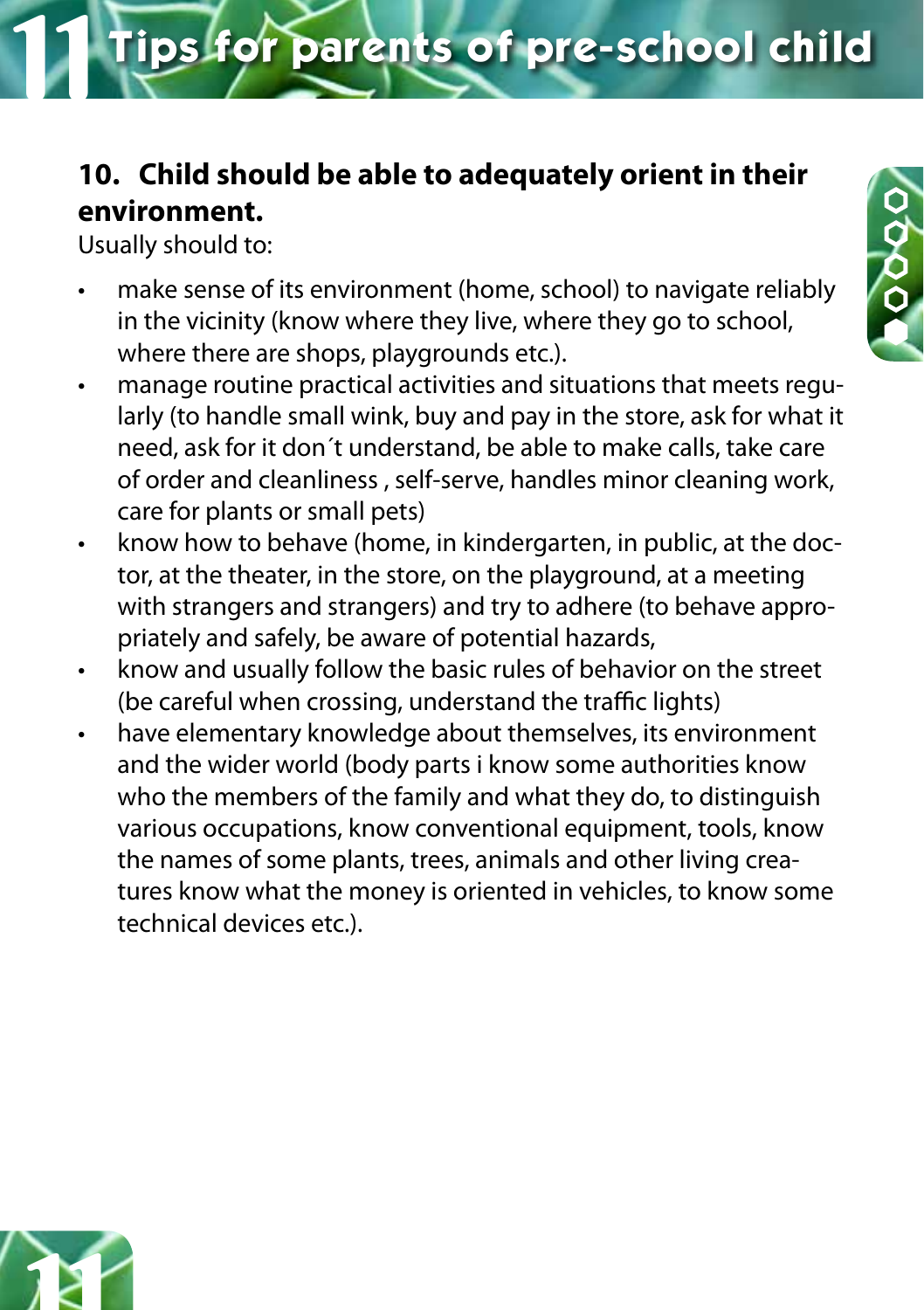# **Baked spaghetti**

**ingredients:**

one packet of spaghetti one oil chicken breast fillets (at least 2 pieces) grilling spices ketchup (can be spicy) 150 grams of Eidam cheese (coarsely grated) 150 grams of Niva cheese (coarsely grated)



Chicken meat cut into small pieces a day in advance to handle this mixture of oil and grill seasoning. Cook the spaghetti and fry the chicken until it is soft. Do we put all the baking dish spaghetti, sprinkle with zigzag ketchup, it will spread the chicken and sprinkle thickly grated cheese mixture of both. We'll bake in the oven until the cheese begins to bubble. Speed option, if it is not time to dispose of meat: chicken instead I use chicken ham cut into small cubes (or coarsely grated) and mix it directly into spaghetti. To make it with the ham weak, so I give a little cut paprika salami.

# **Chicken hodgepodge**

#### **Ingredients:**

chicken strips mushrooms / canned / canned sweet corn canned sweet corn cream onions red sweet pepper / pinch /, cumin, salt, basil, a pinch of pepper, oil, hard cheese, pasta

#### **Procedure:**

Fry onion in oil, fry meat, spice, add the mushrooms and let braise until the meat is tender Add corn, pour cream and sprinkle with chopped parsley let simmer gently on boiled and strained pasta sprinkle grated cheese and pour sauce



*2nd day is unbeatable!*

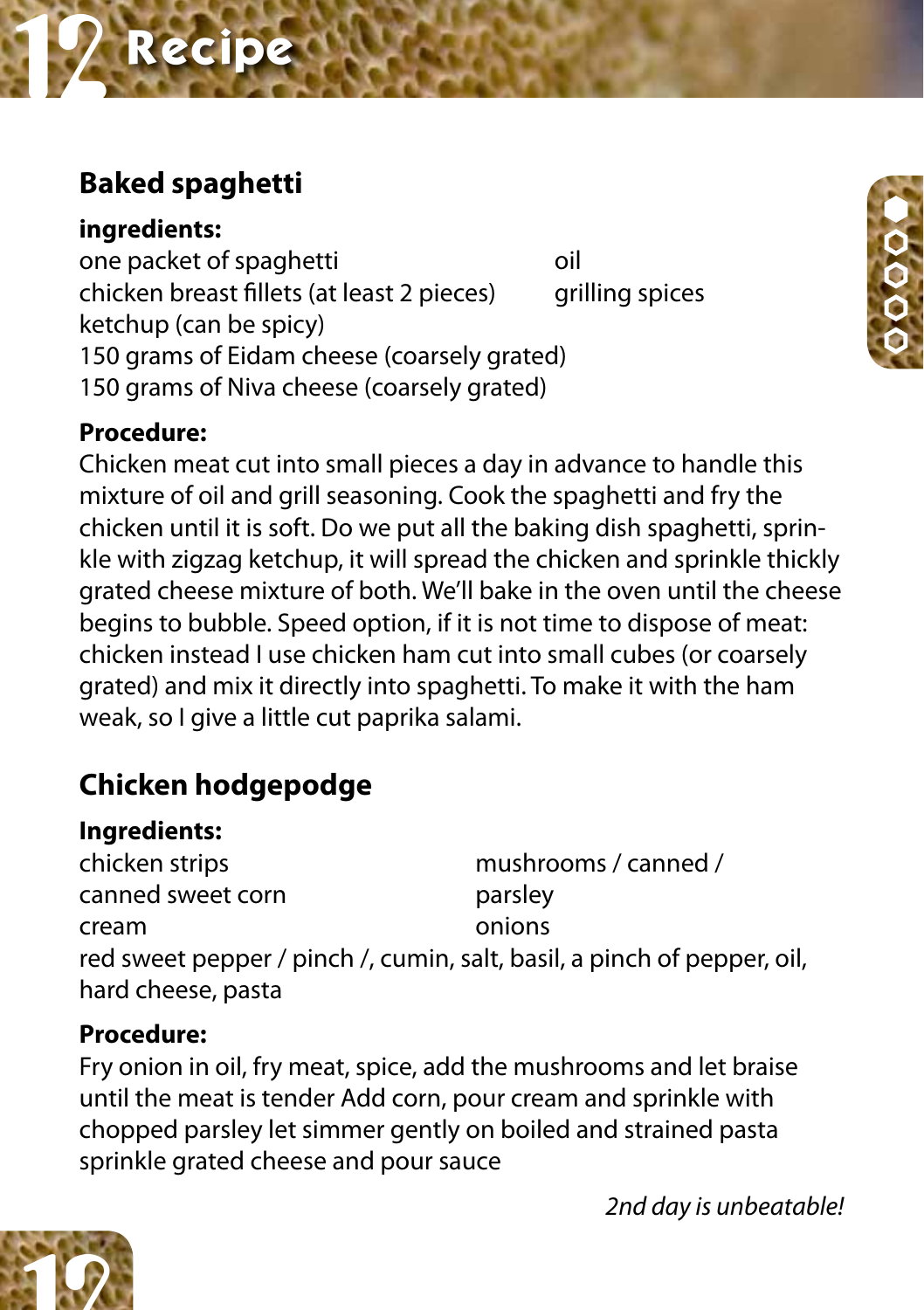# **The Basque beans**

**Ingredients:** 1 and 1/2 bag frozen green beans (about 500 g) 4 peeled and diced tomatoes 1 medium finely chopped onion 1 tbsp. olive oil 50 g diced Debrecen sausage 2 cloves finely chopped garlic salt and pepper



#### **Procedure:**

In a pot with thick bottom let the heat oil and put the bacon. Add the onions and let brown. Insert the tomatoes, salt and pepper. Then pour into a pot of beans and garlic. Cover with water, cover with a lid and simmer over low heat until soft pods and water boiled in excellent condition. As attachment suffice 2 slices of bread brittle.

# **Green beans with ginger**

#### **Ingredients:**

beans (fresh, canned or frozen) oil, ginger, salt, a little sugar, 1 spoon Ice Worchester, 1 tablespoon soy sauce, broth of meat or soup space

#### **Procedure:**

Heat the oil, add to it a heaping teaspoon of ginger (minced), add chopped green beans, salt and fry. After a while, pour the broth, add salt, sugar, Worchester, soya sauce, even a little more ginger. We simmer, stirring occasionally. Finished could douse fry bacon - but need not be. Serve either with boiled potatoes or bread.

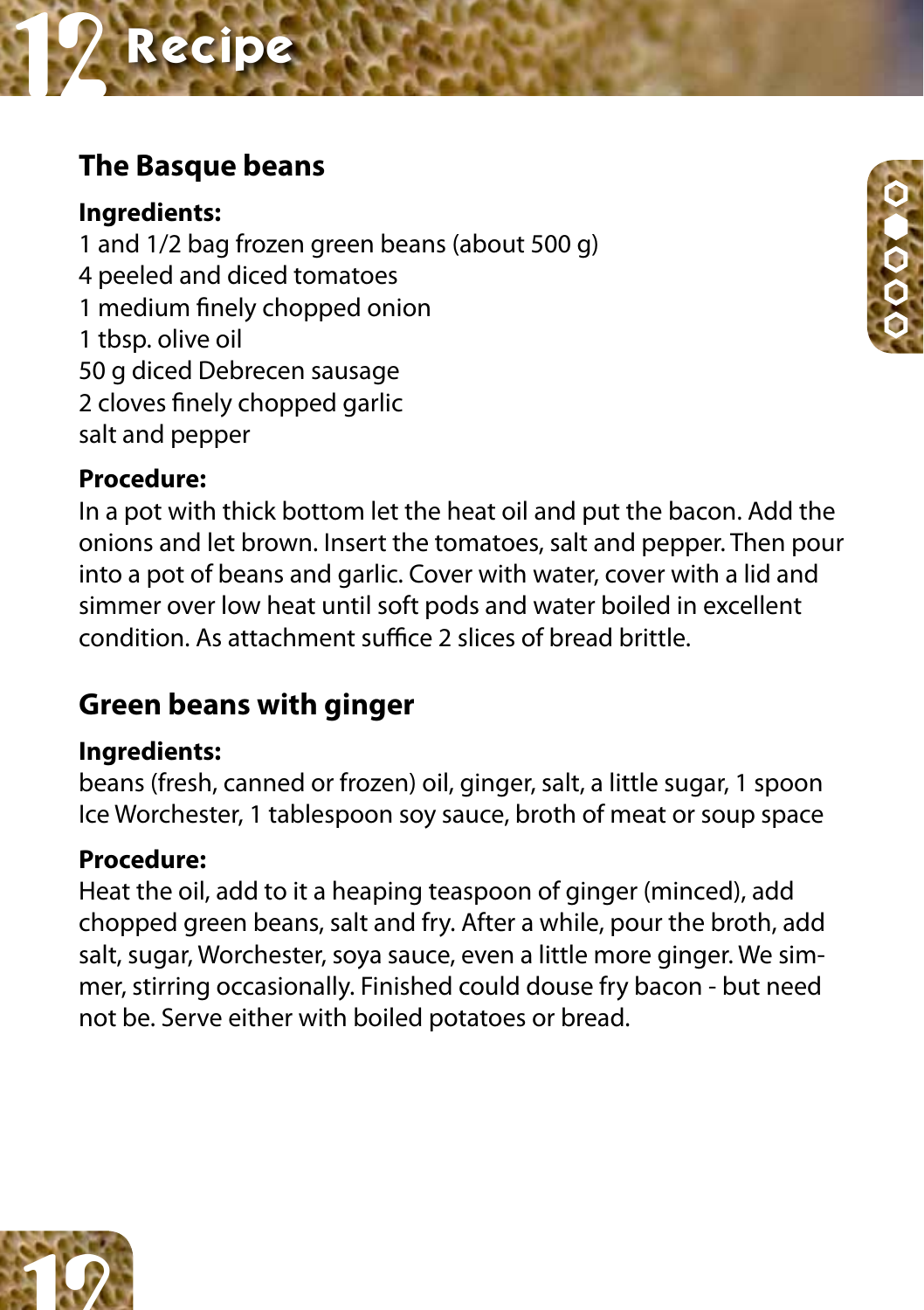# **Crumb chicken breast**

#### **Ingredients:**

3 large chicken breasts 80 g butter 4 cloves of garlic sweet paprika, pepper, salt small cup (60 g) grated Gouda oil small cup (60 g) breadcrumbs

#### **Procedure:**

Chicken breasts cut into smaller cuttings and slightly tenderize. Mix the breadcrumbs with grated cheese and pepper. Mix meat with salt and pepper. In saucepan, melt the butter, stir pressed garlic and wrap the meat in the mixture. Slices of meat further coat in breadcrumbs prepared with ingredients. Place on a greased baking dish slightly with oil and bake in oven preheated to 200 ° C for about 30 minutes. When baking, pour a few tablespoons of water.

# **Spaghetti Bolognese**

#### **Ingredients:**

400 g minced lean pork shoulder 1 large onion 1 large carrot 3 stalks celery 2-3 cloves of garlic extension of pepper, salt, thyme 2 bay leaves 150 ml of red wine 4 tablespoons oil 500 ml tomato juice 1 small tomato puree grated cheese for sprinkling 1 package of pasta

#### **Procedure:**

Clean and stalks celery, cut into small pieces. Cut the onion into small cubes peeled carrots and grate on large strips. Pour oil into a saucepan and fry the vegetables into brown. Put the minced meat and fry until the meat does not share. Pour in the wine and let fry again. Add salt, spices, pressed garlic and pour tomato juice. Stir puree and let it slowly suffocate occasional mixing 1.5 - 2 hours. Serve with cooked pasta sprinkled with grated cheese.



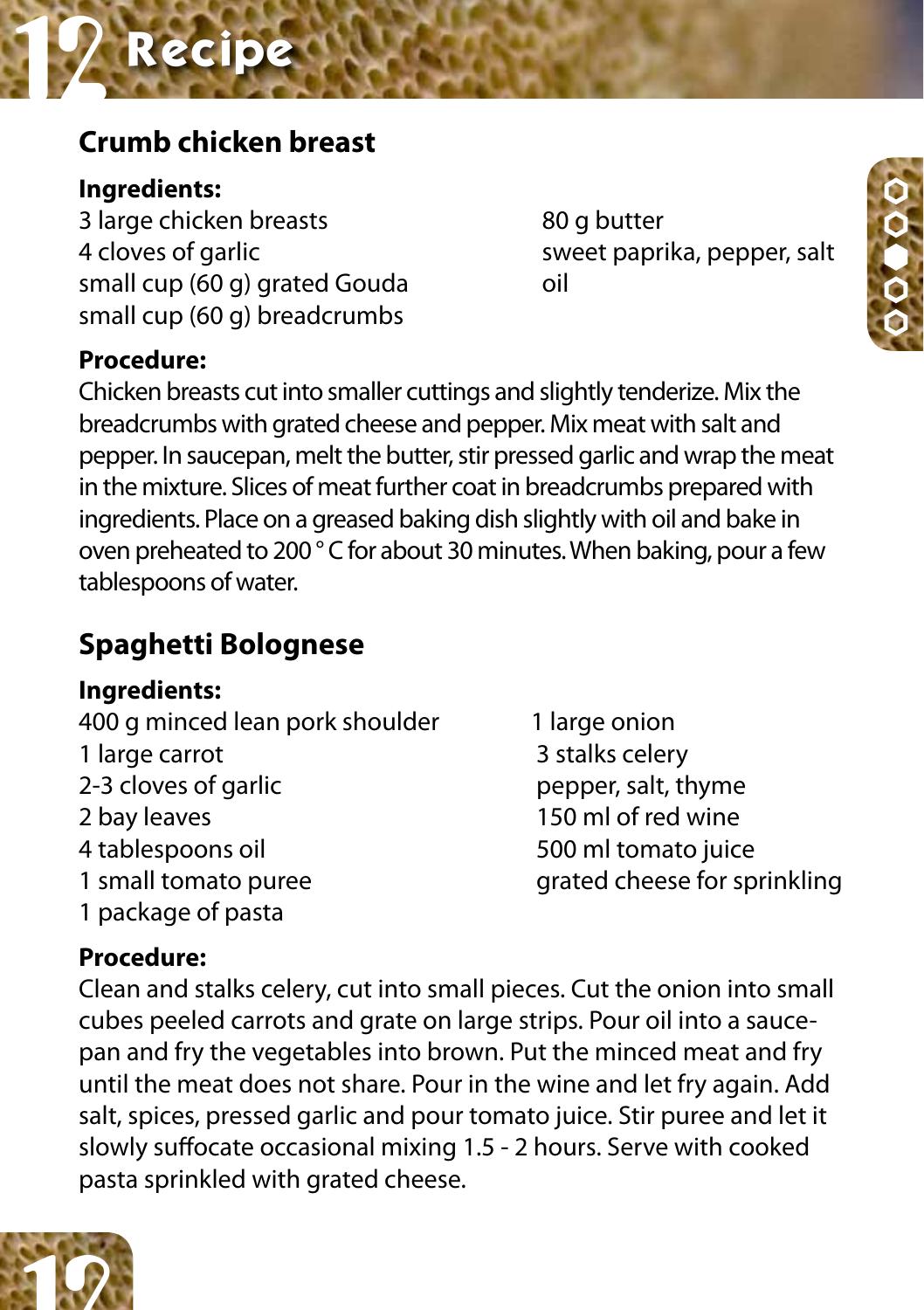# **Meatballs stuffed with mozzarella**

**Ingredients:**

500 g minced pork eggs spices Adam's rib basil, salt mozzarella wrapped 125 g oil for frying

## **Procedure:**

1 large onion 4 tablespoons bread crumbs



Mix the minced meat with eggs, finely chopped onion and basil, season, season with salt and eventually thicken with breadcrumbs. Shape 4 dough patties, which are filled with a slice of mozzarella and shape the dough burger. Fry in oil and let them drain on a napkin.

# **Meatballs in tomato sauce**

| Ingredients:                          |                              |
|---------------------------------------|------------------------------|
| 500 g minced meat                     | 1 egg                        |
| 1 heaped tablespoon plain flour       | 1 onion                      |
| 3 tablespoons bread crumbs            | salt, pepper, garlic         |
| breadcrumbs to coat                   | oil for frying               |
| <b>Tomato sauce:</b>                  |                              |
| 2 onions                              | 2 Tomato paste (after 140 g) |
| 3 tablespoons oil or lard             | sugar                        |
| 1 teaspoon thyme, a pinch of cinnamon |                              |
| 3 medium bay leaves, salt             | 4 balls allspice             |
| 6 peppercorns, cloves 2               | meat broth or soup spice     |
|                                       |                              |

## **Procedure:**

On fat fry chopped onion, add spices and let it also be a little while rest. Add the tomato paste, salt, and pour the broth after a while. Cook for about 30 minutes and Strain. Thicken the sauce with a little flour mixed in cold water. Simmer, sweeten and flavor. On the meatballs, mix all ingredients well and work our way we create balls that encases the breadcrumbs. Fry in frying pot or frying pan with oil. Serve with pasta.

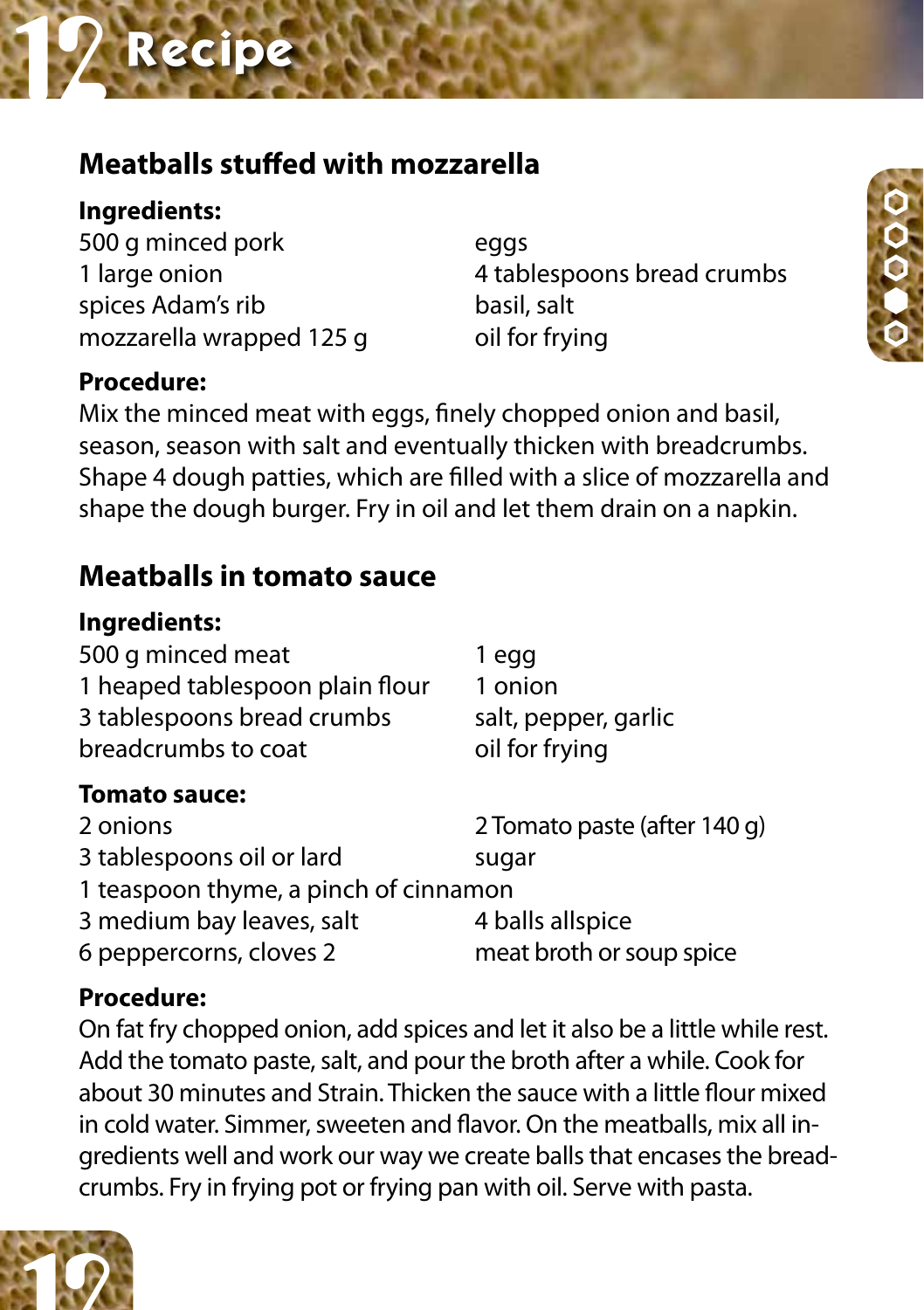# **Broccoli cream soup**

#### **Ingredients:**

1 package broccoli 1 vegetable bouillon 200 ml cream for cooking salt, pepper 1-2 cloves of garlic

#### **procedure:**

Broccoli wash, peel and cut into slices. Put in a pot with 1.5 liters of water and vegetable broth. Cook until soft and then mix, pour the cream and add the pressed garlic. Remove from the fire, season with salt, pepper, and we can also add nutmeg.

# **Leek soup**

#### **Ingredients:**

2 leeks 3-4 potatoes piece of butter 2 vegetable stock 150 ml of whipped cream curry powder, salt parsley

#### **Procedure:**

Well washed leeks, cut into slices and fry in butter. Add the peeled raw potatoes finely chopped, vegetable broth and pour water. Cook for about 20 minutes. Stuffed potatoes and leeks in a mixer, pour the cream, season with curry powder and cook briefly. Serve with fried croutons and finely chopped parsley.



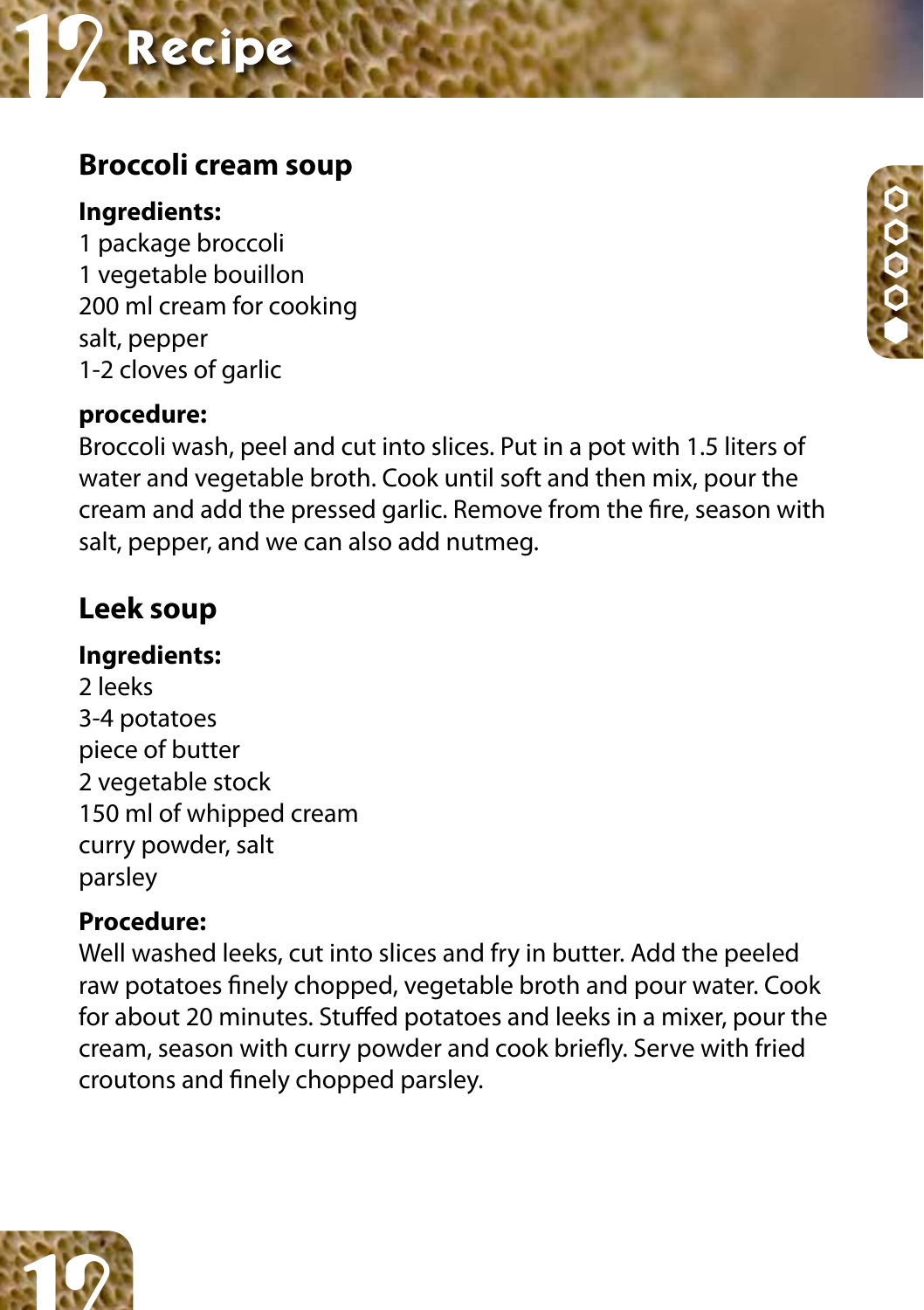# $\tilde{\textbf{R}}$ íkadla s ukazováním

# **Beetle**

The beetle is climbing (climb on knees) wind is blowing. (Blow) It turns around, (we turn around the abdomen) Call a doctor rolled the beetle. (Then lie on the back and knocks his legs and arms)

# **Crow**

The crow is flying (Cross the hands palms up, engage them together by the thumbs, other fingers move) it haven´t children. We have them, but not sell them, (dismissive shake your head) because we love them. (Rock, kiss, hug)

# **The mouse was running**

A mouse was running around the belly. (Index finger circling around the belly) ran, ran, (accelerating circling and lessen the rings) Jump to the navel. (Index finger fits into navel)

# **Daisy**

When the sun rises, rises daisy. (Squats hands before yourself, rise to a standing position "daisy grows")

Do up your eyebrows, on the bow waves. (Alternating right and left hand in front of his face as comb our eyebrows)

When the sun sets, daisy languishes. (Standing, joined hands in front of, we descend into a squat)

To sleep to could bed. (Joined hands alternately give right and left cheek as if sleep)

# **When dressing**

Train goes to the tunnel and where is the way? Now is out the hand or a foot. (When they are dressing clothes)

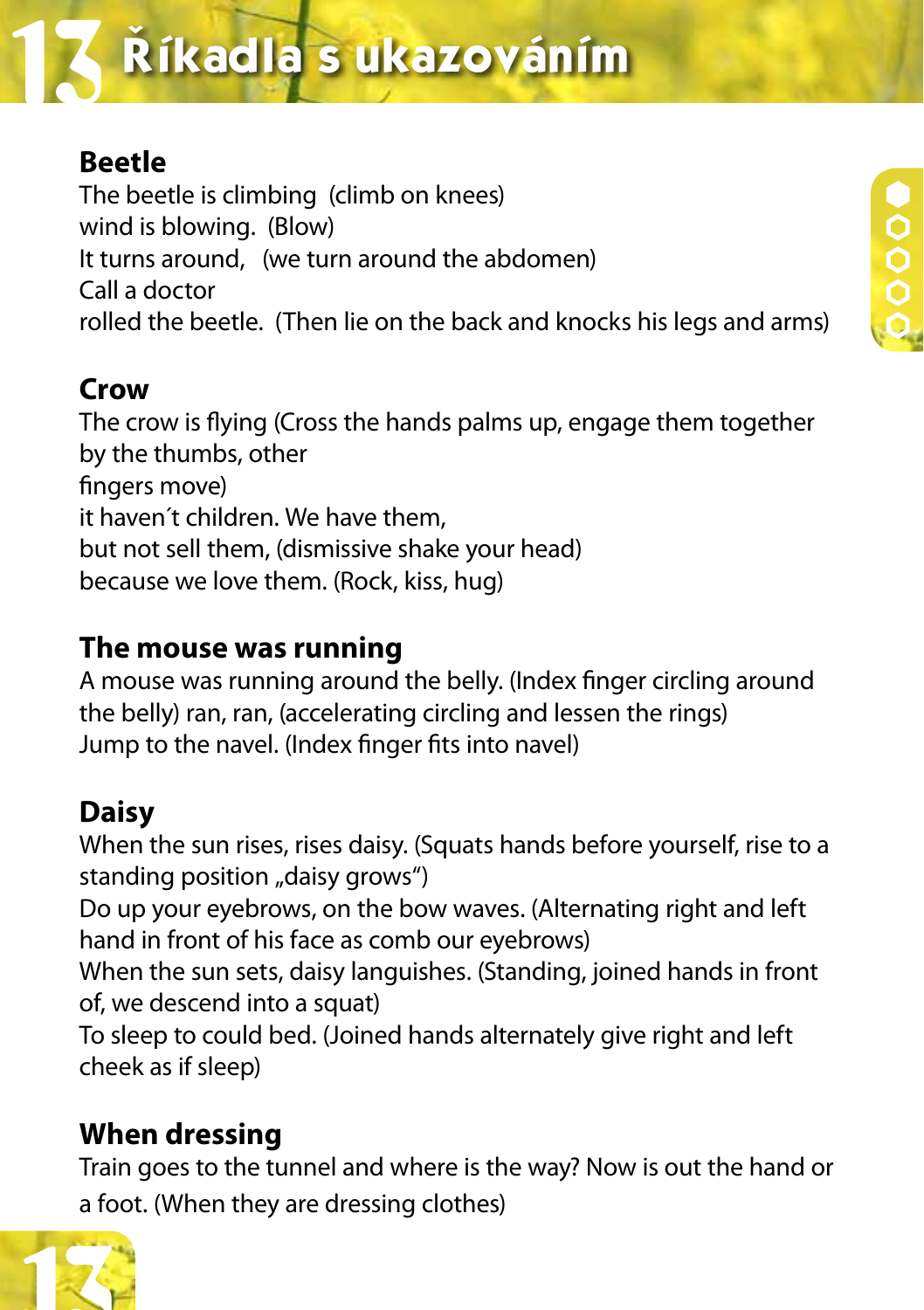# **Hamster**

Dear Uncle, period. I'm sending you a hamster, period. (Child is sitting with its back to you, and as we write on the back at the word dot gently with your finger will do) Hamster scratches (Scratch child on back), biting (biting fingers outline), tickle (tickle child), be careful whether he tickle you. (Still tickling) Glue the envelope (we stroke the baby's back like an envelope and seal), stick (like glue), stamp (fist tap on ,em) and send it by mail (we will push the baby's arms).

## **Beat, beat**

Beat, beat on the door, we have four kittens. (Slap your hands on your thighs or can also clap)

First mewing, (my mom tickle on his right hand and goes "meow") other before, (tickle me on his left hand imitates purring cat) third can´t sleep. (Tickle me on the left leg and sighs) And the fourth sputters, (tickle me on the right leg and sputters) the tail flopping. (Creeps me right fingers and laughing)

# **Cooked mouse**

She cooked for lunch mouse flakes (my mom after circling his index finger outstretched palm)

porridge and soup for our cats. (when "porridge" I will press your thumb on the "soup" index finger, then he folds middle, ring finger and little finger), cooked, boiled, (again I circled on the palm) It burned everything, (close-up looks at my outstretched palm) flower bed overflowed. (Puts his hand on my head pointer) Cot was sleeping under the window in the garden. (Lightly grabs a nose)

Porridge on his head, (one of my fingers caress the tip of the nose) laughed kittens. (Moving all her fingers)

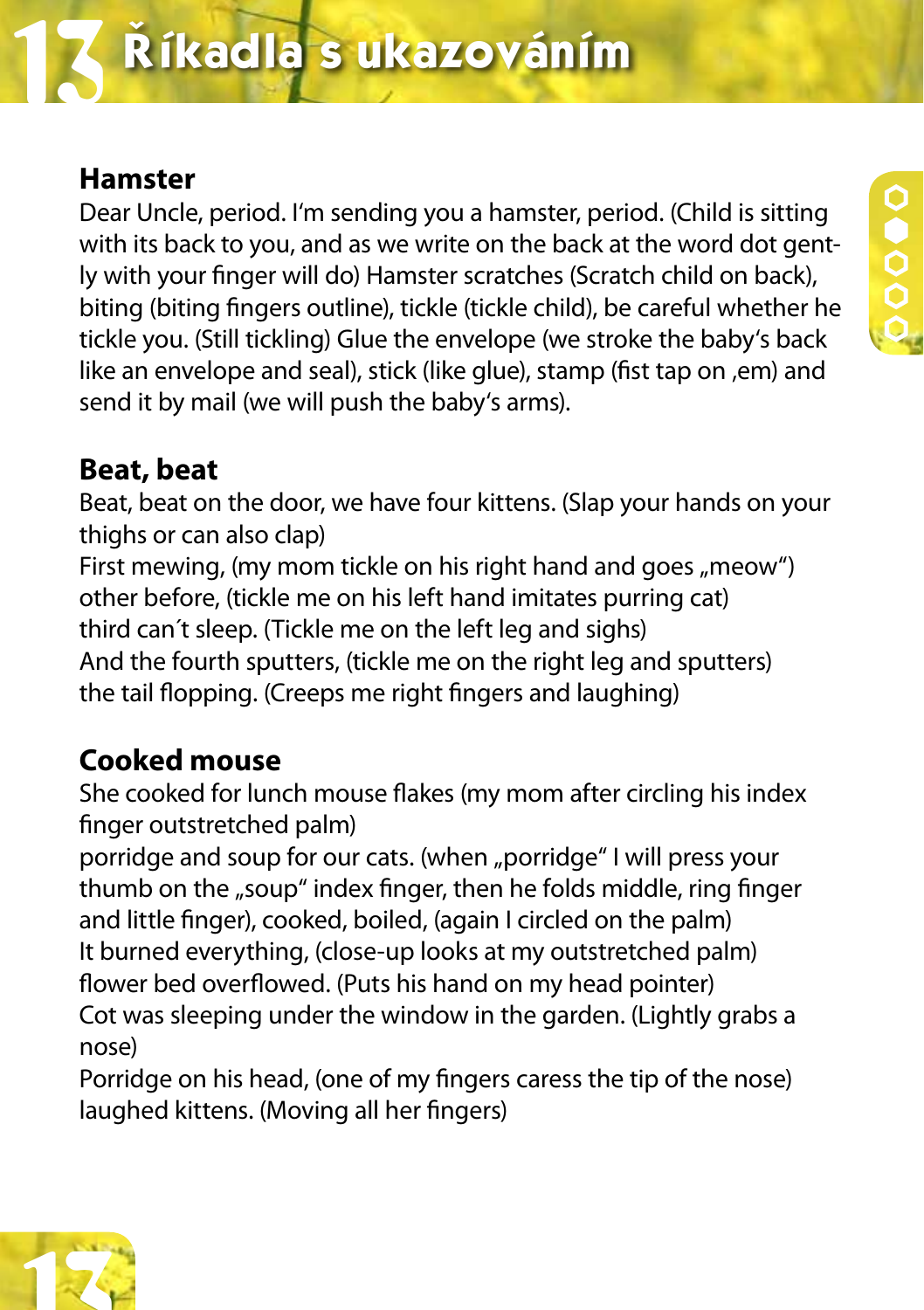# **Clown**

When you pull the cord, clown will jump up. Throw up his hands, kicks off his feet, like riding a horse, eventually bows.

# **Clap your hands**

Clap, clap these are my hands, Taps, Taps, those are my legs. Pointers to do its feet, and to run, eyes to see ears to hear, mouth is for eating and nose to snooping. Sniff, sniff

#### **Frog**

Frog climbs the ladder (hands in front of him, and as they climb up the ladder) stretches electricity (hands over his head into stretched out, both of them) it cannot, it cannot (as if they did so to all sorts) to leave for the summer. (Clap to the beat)

## **On a trip**

On the trip we go together, uphill and downhill. (Beg squatting falters in the crucible rise to standing "uphill" and vice versa "downhill") We run down the hill at a trot, as if coming by bus. Running, running, not wait for anyone. (Kids start running around the room) From the trip we cannot, we help the feet. One step and the second step, this year will go home. (Lean forward to catch legs for ankles, so we walk around the room)

## **We sit on a horse**

We sit on a horse, go to the forest, go to the fields, (sits on the floor, legs stretched, the child sit facing each other, the rhythm rhymes baby bob) Beat and nothing hurt us. (Child we roll on his back, lying on our feet)

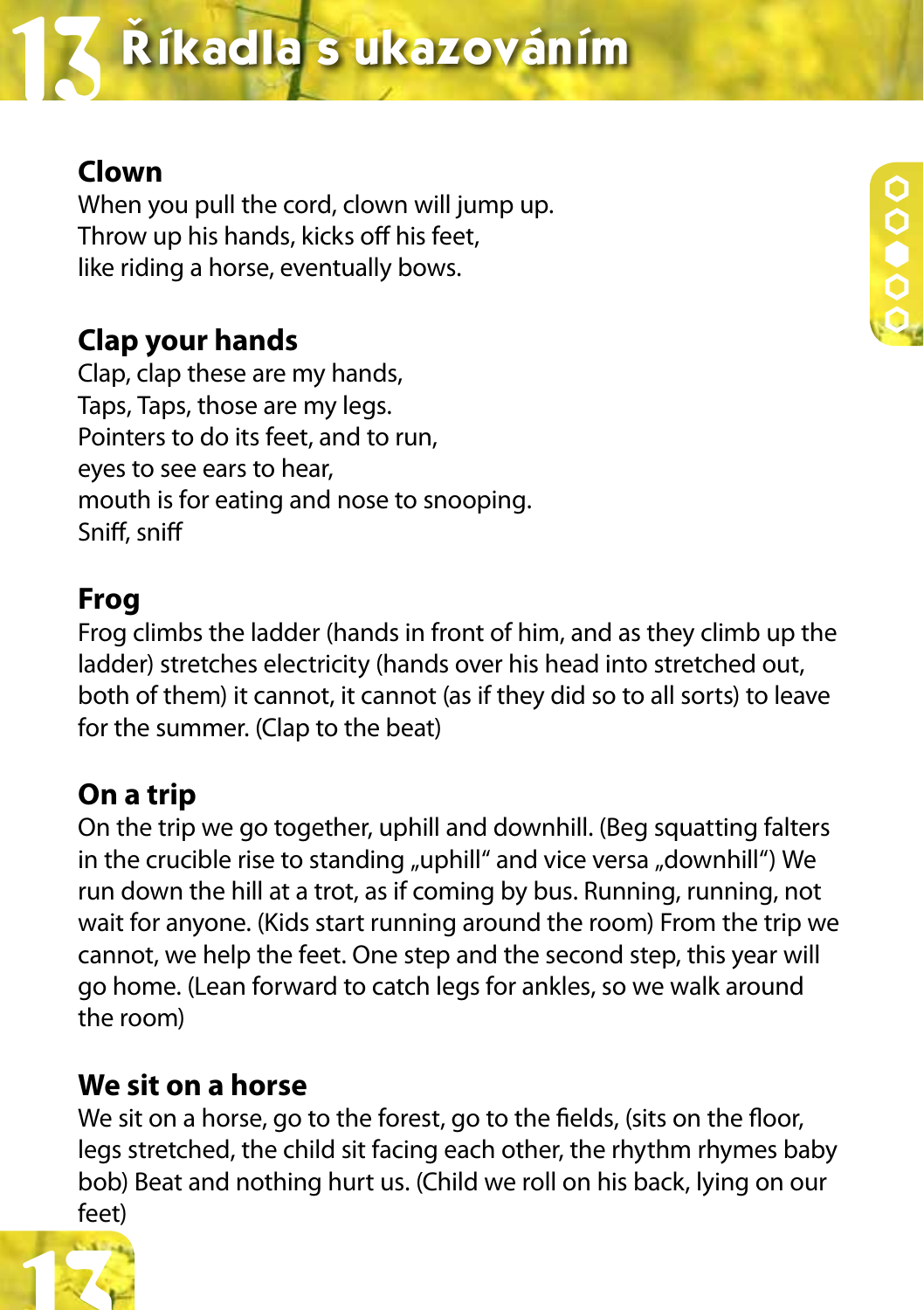# **Walk with dog**

Come on, let's go for a walk, have a dog on a string,

Pick up your doggy foot and crossing the puddle (we're doing next to each child's hand, large baby steps beyond "puddle") Come on, let's go for a walk, have a dog on a string, doggy bark nicely into the house run! (We lead the child's hand and it barks on "into the house" to stop and child climbs under our legs)

# **Bubble**

Silently children, news, bubble arrived. (Catch hands, create a circle with the children, everyone closer together and whispering) The balloon inflates, flies, flies, flies, (bubble "inflate" so that away from each other, "flies" we turn it clockwise circle) came to our yard, did bum. (We start to clap and squat)

# **Pie**

Such, Such, will strudel poppy,

Hami, Hami, Hami, since our mother. (child lies down on its back and his mother as' kneads dough ")

Roll out, fill, bake, slice and then eat. (Movements suggesting described acts "roll out" - as we ride roller tummy, "is filled with" - she taps her hands on the belly, "bake" - Press mouth belly and blow warm air ...)

# **Stretching**

A nice girl sit, a good boy sit, now both pretty lie down. They stay quietly no torment.

The girl lies on the back, the boy lies, now on belly rolls to stay quietly no torment.

On the feet sits girl, on the feet sits boy, pull up their arms no torment.

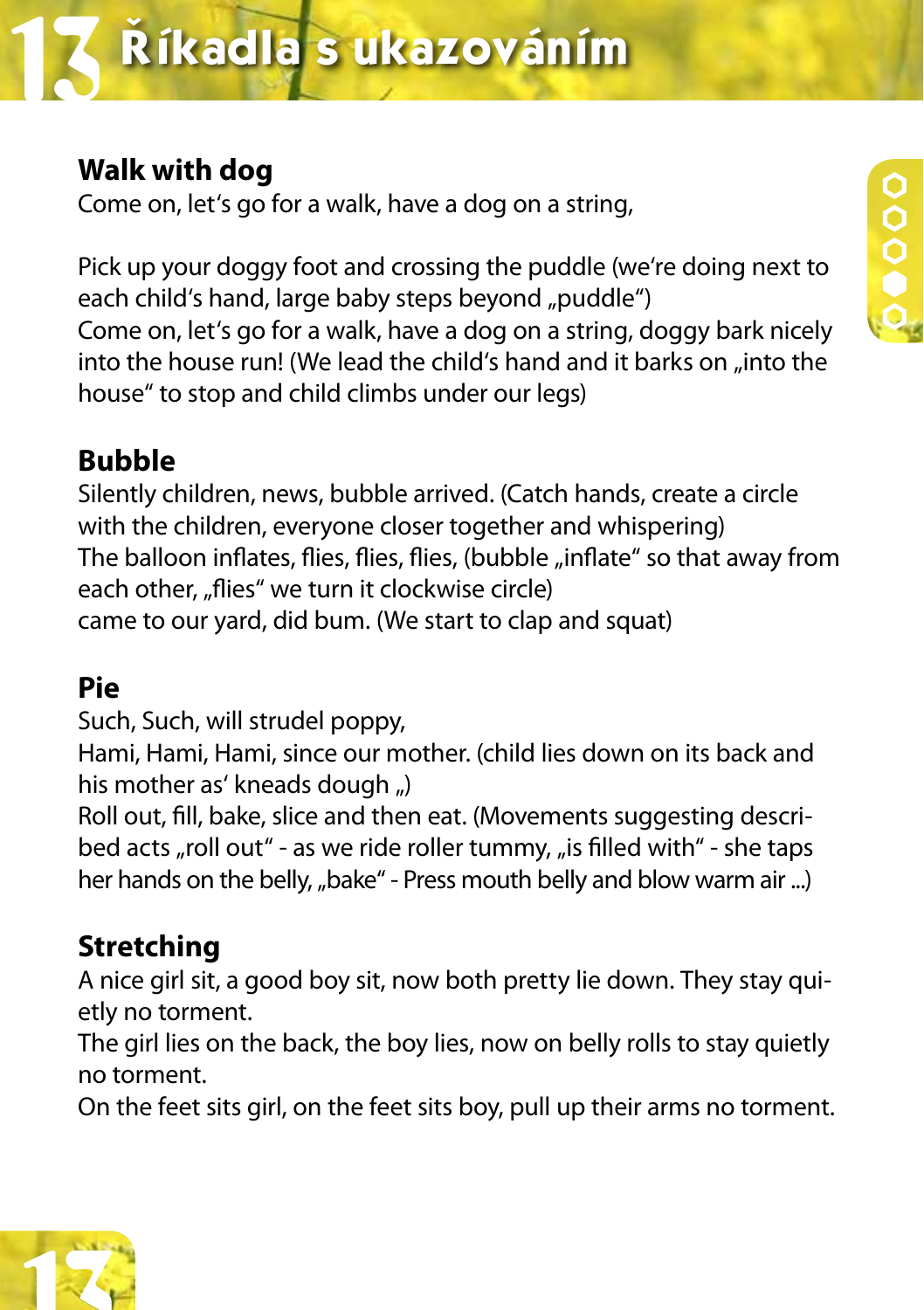# **When I reach**

When I reach, I reach up high when I reach great I am. When I do I duck, jump right back when I was I duck, I'll jump! When I turn the wheel, the whole world spin when I turn the wheel, spin the world. (Rhyme specify mentioned movements)

**0000** 

# **Feed horses**

I feed horses, turns to the feet, first one then the other, work out with me both, One and second leg and I'm doing a horse.. First one then the other, play with me both.

#### **Potato**

Roll the big potato from the yard. (Hands in front of us, tangling with them as a "roll") did not see, hear, (palms cover your eyes, ears) fell at her gate. (Clap hands twice) Where are you looking at, the pikes? (Right hand is point with finger "you, you, you") To you, those potatoes! (Left hand is doing by point finger "you, you, you") If he goes through the train, (circular motions by point finger "train") it is going to be a potato! (Back to beat clap)

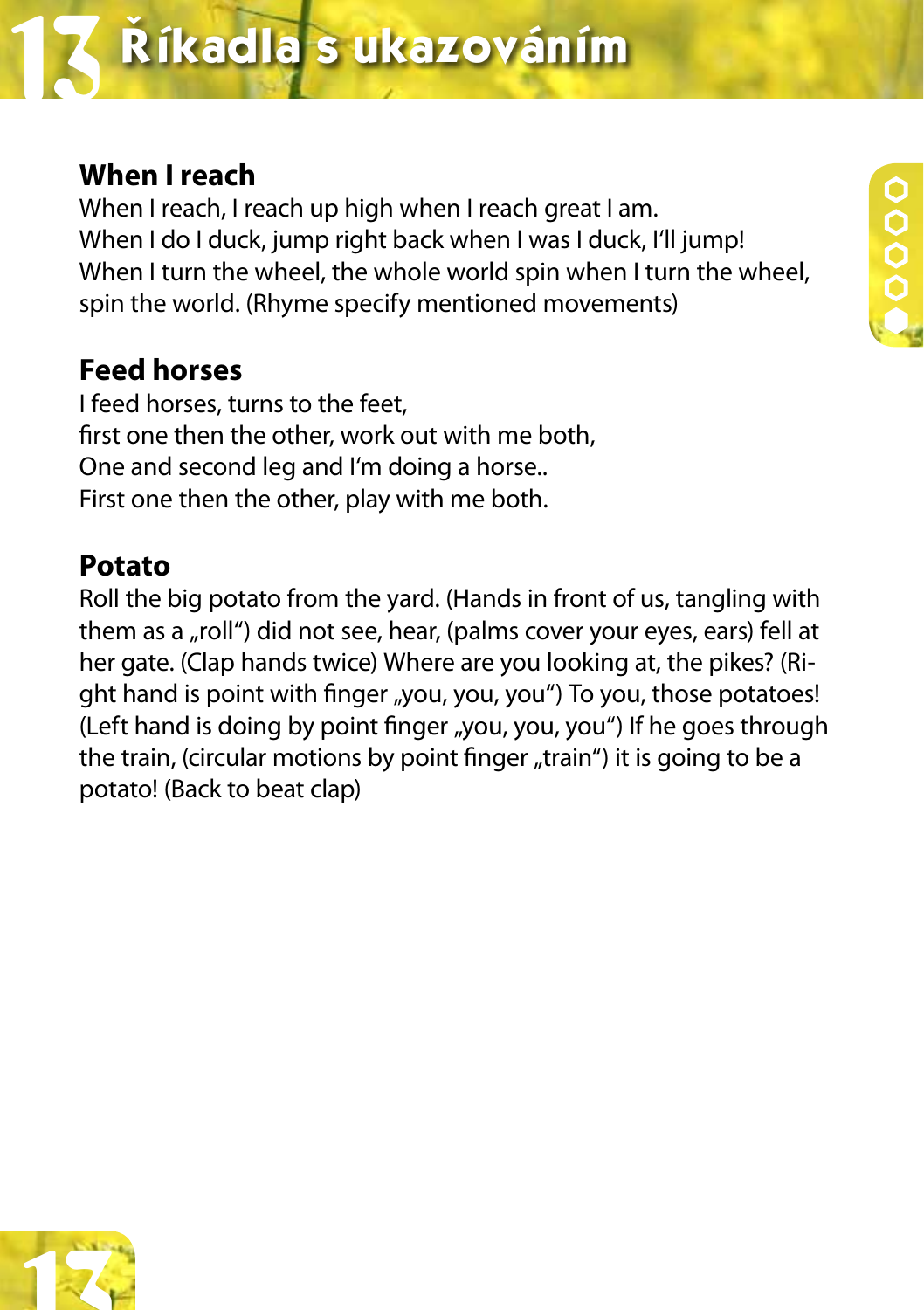# **Rhymes with fingers**

# **Our cat spotted**

Our spotted cat had four kittens. (We stroke inch) One black,  $($ we stroke index finger) other white (stroke our middle) Third cute yellow (stroke our ring finger) and the fourth spotted, after her mother pointedly. (Stroke our little finger with due cute miau)

# **Family**

This is my dad, the same of the state of the state of the state of the state of the state of the state of the state of the state of the state of the state of the state of the state of the state of the state of the state of it's mom (index) It is the grandfather, (middle) It is the grandma, the state of the state of the state of the state of the state of the state of the state of t It's grandson, the little boy. (Pinky)

# **Piglets**

The first little piggy went to town on the market. The second little piggy, it was his brother. The third little piggy ate ten rolls. Fourth little piggy just a little bit. Fifth little piggy lost in the woods. He lamented, whee, whee, whee, that I cannot find it. (show individual fingers, start from inches)

# **Fingers**

First, he is still small (pinky) The second gold wrap (ring finger) third as long snake, (middle) fourth shows love (index) fifth thick as two fingers. (Tom Thumb)



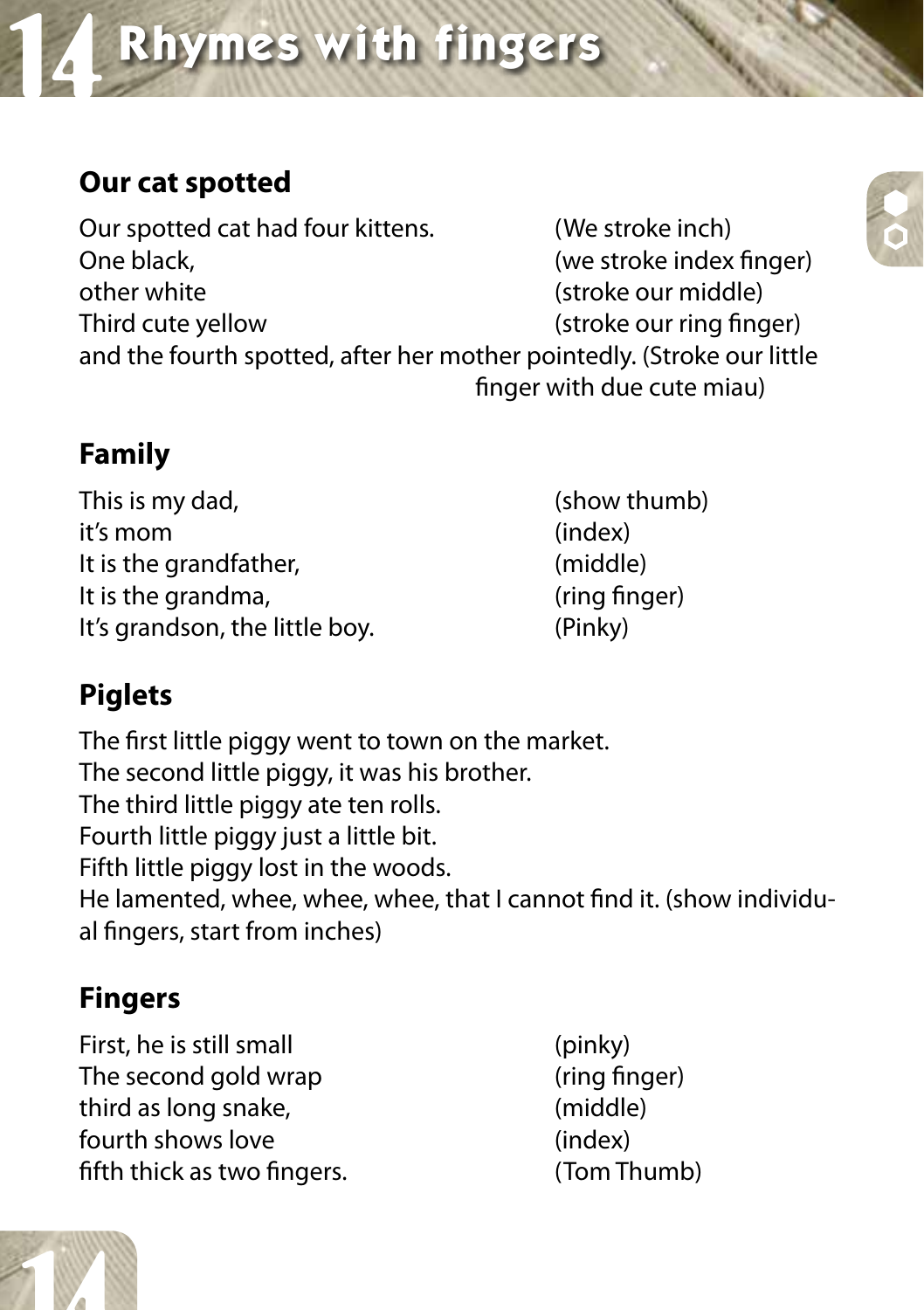# **Five hikers**

Five small dwarfish went on a trip First doll sat on the train. (Move your thumb and accompany sound: shh, shh,hu)

The second sailed the ship. (Finger makes the rocking motions) Third fly airships. (Middle finger is lifted up) Fourth went by bus (ring finger imitate bus ride, sound: BRM, BRM) and the little wretch had run trot. (Pinky, we run the child's body)

# **Feast**

The fat man eats inch crate of eggs (double-click on the thumb, and then we let him eat "eggs"- fingertips second hand -" yum, yum ") wag a finger licking poppy (double-click on the index finger and drive it to the baby after her eyebrows) lanky middle, gives you curd, (middle nock on children's nose) hunk puts his ring finger sandwich (ring finger "nibbles child tab) and the little pinky just tea. (Show little finger between your index finger and pushing it through the belly thumb of second hand thumb as a pacifier for the pinky)



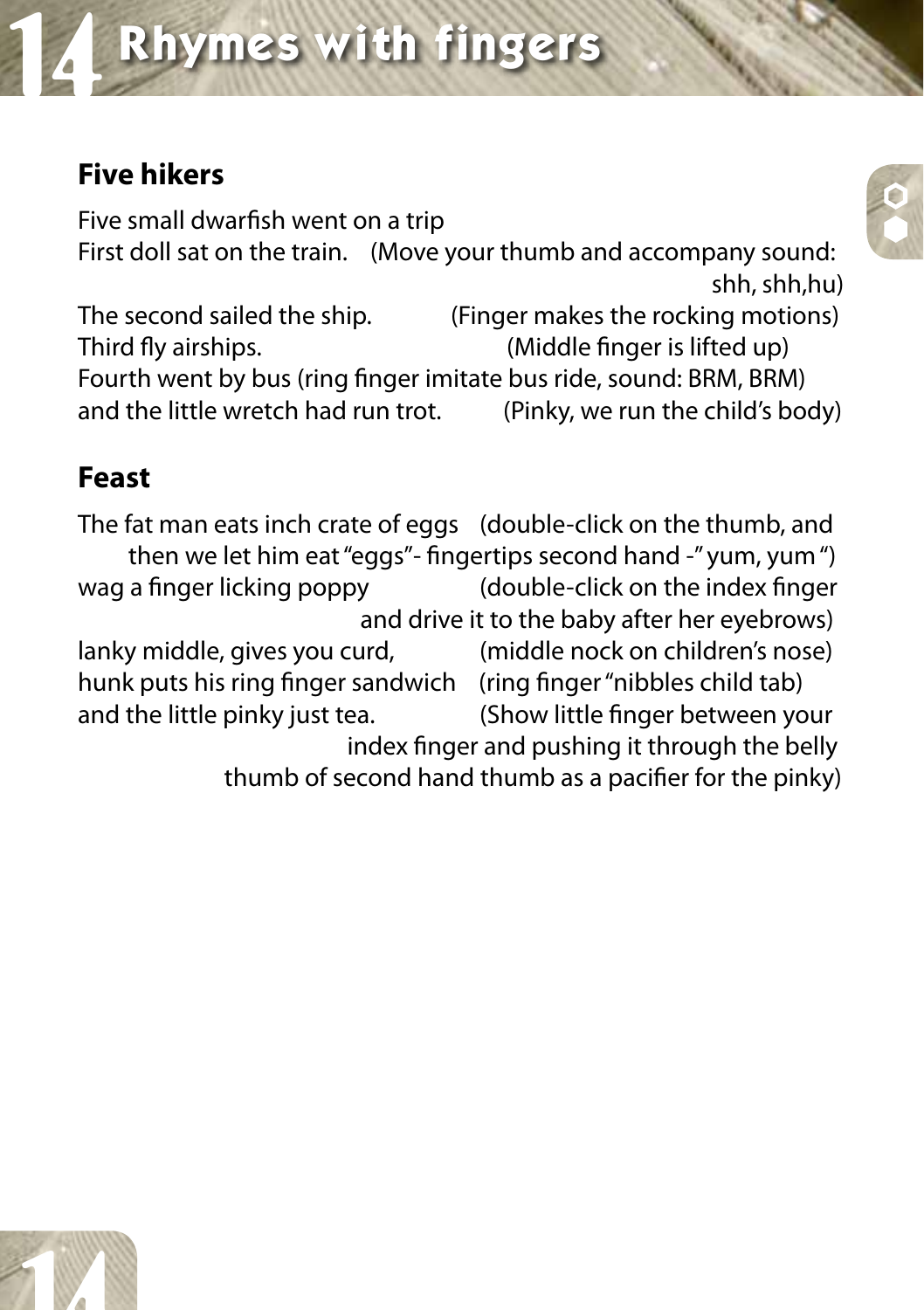It is very difficult to avoid minor injuries at home. First, we must keep calm and consider whether it is a minor injury that manage to treat ourselves or will contact the doctor.

# **infants**

After the falling we control child´s reactions, although nothing happened. Similar falls mostly do without serious injury, but it is good immediately after the fall determine whether breathing. If not bruised area of the body, forehead, nose, face, limbs, if not bleeding from somewhere. If you are not present at the fall immediately Identify where and on what surface fell. About an hour after the falling watch the reactions of the child, whether is breathing normally, drinking, whether crying. I'm sure he also put to sleep immediately and in case of any change from the normal state go to the pediatrician or surgery for treatment.

# **Swallowing of small object**

When ingested object is round, we can just watch a diaper. Within 24 hours the subject should come out with the stools. In the case of suffocation object we will try to go the object out. Sit on a chair, put one leg over the child lay over your knee, head down and strike back. Swallowed object we can also with help inhaling the baby's mouth move into the intestines and wait till it comes out. Examination of the surgical clinic is necessary in the event that a child swallows a sharp or pointed object, or when it occurred belly pain

# **The stamped tooth**

Tooth put into the moist and clean environment (handkerchief, put in the mouth). Quickly visit a dentist.



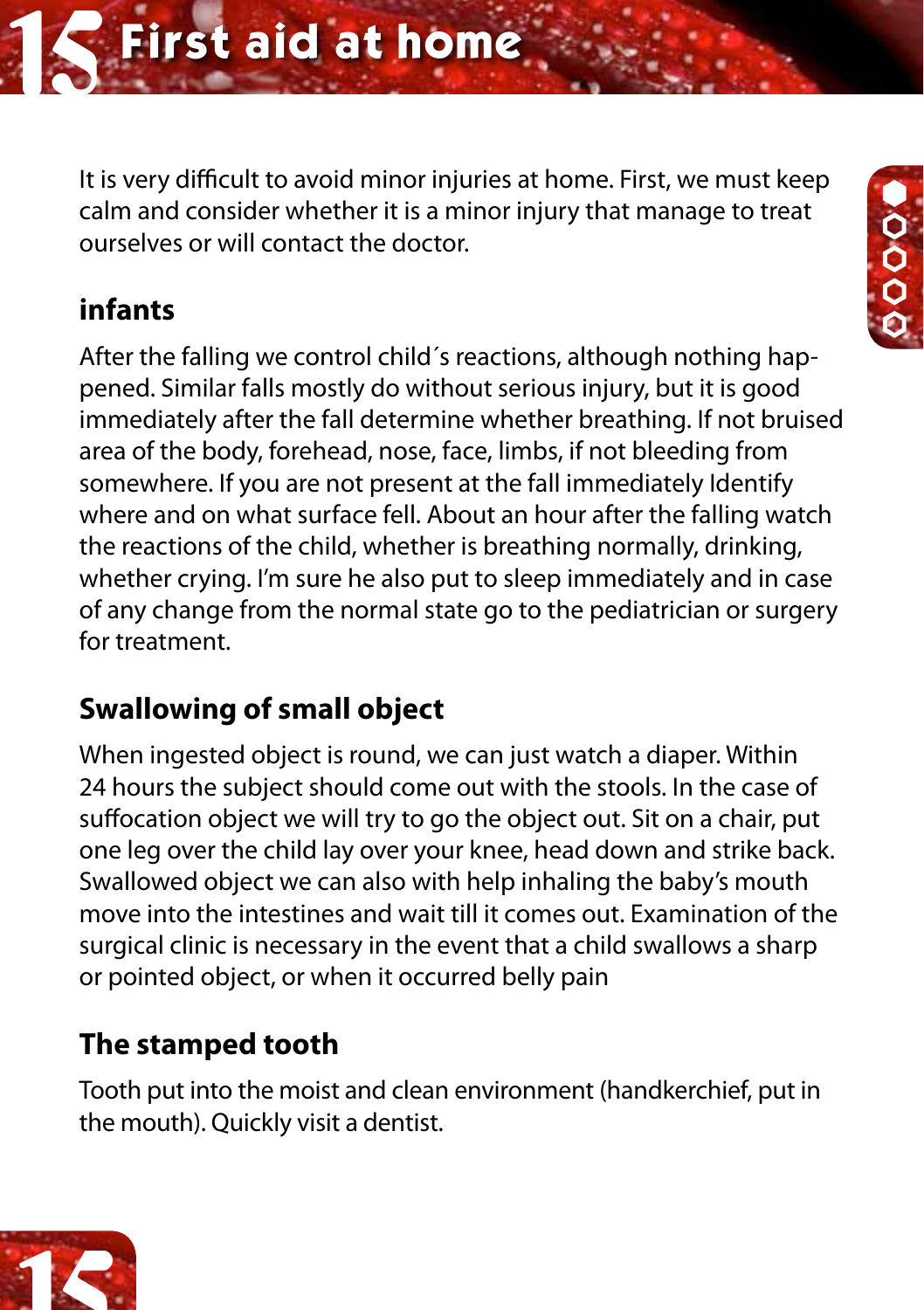# **Cuts and scrapes**

Rinse the wound from dirt under running cold water. Disinfect the wound and allow to air dry completely free - no give powders and ointments (those until later, when a scab). The wound loose rocks, glass, etc. sweep with horn of pad. Gently blow dry with a clean gauze pad. On the small cut wounds and abrasions attach the patch. For larger injury to the affected area, attach a sterile cover dressing and secure it in place with a bandage.

# O O O

# **Nosebleeds**

It usually isn´t caused by a more serious cause. It can be relatively quickly stop - let the victim, let's head leans forward as it may be better to drain blood and you have the ability to determine the intensity of bleeding. Place a cold compress on the back of his neck - cold reduces blood flow. Sometimes you can successfully stop the bleeding by pressing the victim's nose in the nasal bones. If bleeding is severe and does not stop, it is necessary the medical assistance.

# **Splinter in the skin**

Clean the affected area thoroughly with soap and water. Little chips just under the surface of the skin pull with tweezers or needle. Disinfect the wound thoroughly and make sure that you have a splinter pulled the whole. If someone manages to seize as much mote deep or tissue at the affected site is inflamed, it is necessary that it pull physician.

# **Hematomas after the fall**

Very often are bumps on the forehead. Apply a cold compress - best cool ice cubes in a plastic bag wrapped in a clean handkerchief. Do not push the bulge!

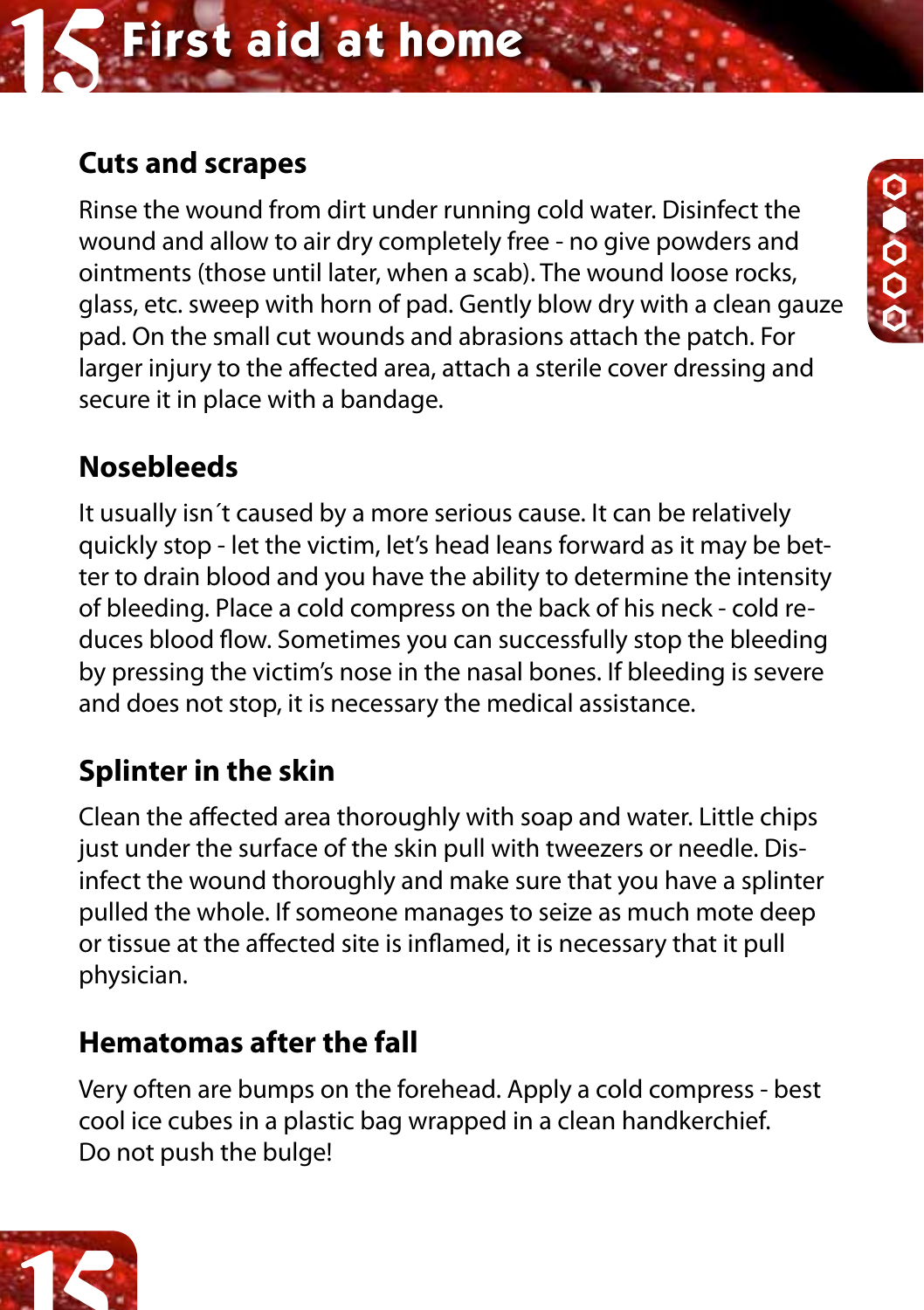# **First aid at home**

# **Foreign object in the neck**

If gets stuck in the esophagus object (such as carp bone) that cannot swallow, in mild cases, it is sufficient if the victim eats a piece of dry bread. If you still cannot swallow the jammed object, call an ambulance to avoid suffocation. The object in the human upper respiratory tract coughs. If coughing is unsuccessful, try victim several times heavily hit in the back between the shoulder blades to the subject breathed released. Sometimes it helps removing - to little children hold legs upside down and more adults or lean forward over the knee to the upper part and the head hung down.

# **Foreign object in the eye**

With two fingers, using your thumb and forefinger, gently pull apart the upper and lower lids so you can properly view the eye. Try to wash out the object under the water. If it fails, so try to remove the horn dampened clean handkerchief. If that does not work, consult a doctor.

# **Chemicals in the eye**

Rinse the eye. If the victim cannot open eye, gently pull him with two fingers eyelids apart. At least hold the affected eye ten minutes under a gentle stream of cold water. It is easier to pour water into the eye from a pitcher or drink. Be careful that the water affected eye don´t go to the healthy eye and don´t sprinkle you or the victim. Do not touch the affected eye and safe you before chemicals are protected by gloves. Attach to the affected eye sterile gauze pad, or at least a piece of pure linen hairless, e.g. a handkerchief. Take victim to a doctor.



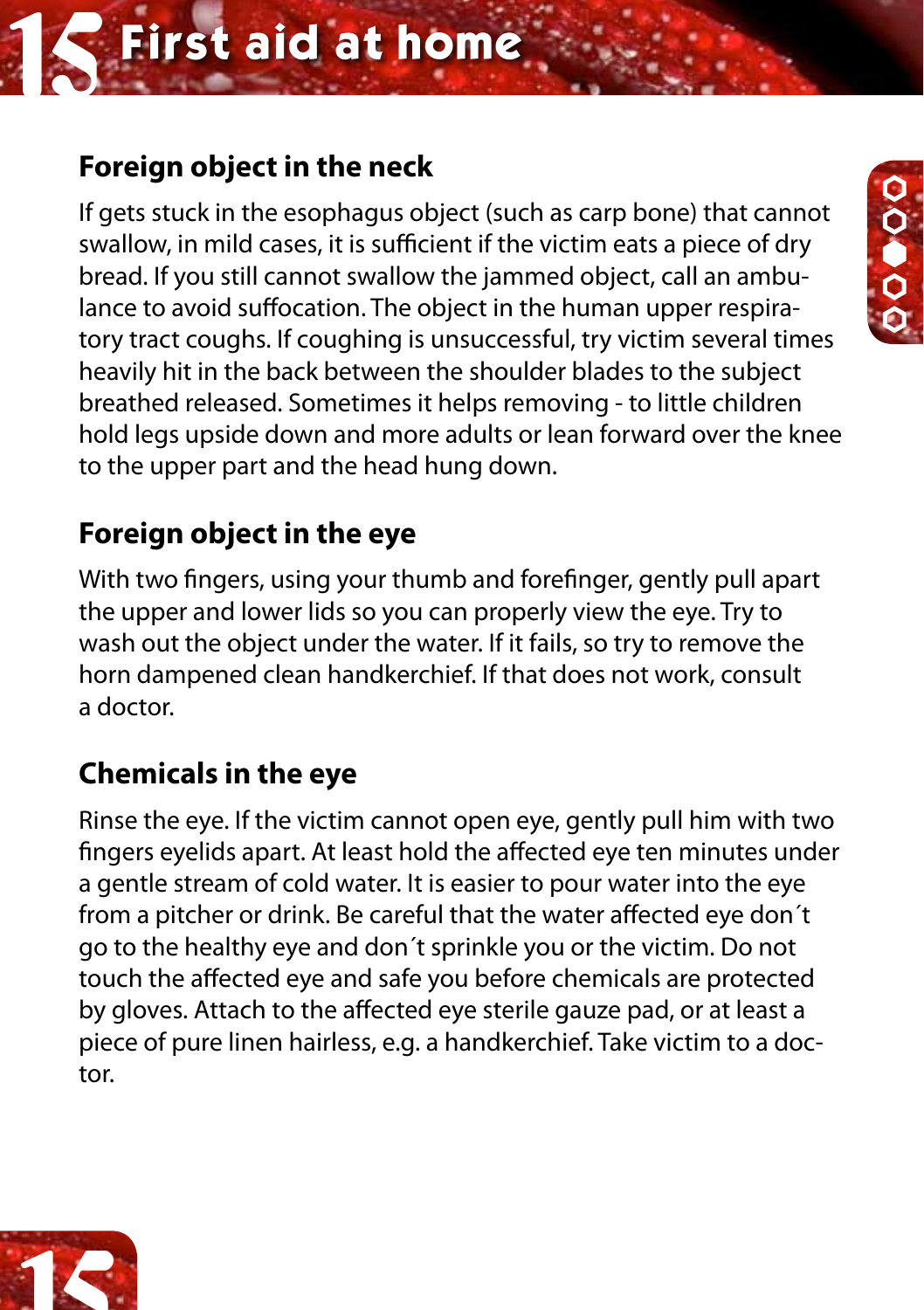## **First aid at home**

#### **scalds**

Scorch cool as long as possible under running cold water - ideal is so 20 minutes before the pain subsides. After scalding immediately remove the affected area of clothing, but if the substance is stuck, remove it needs a doctor. Larger and deeper wounds after cooling cover with a sterile dressing. Do not put ice or ice water on burns. Do not touch on it or puncture blisters. When more parts of body are burn, it risk a shock and you immediately call an ambulance.

0<br>0<br>0



In some cases (corrosive substances, detergents), induce emesis is dangerous, do not serve charcoal or milk (facilitate absorption into the body). Immediately contact an ambulance! To the doctors always take the packaging of the product and the rest of the substance. After swallowing poisonous berries, try to induce vomiting, administer activated charcoal affected.

#### **Electric shock**

Do not touch the baby until you turn off the electric supply. Remove the cables from the vicinity of the child, for example with a bar or a broom, and if there is a cardiac arrest revive the child cardiac massage and artificial respiration.

#### **massage**

Injured lay on its back, drawing pad. Bend the head. Blow child first and then start with cardiac massage. In young children, 5 massage, 3 breaths for adults 30 massage, 2 breaths. Resuscitation performed so long before medical help arrives. When pushing a massage force to the chest ranged least 5 cm.